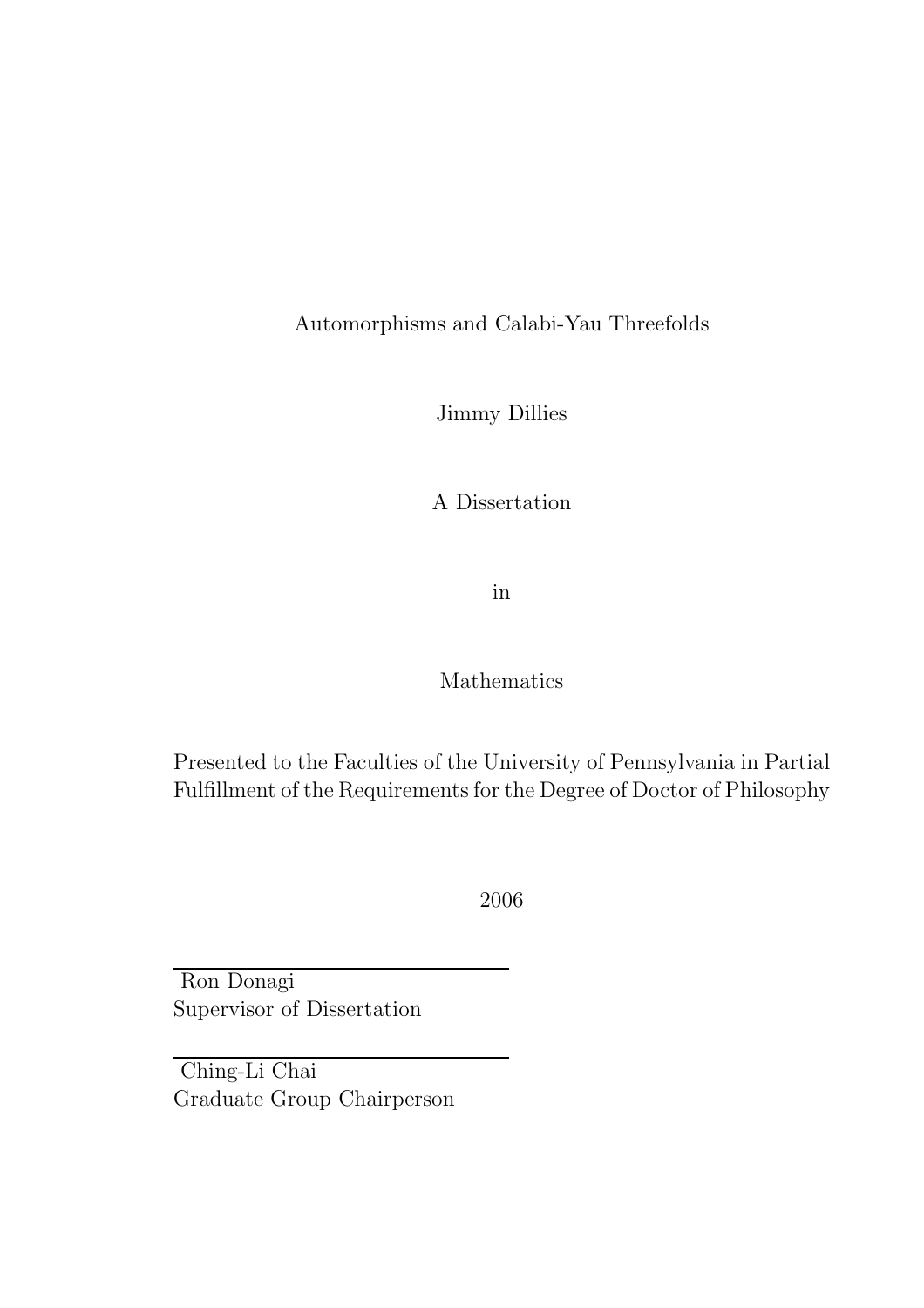*"Iucundi acti labores"*

Cicero, De finibus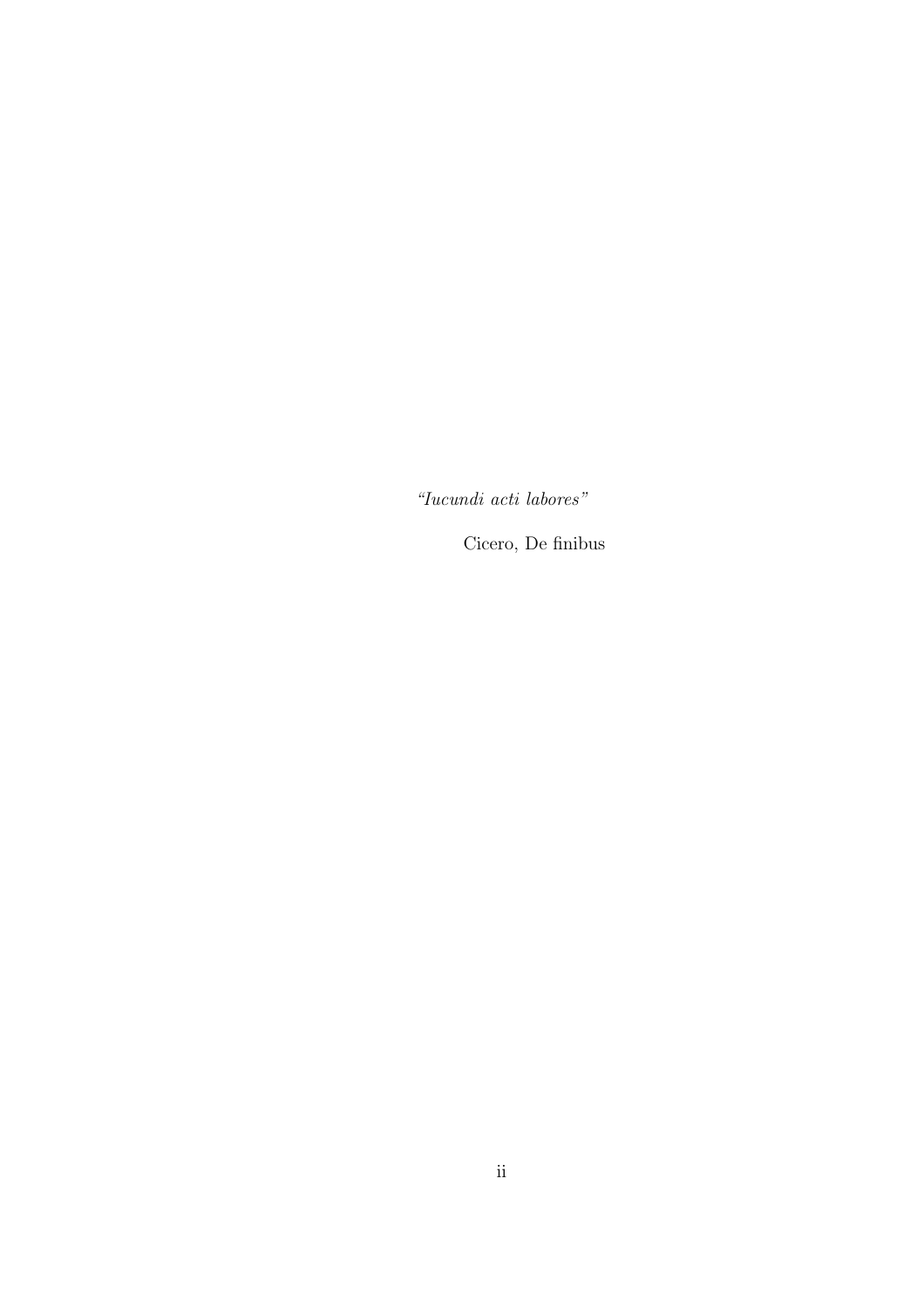## Acknowledgments

This thesis is the fruit of a long journey along which many people have supported me. I would like to begin with all my Professors whom over the years have fed my curiosity, have been patient with my questions and have taught me that learning is not only dreaming but also requires to sit down. I would like to thank in particular my advisor, Professor Ron Donagi, who has guided me in the last steps of my education. Thank you for always being available and kind. Your patience is exemplary and you have showed me how mathematics is not only answering questions but even more, asking a lot of them. Your mentoring has imprinted my work and would like to express to you my gratitude.

If mathematics is done in DRL, I believe it is thanks to Janet, Monica, Paul and Robin. Hidden in their office they do a wonderful a job, always with a smile, always helpful. Thank you very much for what you do, you are the heart and soul of this department.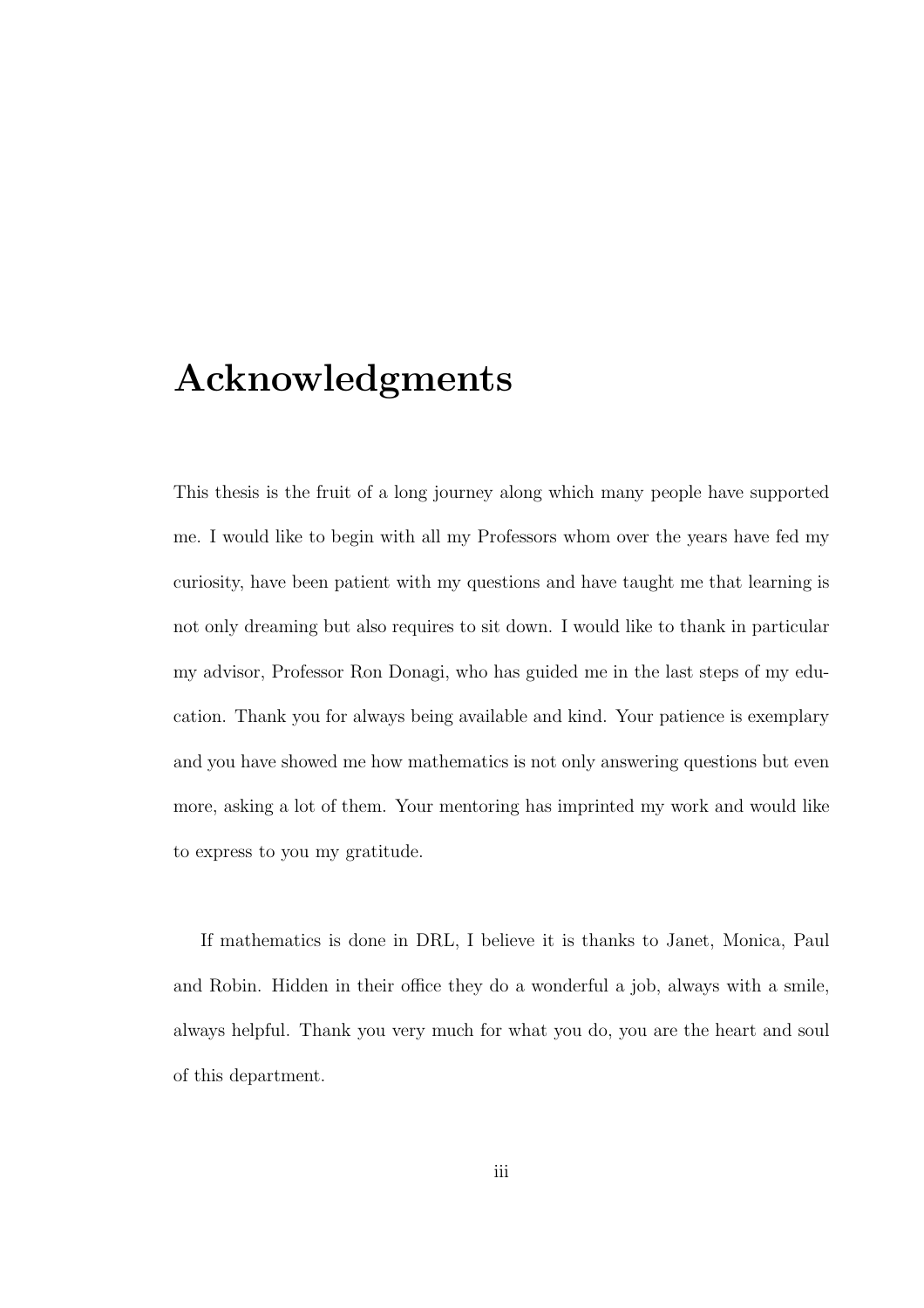I would also like to thank all the people whose friendship in the last five years have made my stay in Philadelphia a pleasant adventure. Hoping not to forget anyone, I would like to give thanks to Mahir ve Emek, Shuichiro, Stefano e Molly, Oren, Al & Dan (or vice versa), Kursat, Dong-Uk, Max, Jeremy, Tony and Alison, Peter, Andrei și Elena, Emanuele, Jing and Corey, Stéphane et Sono. Your jokes, dinners, laughters - simply you - were the human touch of these last years. Je voudrais aussi remercier tous mes amis, restés sur le Vieux Continent, avec qui il est toujours bon de prendre un verre lors des retours au pays; je pense tout sp´ecialement `a Fabien, Pascal, Manu, S´ebastien et Estelle, et Jan en Wenda.

Gjithashtu dua të falenderoj prindërit e Enkës të cilët kanë qenë si familje për mua këtu. Ju më keni mësuar gjuhën Shqipe edhe gjithmonë keni qenë gati për të më ndimuar në kohët e vështira. Tani edhe une jam pak shqiptarë. Ju falemnderit shumë!

Je pense également à ma famille qui doit et peut être contente en ce jour. C'est grâce à leur amour et à leur encouragements que j'ai pu continuer de suivre la voie vers laquelle mon coeur me guidait. Merci de toujours avoir été à mes côtés, quelle qu'ait été la distance. Vous m'avez enseigné les qualités nécessaires pour affronter la vie (je me suis chargé tout seul des défauts). Merci papa, maman et 'tite soeur. Merci aussi mamie pour tous ces coups de fils qui ont permis à la maison de ne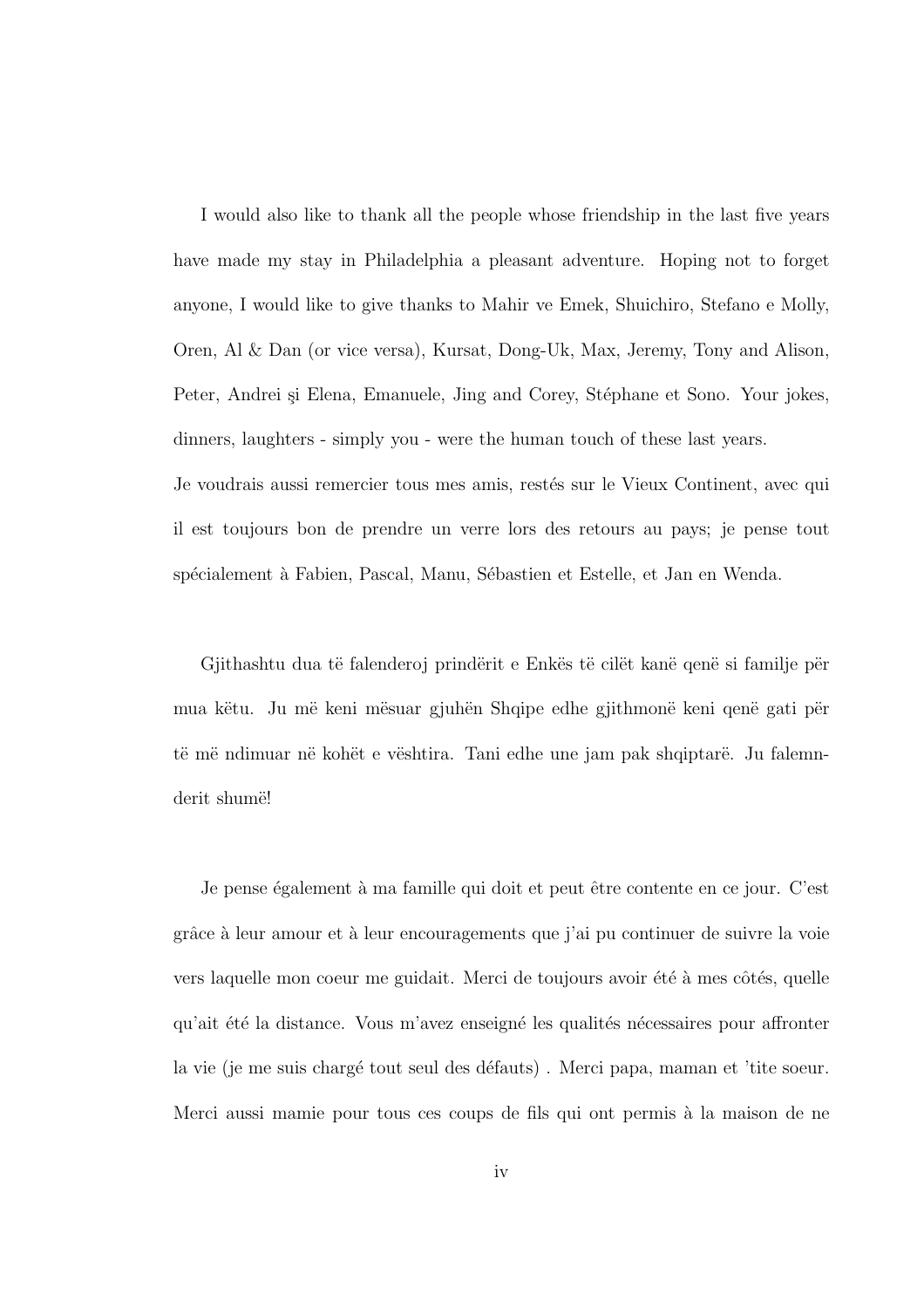jamais trop s'éloigner de Philadelphie.

Because DRL is not all my life, I would like to thank the other part of it. I would like to say "Merci" to Enka for all she is. Enka, you have always been the first to cheer me up and to be on my side. You have so often put yourself on the side to help me and others, without a complain. You are someone everyone would like as a friend and I am over-happy to have you as my wife. I am not always easy to live with but you have done it with so much patience. Your laughs and your Mediterranean temper have given all this life to our home. This work is also a bit yours. Të falemnderit, unë të dua shumë.

Merci finalement `a Professeur Alvarez sans qui je n'aurai sans doute jamais mis un pied sur le Nouveau Continent et sans lequel je ne serai pas, en ce moment, occupé à rédiger ce petit mot.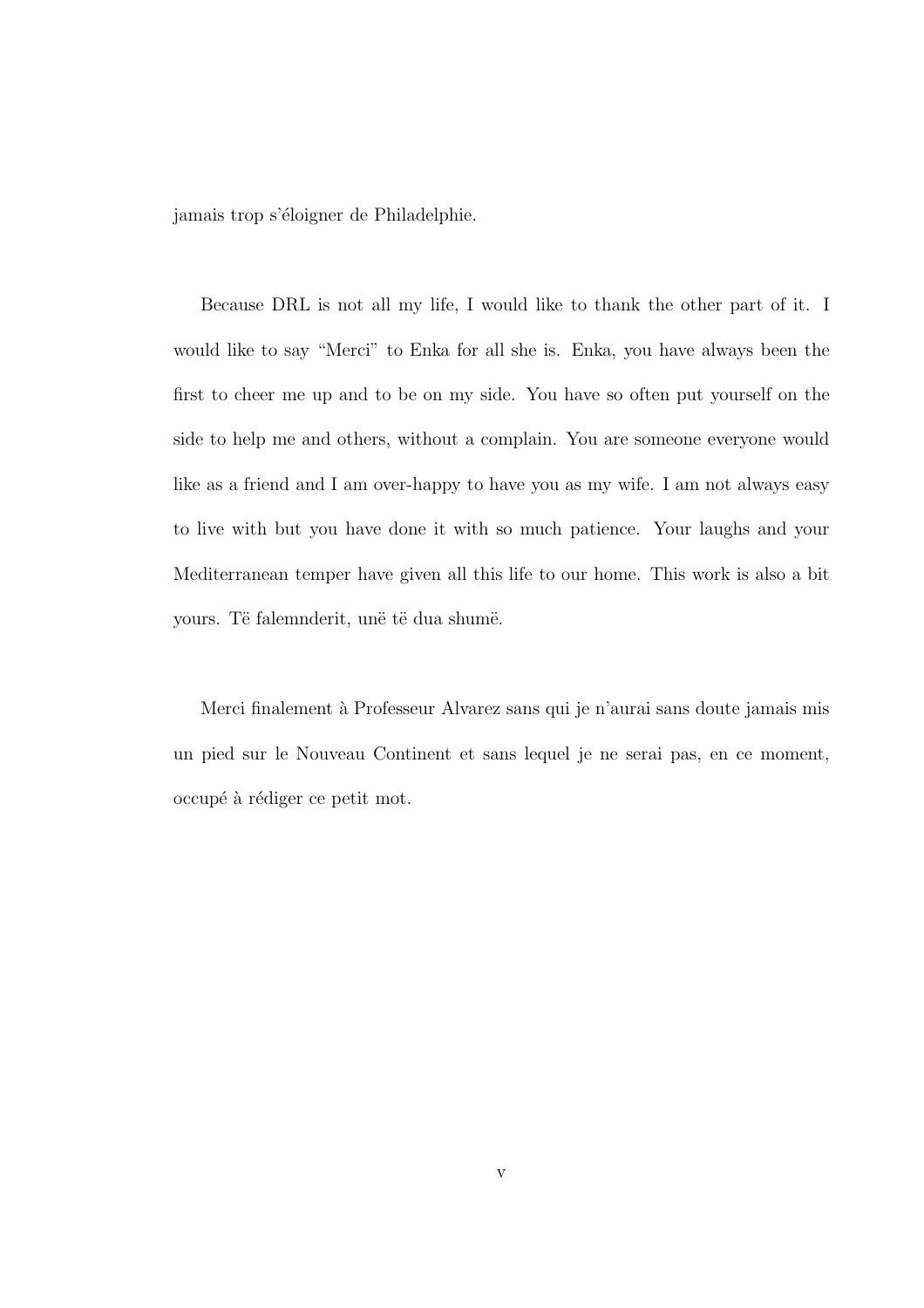### ABSTRACT

#### Automorphisms and Calabi-Yau Threefolds

#### Jimmy Dillies

#### Ron Donagi

We generate and classify two families of Calabi-Yau threefolds by taking quotients of threefolds by symplectic groups.

First we generalize the Vafa-Witten construction by allowing all abelian extensions of the multiplicative automorphisms of fixed elliptic curves. We classify and compute the fundamental groups and Hodge numbers of the corresponding Calabi-Yau threefolds.

Secondly, we study non-symplectic automorphisms of order 3 of K3 surfaces. We analyze the fixed locus and we focus on automorphisms fixing a curve of genus 1 or 2. Using this information we generalize the construction of Borcea and Voisin and compute the invariants of the threefolds which we obtain.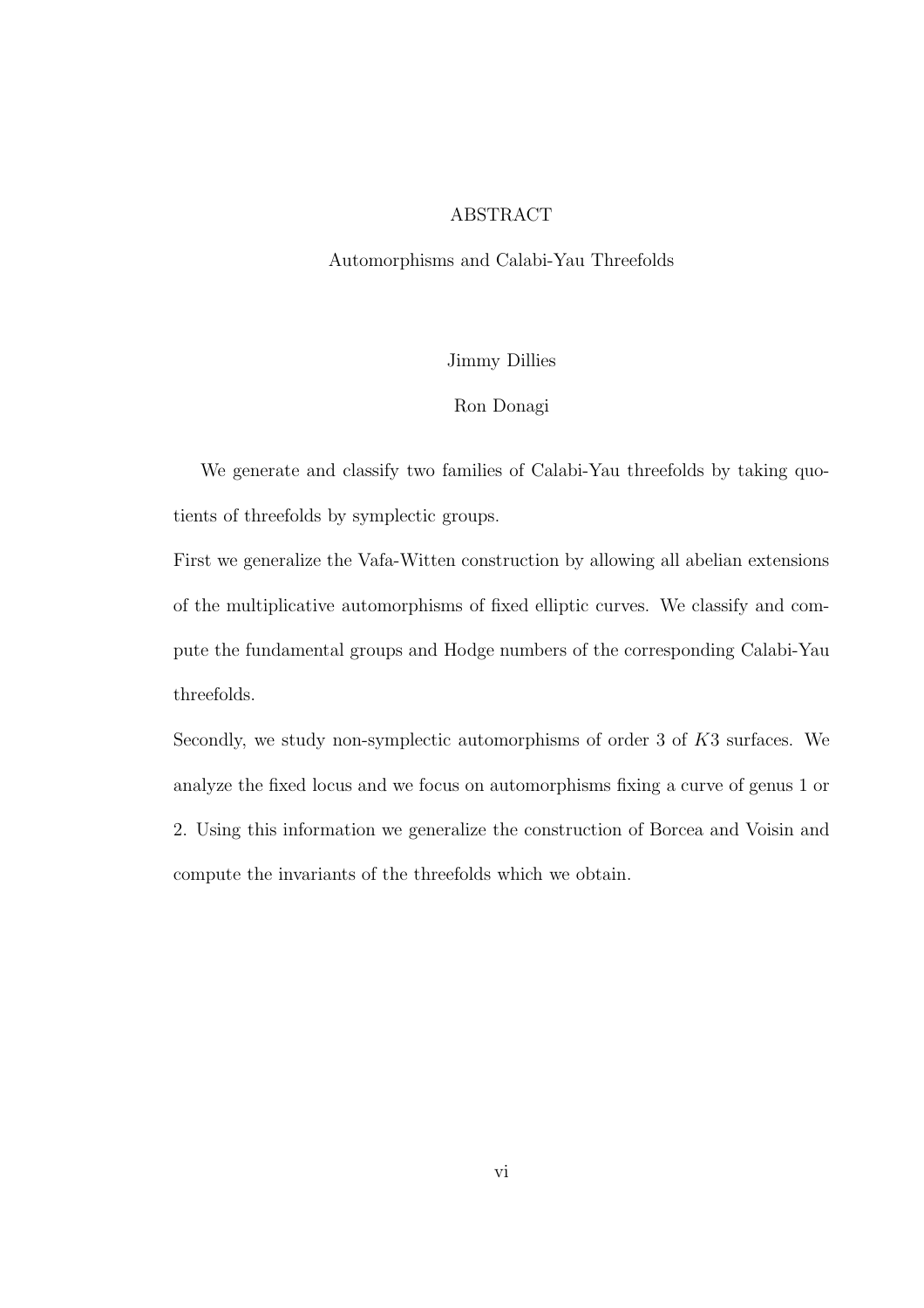# **Contents**

| $\mathbf{1}$                |     | Introduction                                                                   | $\mathbf{1}$   |
|-----------------------------|-----|--------------------------------------------------------------------------------|----------------|
|                             | 1.1 |                                                                                | $\mathbf{1}$   |
|                             | 1.2 |                                                                                | $\overline{2}$ |
|                             | 1.3 |                                                                                | $\overline{4}$ |
| $\mathcal{D}_{\mathcal{L}}$ |     | Vafa-Witten Orbifolds                                                          | $\overline{7}$ |
|                             | 2.1 |                                                                                | $\overline{7}$ |
|                             | 2.2 | Construction of the Vafa-Witten Orbifolds $\ldots \ldots \ldots \ldots \ldots$ | 8              |
|                             |     | 2.2.1                                                                          | 10             |
|                             | 2.3 |                                                                                | 10             |
|                             |     | 2.3.1                                                                          | 10             |
|                             |     | 2.3.2                                                                          | 12             |
|                             |     | 2.3.3                                                                          | 23             |
|                             |     | 2.3.4                                                                          | 29             |
|                             | 2.4 |                                                                                | 29             |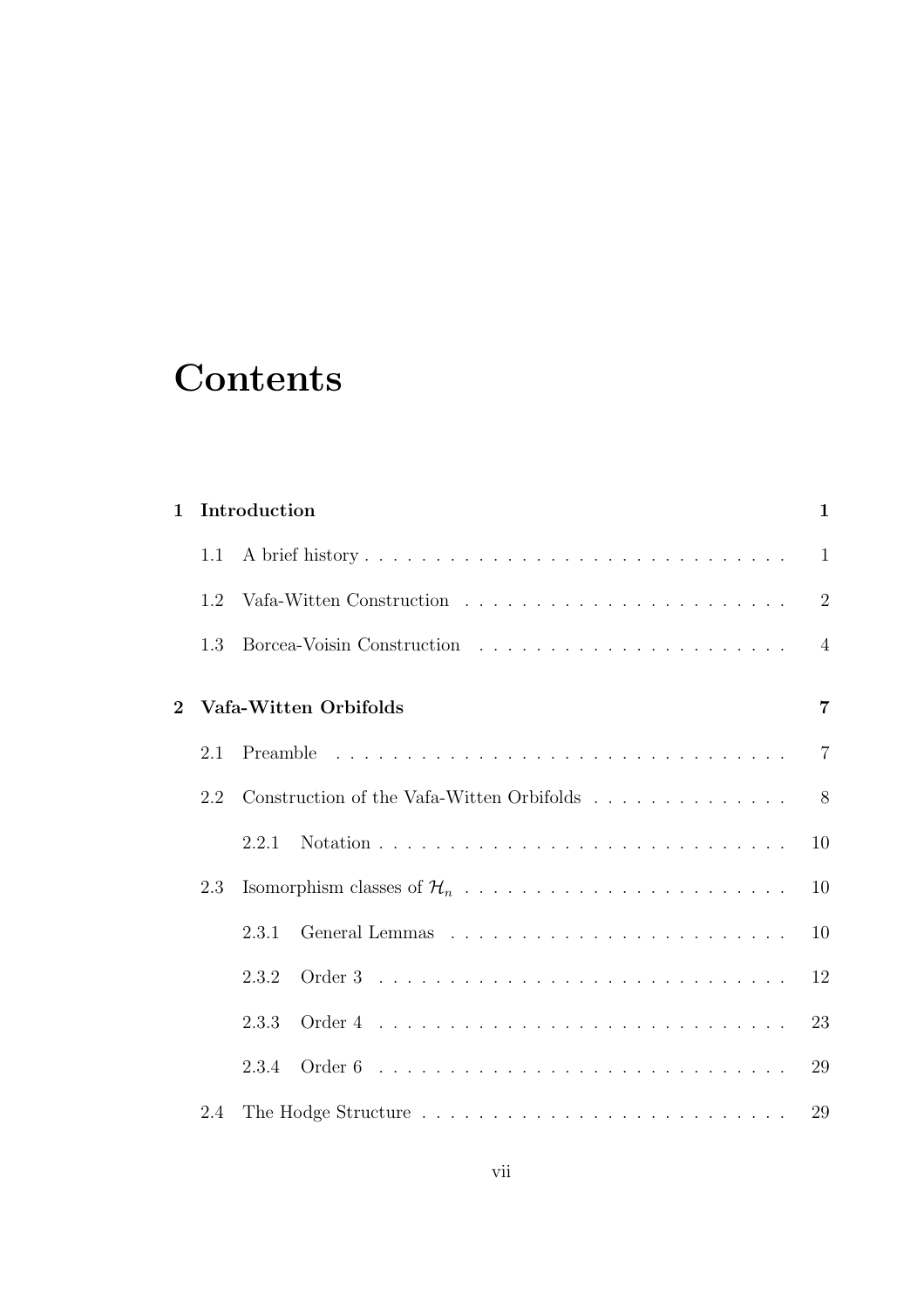|   |     | 2.4.1                                                                                         | 34 |
|---|-----|-----------------------------------------------------------------------------------------------|----|
|   |     | 2.4.2                                                                                         | 36 |
|   |     | 2.4.3                                                                                         | 40 |
|   | 2.5 |                                                                                               | 40 |
|   |     | 2.5.1                                                                                         | 41 |
|   |     | 2.5.2                                                                                         | 42 |
| 3 |     | The Borcea-Voisin Construction                                                                | 44 |
|   | 3.1 |                                                                                               | 44 |
|   | 3.2 |                                                                                               | 45 |
|   | 3.3 |                                                                                               | 46 |
|   |     | 3.3.1                                                                                         | 46 |
|   |     | 3.3.2                                                                                         | 48 |
|   |     | $C_1$ is of genus $2 \ldots \ldots \ldots \ldots \ldots \ldots \ldots \ldots \ldots$<br>3.3.3 | 56 |
|   | 3.4 |                                                                                               | 62 |
|   |     | Topology<br>3.4.1                                                                             | 68 |
| 4 |     | The Future                                                                                    | 72 |
|   | 4.1 |                                                                                               | 72 |
|   | 4.2 |                                                                                               | 73 |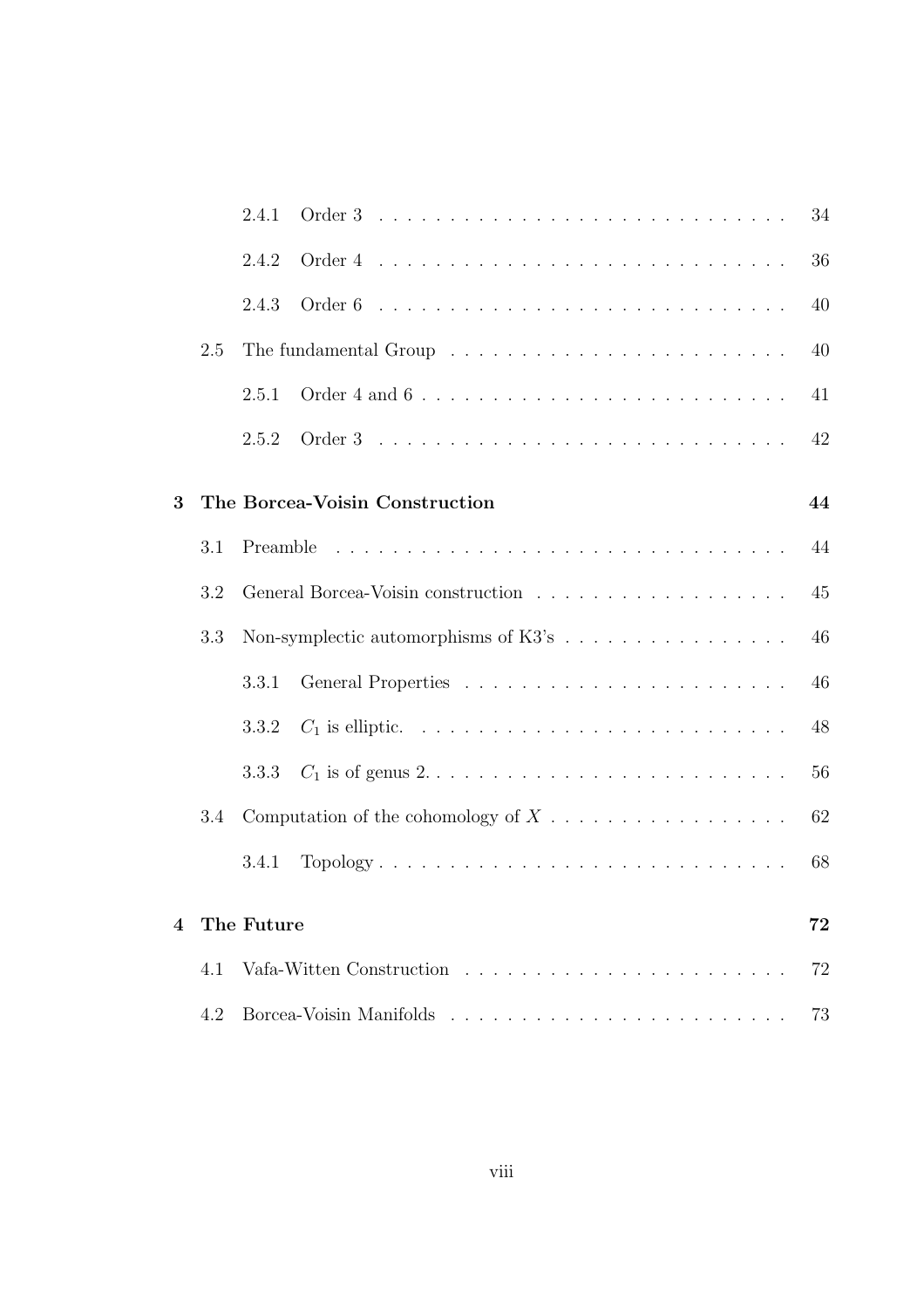# List of Tables

| 3.3 Action of G on the cohomology of the fixed locus $\ldots \ldots \ldots$ 70 |  |
|--------------------------------------------------------------------------------|--|
|                                                                                |  |
|                                                                                |  |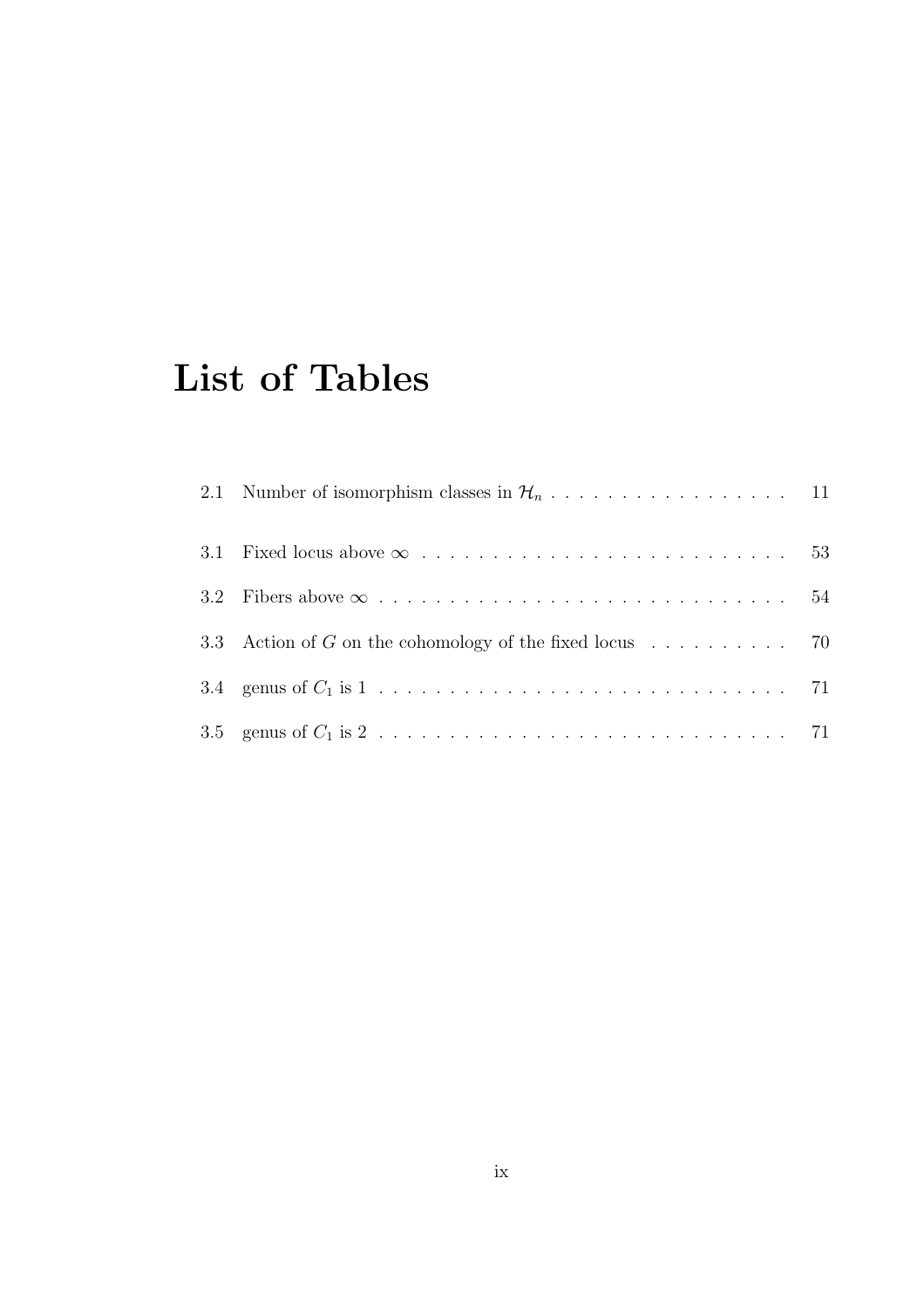# List of Figures

|     | 2.1 Elliptic curves with automorphism of order 4 (resp. 3 and 6) and the |  |
|-----|--------------------------------------------------------------------------|--|
|     |                                                                          |  |
|     |                                                                          |  |
|     |                                                                          |  |
|     |                                                                          |  |
|     |                                                                          |  |
|     |                                                                          |  |
|     |                                                                          |  |
|     |                                                                          |  |
| 3.5 |                                                                          |  |
|     |                                                                          |  |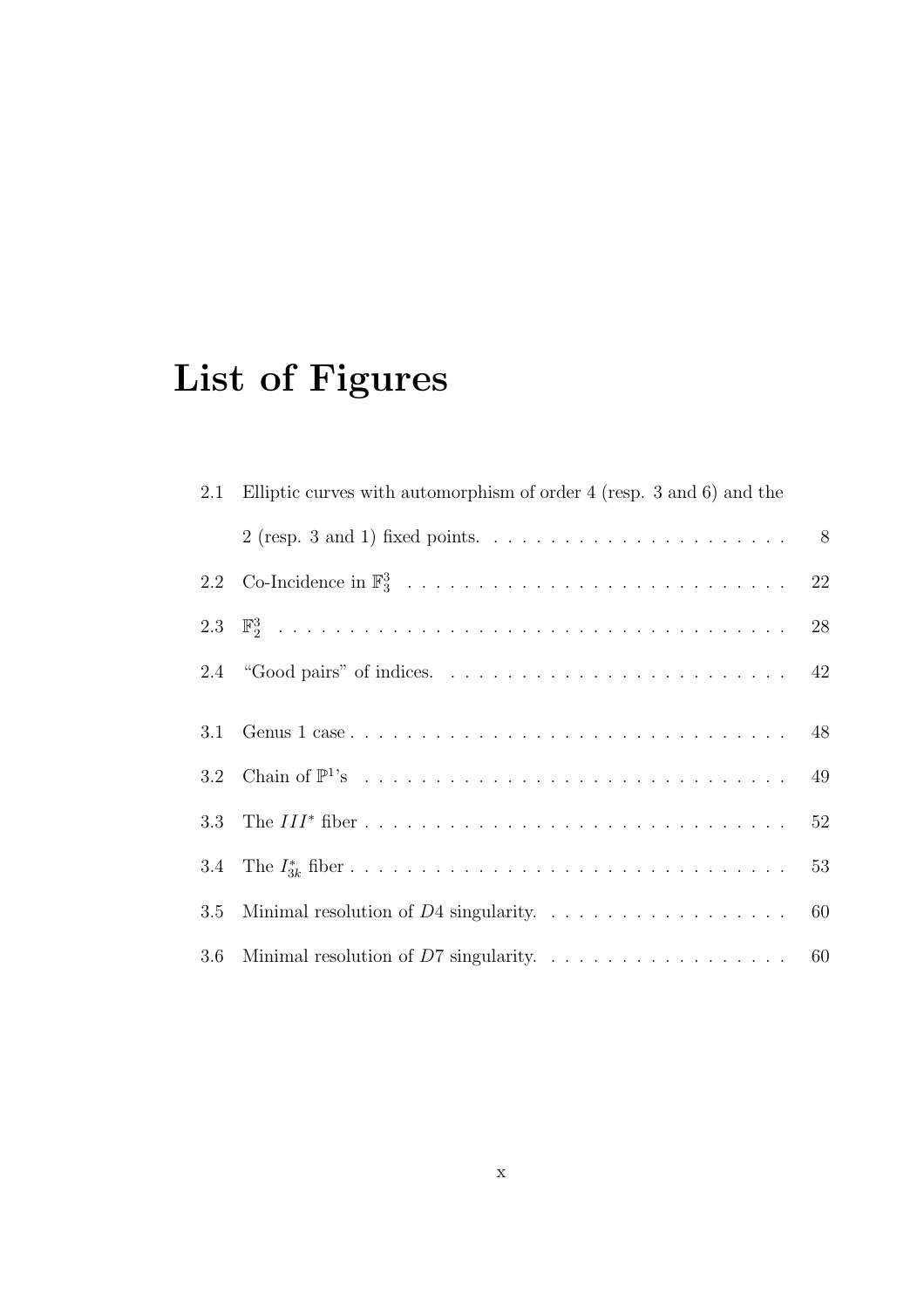## Chapter 1

## Introduction

## 1.1 A brief history

Up to the early eighties people knew few examples of Calabi-Yau threefolds. Mori's program was still young and higher dimensional varieties with trivial canonical class hadn't sparked yet a lot of interests. The stimulus came from outside mathematics. Over the last decades physicists were trying to develop a theory unifying all fundamental forces. Although they had been successful in uniting electromagnetism with the weak and the strong force, gravity remained out of reach. In the early seventies, building on ideas of Kaluza, some physicists made the assumption that particles could be considered as eigenmodes of vibration of tiny strings in a space of larger dimension. Some symmetries exhibited by Veneziano confirmed the model. String theory was born. It was nevertheless not a smooth start. Many issues re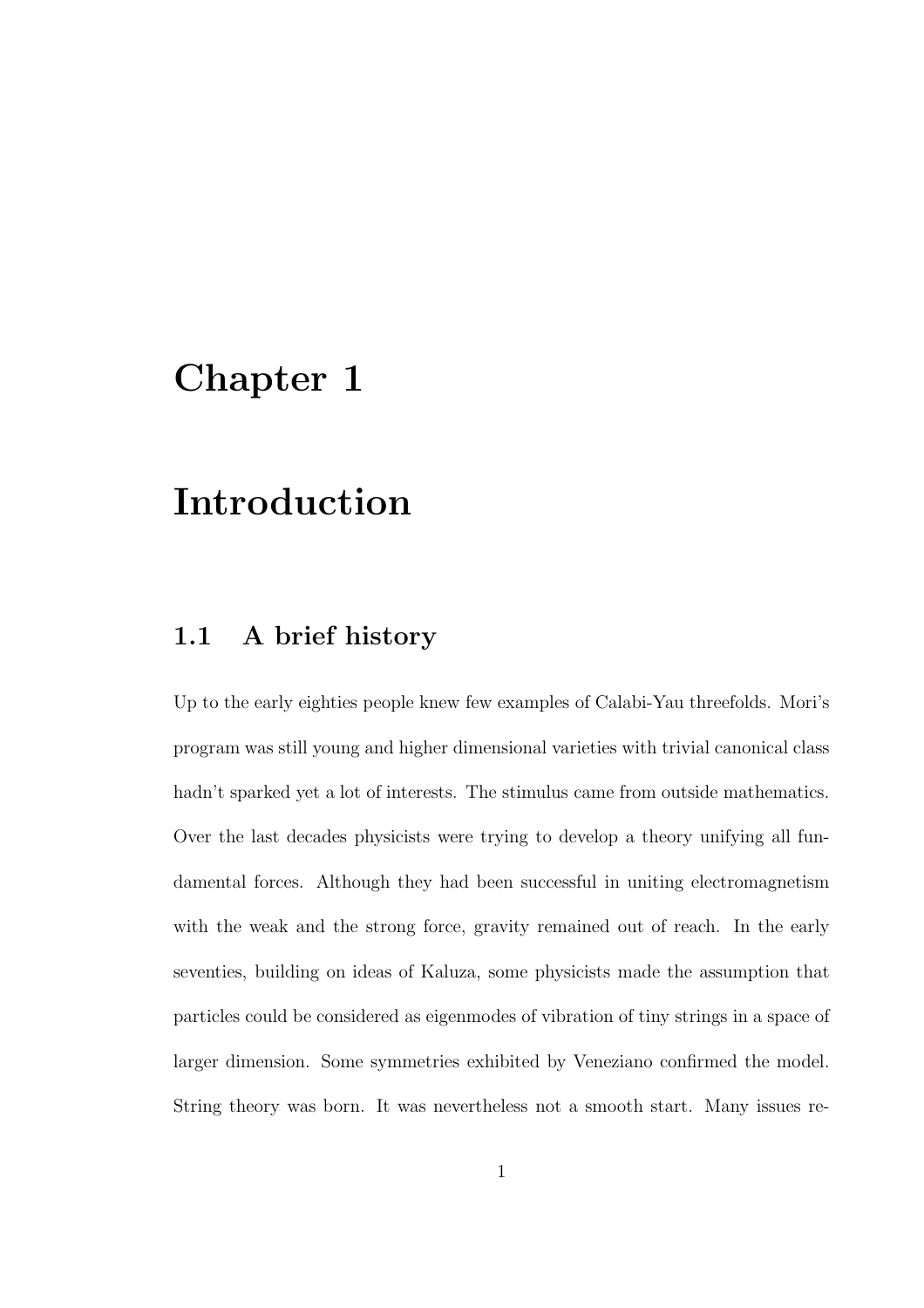mained (anomaly cancellation etc.) and only in the early eighties, with the second string revolution, were the big hindrances lifted. Among the different string theories (united through M-theory) type II theory and heterotic theory are based on ten dimensional spaces fibered on four dimensional Minkowski space-time. (There is sometimes some additional data such as vector bundles on the ten dimensional space.) The six dimensional gap (that is the fiber) is made of a variety which satisfies certain conditions. People came to realize that one of the possible varieties were three dimensional Calabi-Yau threefolds. <sup>1</sup> This revived the interest in Calabi-Yau threefolds in the mathematical community.

## 1.2 Vafa-Witten Construction

One of the first papers where the physics was related to the geometry of the fiber is the paper by Dixon, Harvey, Vafa and Witten ([9]). This paper was soon followed by another paper by Vafa and Witten ([19]) where they study a toy model obtained by taking the quotient of a three torus by a group of automorphisms where each element acts by inverting exactly two of the tori. Each element acts symplectically and therefore the quotient has a volume form. It is easy to see from there that it is a Calabi-Yau threefold. Although the paper had paved the way, its authors had not found a satisfactory model. Faraggi and his collaborators, inspired by

<sup>&</sup>lt;sup>1</sup>For the story it is funny to know that since mathematicians knew few Calabi-Yau threefolds. physicists were optimistic that there weren't too many of them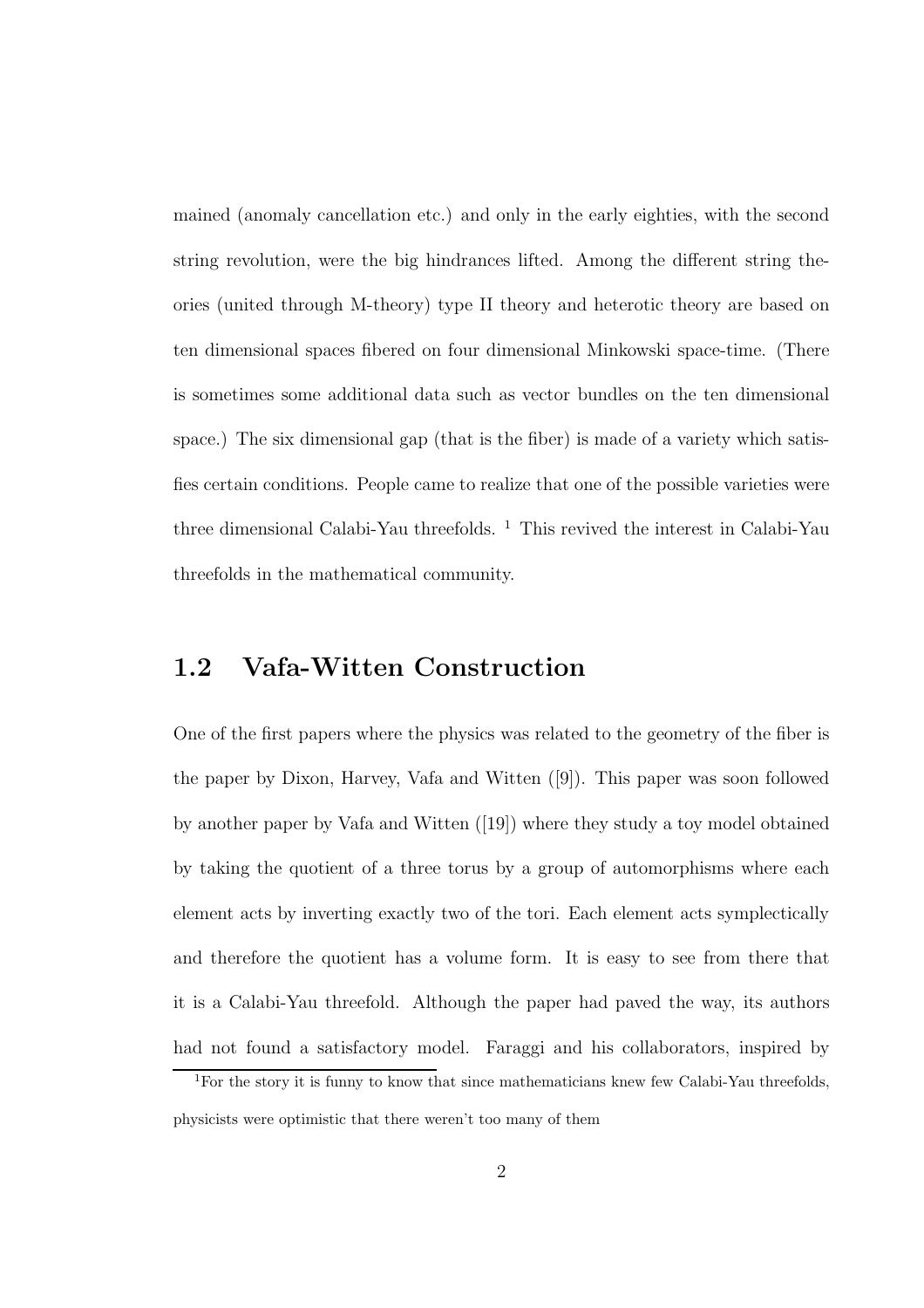the work of Vafa and Witten, created a "realistic fermionic model" by taking a further quotient by translations. Inspired by the results, Donagi and Faraggi ([11]) classified all models coming from direct extensions of the group of Vafa and Witten by translations. Donagi and Wendland have pushed the classification further by allowing extensions which are not direct product but surject onto the Vafa-Witten group  $([13])$ .

In the first chapter of the thesis we extend the construction by using elliptic curves with complex multiplication. The automorphisms of order higher than 2 and fixing the origin must be of order 3,4 or 6 and act each, on a unique curve. If we take the three torus obtained by multiplying three copies of any of those curves we get a three torus with a  $(\mathbb{Z}/n\mathbb{Z})^3$  action. We take the subgroup fixing the volume form, and extend it with translations on the torus which commute with the multiplicative action. We call the resulting group together with its action on the three torus an *abelian Vafa-Witten group* of order n. Analogously, the resulting orbifold is called abelian Vafa-Witten orbifold. Although there are a priori thousands of such groups, we show that in fact they fall in a small number of isomorphism classes:

Theorem 1.2.1. *There are* 11 *isomorphism classes of abelian Vafa-Witten groups for* n *equal to* 3 *or* 4*. For* n *equal to* 6*, there is a unique group.*

*All these groups give rise to orbifolds with different Hodge diamond (with one exception).*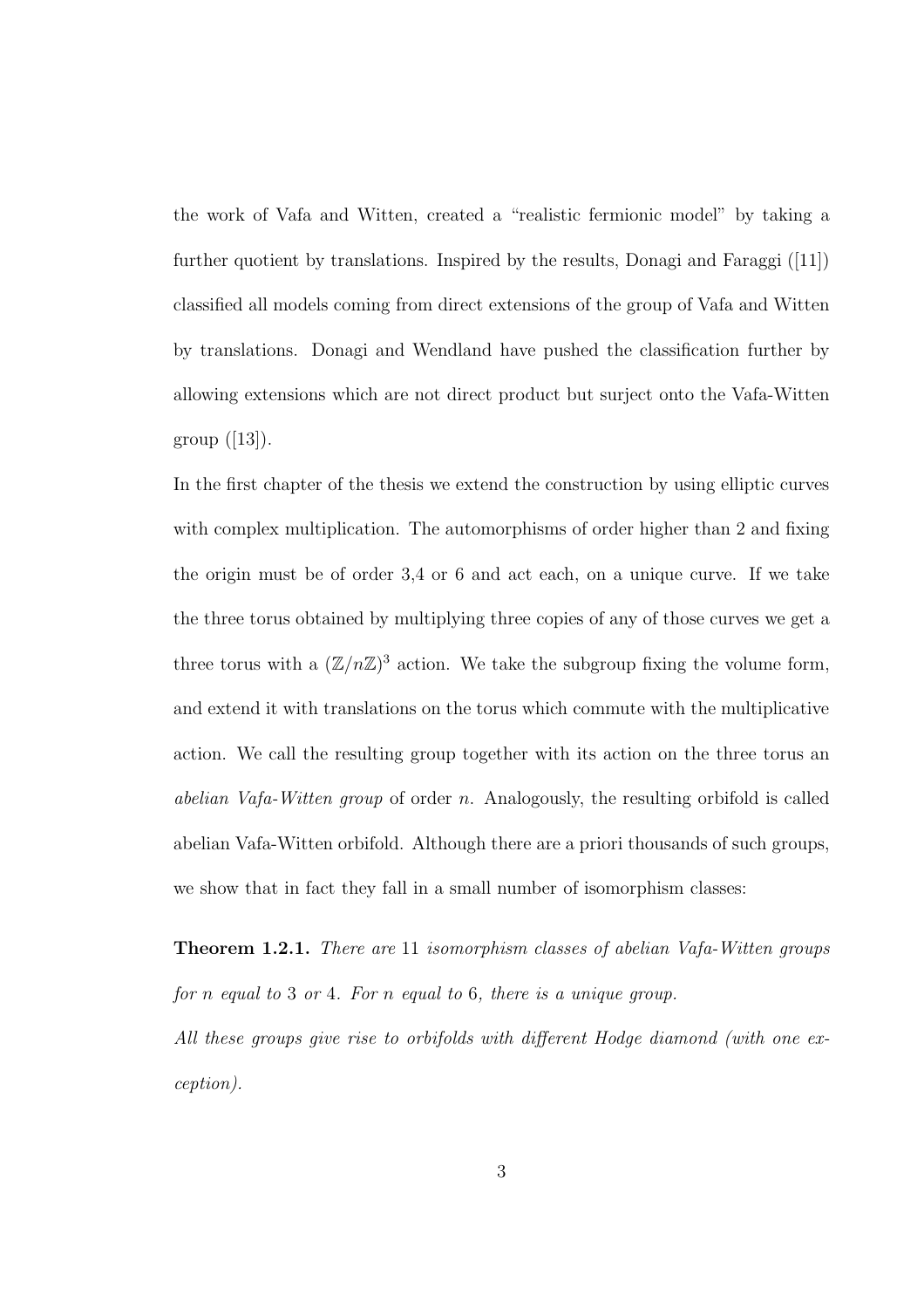As it is physically interesting to have a non-trivial fundamental group, we have also investigated the topology of the above orbifolds and we saw that:

Proposition 1.2.2. *Among all above orbifolds, only one has non-trivial fundamental group.*

## 1.3 Borcea-Voisin Construction

The second chapter of my thesis extends the construction of Borcea and Voisin  $([2],[20])$  by studying higher order automorphism of K3 surfaces. Their construction, although simple, gives many nice examples which come in mirror pairs. Hopefully an extension could eventually lead to other mirror pairs.

Borcea and Voisin construct Calabi- Yau threefolds using an elliptic curve and a K3 surface with an involution. They take the product of the surface and the curve and take the quotient by the product involution. K3 surfaces with involutions had been studied earlier by Nikulin and there is a clear understanding of the relation between their intrinsic geometry and their involutions ([10]).

In order to generate Calabi-Yau manifolds which would hopefully have non-trivial fundamental group, a plus for the heterotic construction, I allow the  $K3$  surfaces to have non-symplectic automorphisms of order 3. Automorphisms of order 4 and 6 will be analyzed in a later paper. We work with non-symplectic automorphism which, although they do not preserve the  $(2,0)$  form of the K3 surface, when combined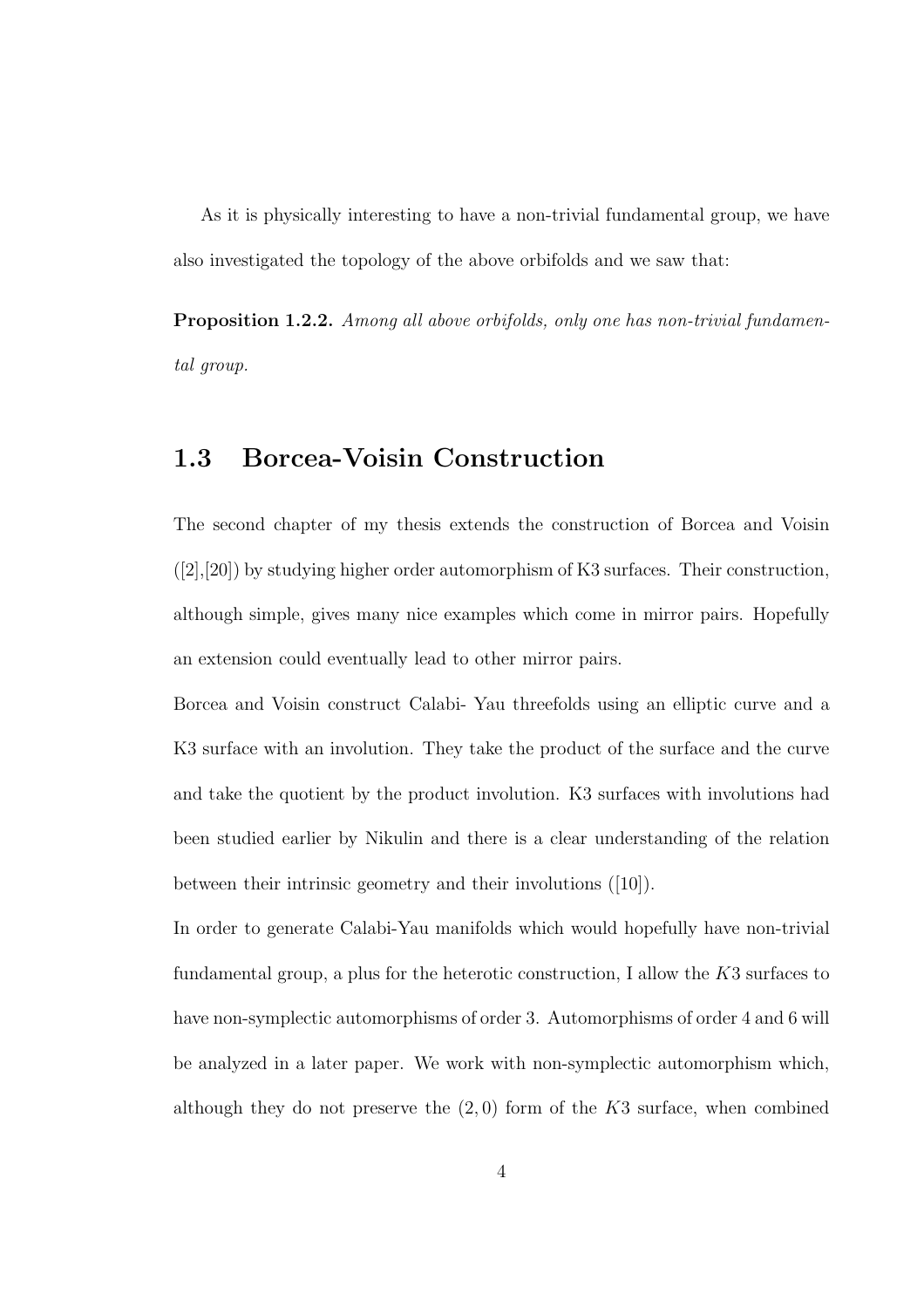with an appropriate action on an elliptic curve will preserve the volume form on the product variety. To identify the Calabi-Yau threefolds that they will yield, we have to understand the automorphisms of the K3 surfaces and, in particular their fixed loci. The fixed locus consists in a disjoint union of smooth curves and points. There is a natural scission of the problem depending on the highest genus of the fixed curves. In this chapter we study the cases where the genus is 1 or 2 using geometric arguments. When there is a curve of genus 1, we are lead to study automorphisms of elliptically fibered K3's.

An elliptic automorphism of a K3 surface, i.e. an automorphism which preserves the fibration, preserves two fibers, one of which is the fixed elliptic curve. The other curve could be a smooth or a singular fiber consisting of a configuration of transversal rational curves. When the fiber is singular, a local study shows that the non-symplectic  $\mathbb{Z}/3\mathbb{Z}$  action induces an essentially unique action on those  $\mathbb{P}^1$ 's. In the late eighties, Miranda and Persson classified configurations of singular fibers on elliptic rational surfaces  $([16],[17])$ . We construct the automorphisms, in a bottom to top philosophy, by using triple base change of rational elliptic surfaces, ramified over a smooth fiber and a singular fiber. In this manner, we get all possible  $K3$ surfaces with non-symplectic  $\mathbb{Z}/3\mathbb{Z}$  fixing an elliptic curve. The result is a collection of surfaces which yield Calabi-Yau threefolds whose Hodge numbers are restricted to three types:

Proposition 1.3.1. *The Calabi-Yau threefolds obtained using a non-symplectic au-*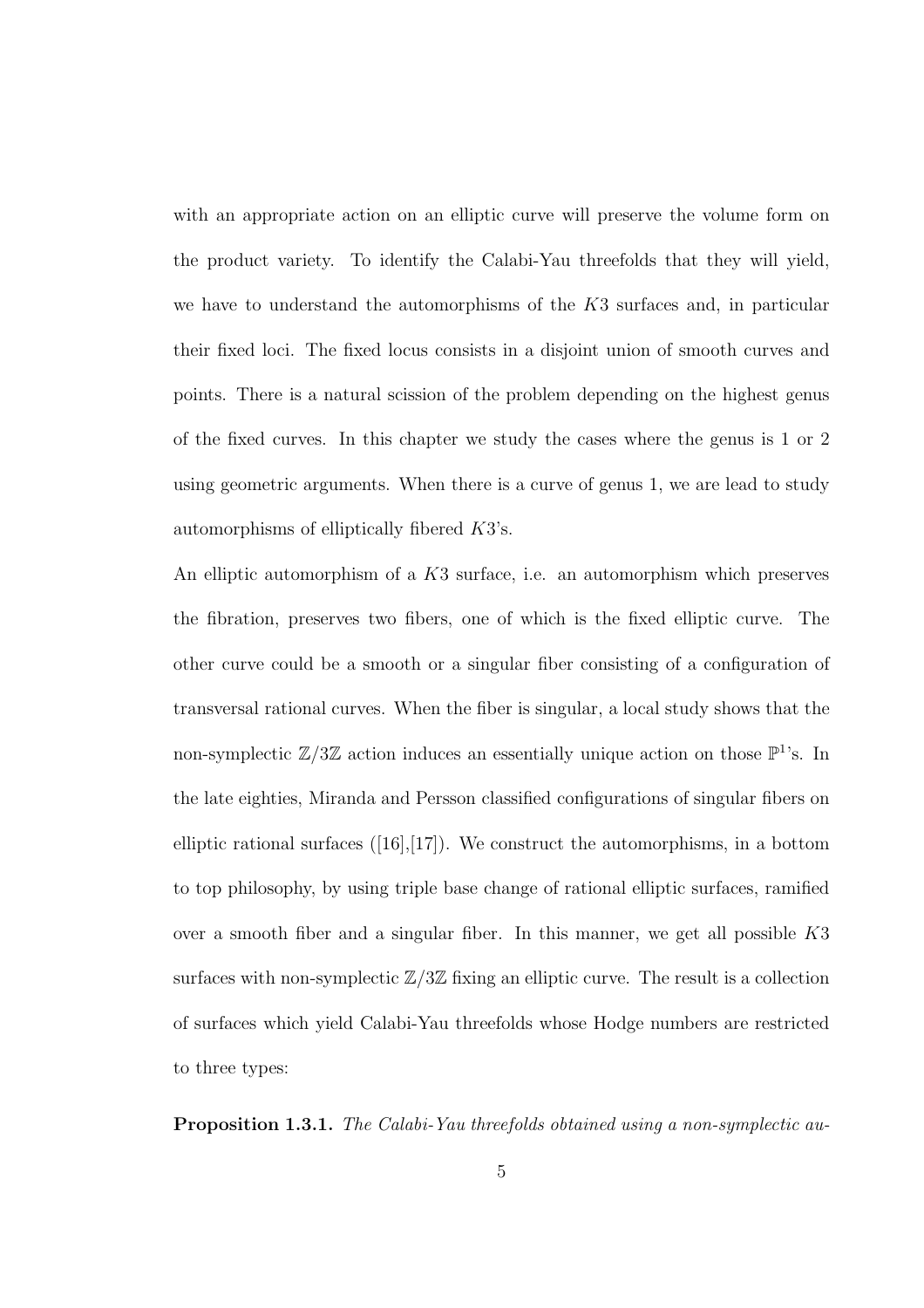*tomorphism of order three fixing an elliptic curve have their Hodge number of type* (46, 10)*,*(57, 9)*,*(68, 8)*. All these orbifolds have trivial fundamental group.*

If a non-symplectic automorphism fixes a curve a genus 2, we inherit a map to  $\mathbb{P}^2$  which is birational to a double cover ramified along a sextic. The automorphism of the K3 surface descends to an automorphism of the projective plane. This automorphism fixes a line (which is the image of the genus 2 curve) and a point. We can therefore conclude that the fixed locus of the automorphism on the K3 consists of components of the fibers above the fixed point and fixed line of  $\mathbb{P}^2$ . The geometry of the fixed locus depends essentially on the location of the fixed point with respect to the branch locus. By studying the possible branch curves we deduce all possible  $K3$  surfaces which admit an order 3 non-symplectic automorphsim:

Proposition 1.3.2. *A non-symplectic automorphism of order 3 on a* K3 *containing a curve of genus 2 in its fixed locus also fixes two other isolated points or one fixed line or* 2 *fixed lines and* 4 *isolated points*

These K3 give us Calabi-Yau threefolds with Hodge numbers : (19, 19) or  $(41, 17)$ .

⋄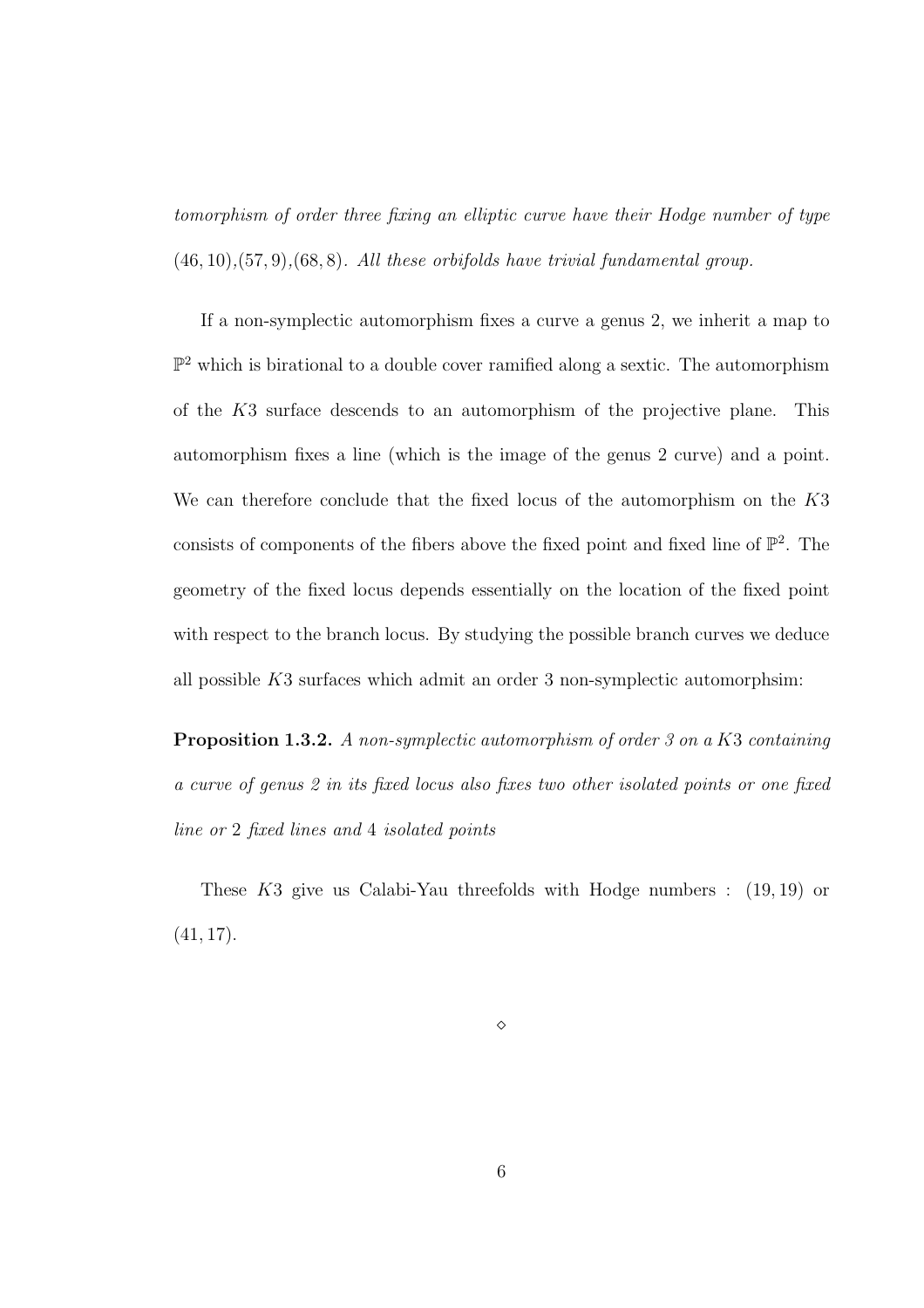## Chapter 2

## Vafa-Witten Orbifolds

## 2.1 Preamble

In this chapter we take quotients of three tori by symplectic actions coming from multiplicative symmetries of order 3,4,6 on each torus. The aim is to create orbifolds with non trivial fundamental group as this could lead to interesting physics. We we look at abelian automorphism of the three-tori which surject onto the multiplicative symmetry group and classify them. We show that there are 11 families for the symmetries of order 3 and 4 (the case of order 6 doesn't admit any abelian extension) (Proposition 2.3.1). We compute the Hodge structure of the resulting three-folds and show that only one family out of the 23 has a non-trivial fundamental group. In the first section we explain the construction. In the second one, we classify all possible actions up to isomorphism. In the last two parts of this chapter, we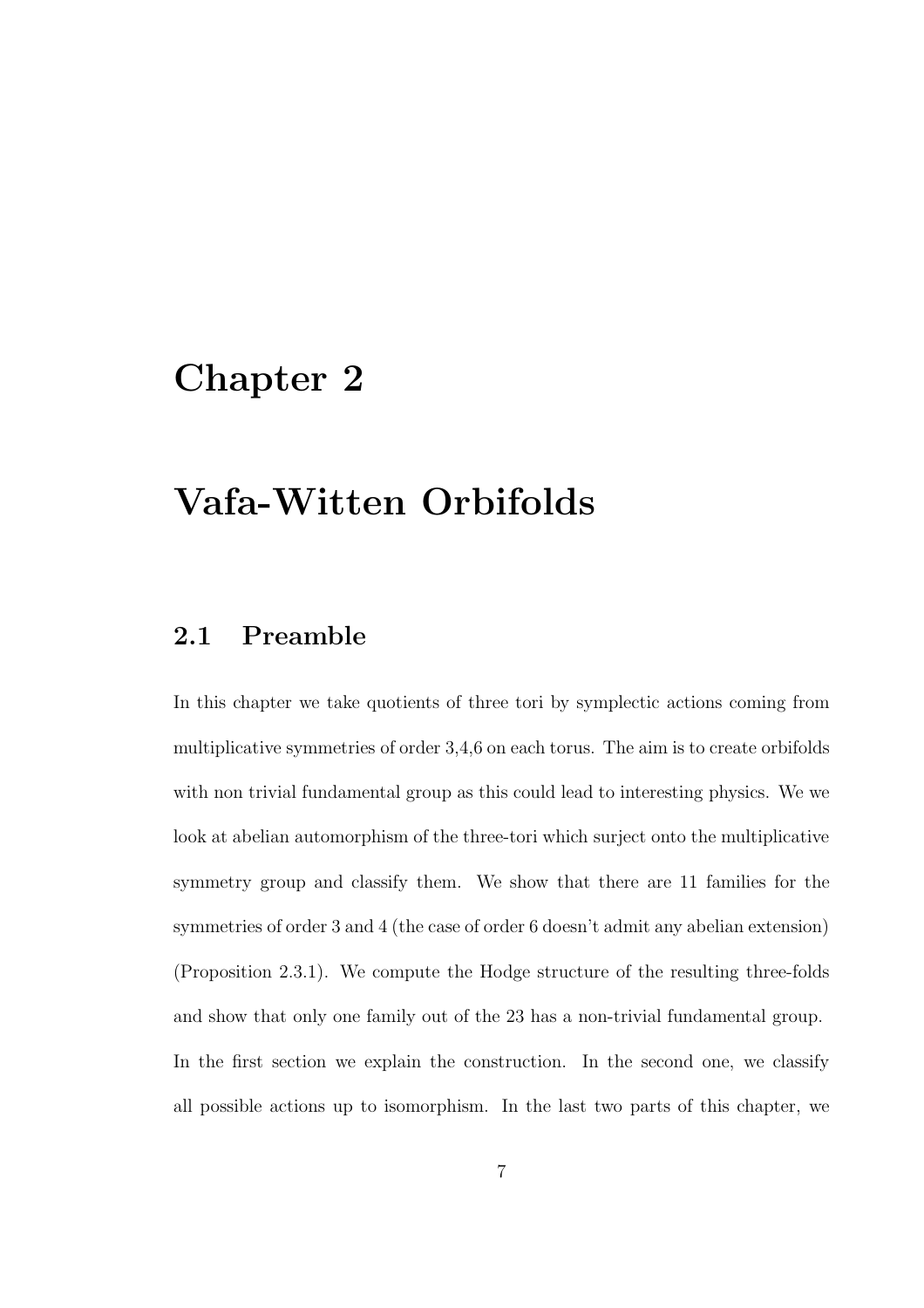Figure 2.1: Elliptic curves with automorphism of order 4 (resp. 3 and 6) and the 2 (resp. 3 and 1) fixed points.

compute the Hodge numbers and fundamental groups of the varieties.

## 2.2 Construction of the Vafa-Witten Orbifolds

Let  $E_n$  be an elliptic curve endowed with an  $\mathbb{Z}/n\mathbb{Z}$  symmetry  $(n \in \{3, 4, 6\})$  corresponding to multiplication by the  $n^{th}$  root of unity. We can identify  $E_n$  with the complex plane C modulo a lattice subgroup  $\Lambda_n = \mathbb{Z} \oplus \omega_n \mathbb{Z}$  where  $\omega_3 = \omega_6 = e^{\frac{i\pi}{3}}$ and  $\omega_4 = \sqrt{-1}$ . If we write [x] for the class in  $\mathbb{C}/\Lambda_i$  of  $x \in \mathbb{C}$ , the action is given explicitly by

$$
[x] \mapsto [\zeta_n x]
$$

where  $\zeta_n$  is a primitive  $n^{th}$  root of unity. This multiplication is well defined as multiplying by  $\zeta_n$  preserves the lattice  $\Lambda_n$ .

Since we have an action of  $\mathbb{Z}/n\mathbb{Z}$  for  $n \in \{3, 4, 6\}$  on  $E_n$ , there is an action of  $(\mathbb{Z}/n)^3$  on  $X_n = E_n \times E_n \times E_n$ . The latter action restricts to an action of  $(\mathbb{Z}/n)^2$ ,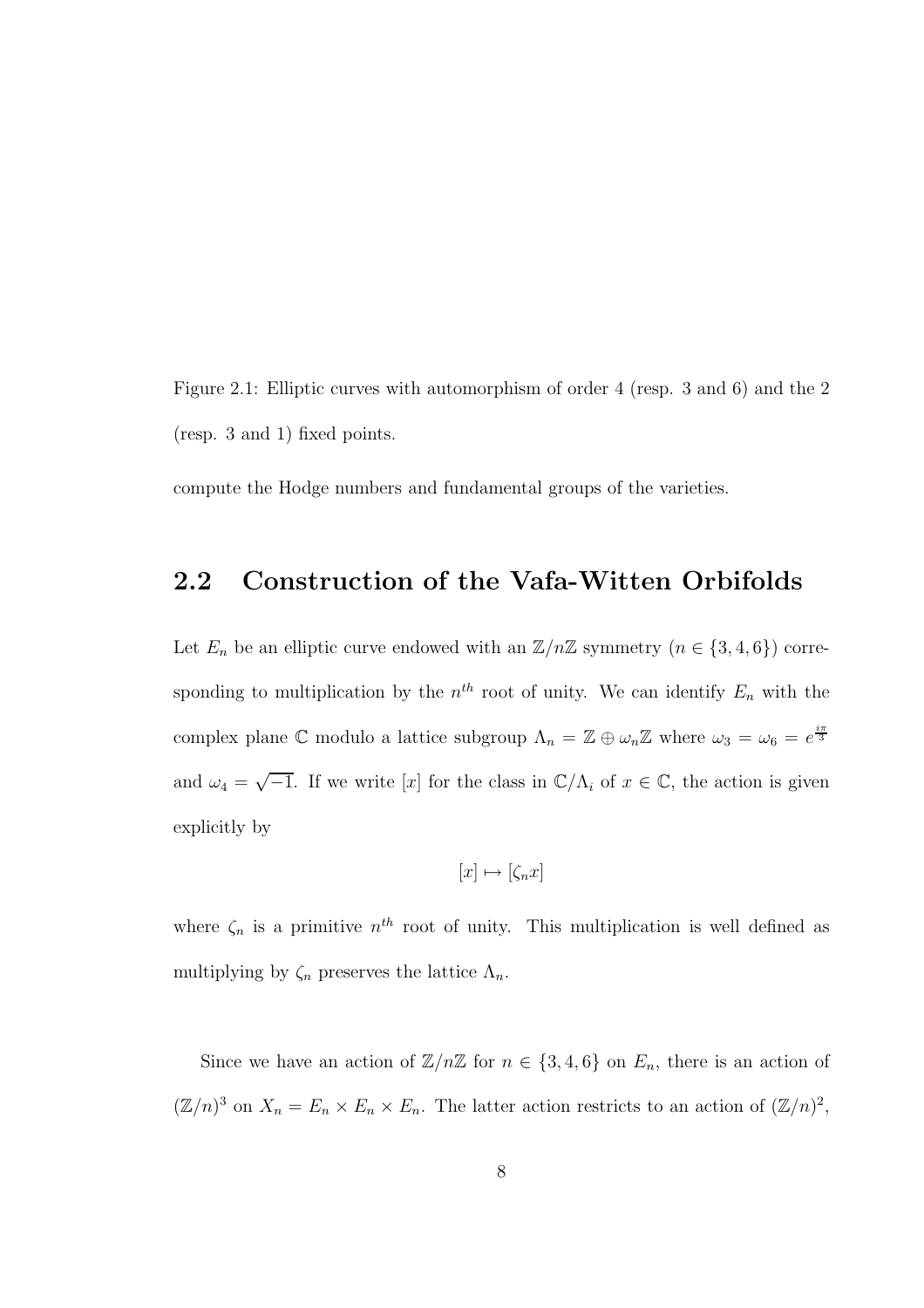kernel of the addition map  $(\mathbb{Z}/n\mathbb{Z})^3 \to \mathbb{Z}/n\mathbb{Z}$ , on  $X_n$ :

$$
0 \longrightarrow (\mathbb{Z}/n\mathbb{Z})^2 \longrightarrow (\mathbb{Z}/n\mathbb{Z})^3 \longrightarrow \mathbb{Z}/n\mathbb{Z} \longrightarrow 0
$$
  
 
$$
\longrightarrow \bigcap_{\Delta ut(X_n)}^{\Delta ut(X_n)}
$$

We call the group  $(\mathbb{Z}/n\mathbb{Z})^2$ , together with the above action on  $X_n$ , the  $n^{th}$  Vafa-Witten group.

The elliptic curve  $E_n$  possesses a natural additive group structure. We denote by  $T_n$  the subgroup of  $E_n$  consisting of elements which are fixed under multiplication by an  $n^{th}$  root of unity. The cardinality of  $T_n$  is 3 for  $n = 3$ ; 2 for  $n = 4$  and 1 for  $n = 6$ ; the fixed points are represented in figure 2.1. Note that all  $T_n$  are cyclic.

We can synthesize the situation in the following table:

| $\it n$        | $\omega_n$           | $\zeta_n$                                  | $T_n$                    |
|----------------|----------------------|--------------------------------------------|--------------------------|
| $\overline{3}$ |                      | $e^{\frac{i\pi}{3}}$ $e^{\frac{2i\pi}{3}}$ | $\mathbb{Z}/3\mathbb{Z}$ |
| 4              | i                    | i                                          | $\mathbb{Z}/2\mathbb{Z}$ |
| 6              | $e^{\frac{i\pi}{3}}$ | $e^{\frac{i\pi}{3}}$                       | $\{0\}$                  |

Consider  $V_n = (\mathbb{Z}/n\mathbb{Z})^2 \times T_n^3$ , the direct product of the Vafa-Witten group with its group of fixed points. Let  $\mathcal{H}_n$  be the set of subgroups of  $V_n$  which restrict onto the Vafa-Witten group. In the subsequent sections we will classify and study the Hodge structure of orbifolds obtained by taking the quotient of  $X_n$  by elements of  $\mathcal{H}_n$ .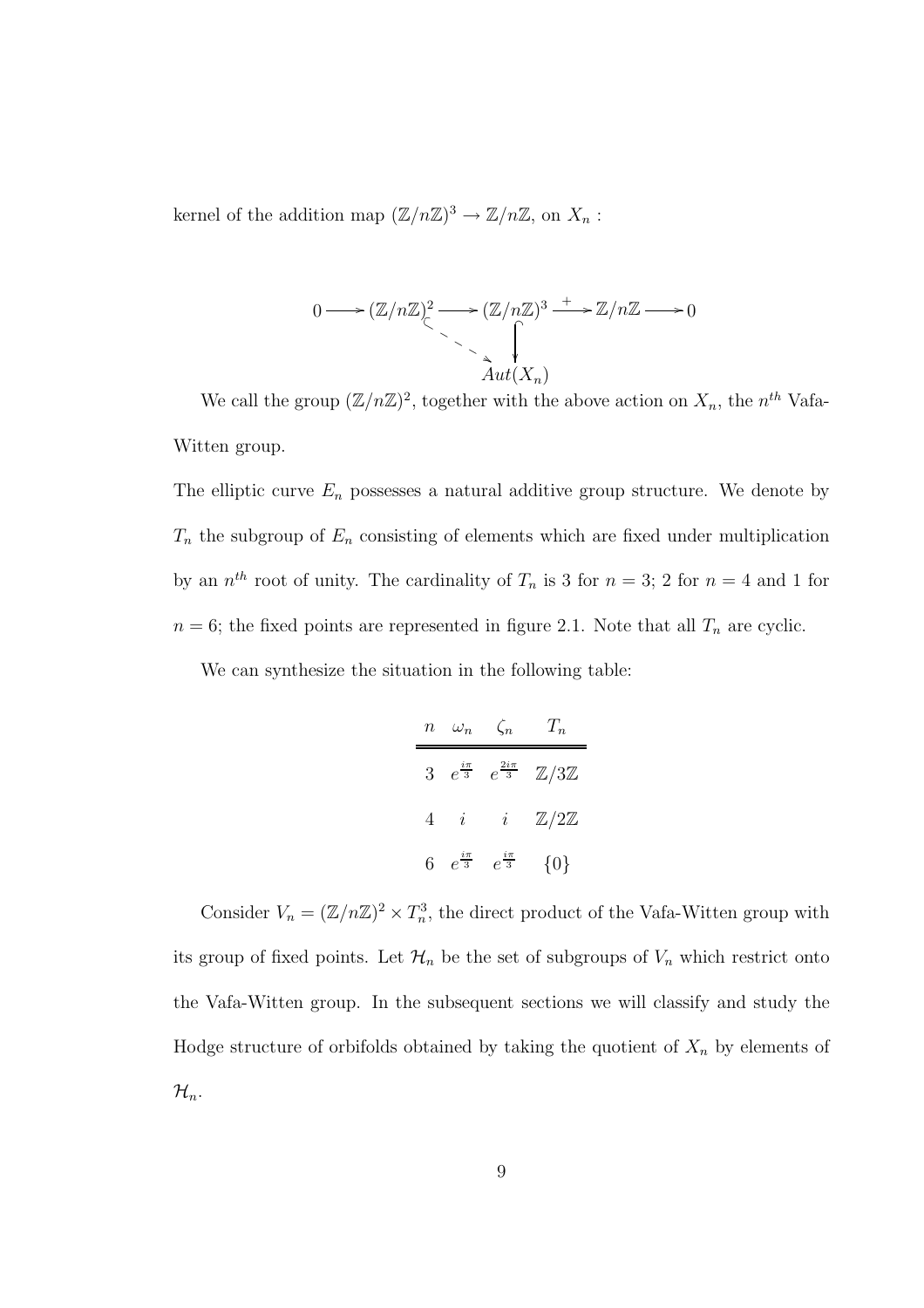### 2.2.1 Notation

We will write out the elements of  $V_n$  as sextuples  $(m_1, m_2, m_3; a_1, a_2, a_3)$  with the  $m_k \in \mathbb{Z}/n\mathbb{Z}$ , adding up to zero, and the  $a_k \in \mathbb{Z}/k\mathbb{Z}$  where k is the order of  $T_n$ . The action of  $g = (m_1, m_2, m_3; a_1, a_2, a_3)$  on  $z = ([z_1], [z_2], [z_3]) \in X_n$  is

$$
g.z = ([\zeta_i^{m_1} z_1 + a_1 t_n], [\zeta_i^{m_2} z_2 + a_2 t_n], [\zeta_i^{m_3} z_3 + a_3 t_n])
$$

where  $t_n$  is a generator of  $T_n$ . We will call the  $m_i$ 's the *twist* part, and the  $a_i$ 's the *shift* part.

## 2.3 Isomorphism classes of  $\mathcal{H}_n$

In this section we will classify the elements of  $G \in \mathcal{H}_n$  up to isomorphism. The classification will be made according to the *rank*, that is the number of generators of G minus 2. We get the following classification :

**Proposition 2.3.1.** The groups  $\mathcal{H}_n$  contain only finitely isomorphism classes of *groups. The number of classes is* 11 *for*  $H_3$  *and*  $H_4$  *and* 1 *for*  $H_6$ *. (the results are sorted by rank in table 2.1)*

## 2.3.1 General Lemmas

To identify groups, we will make recurrent use of the following lemma: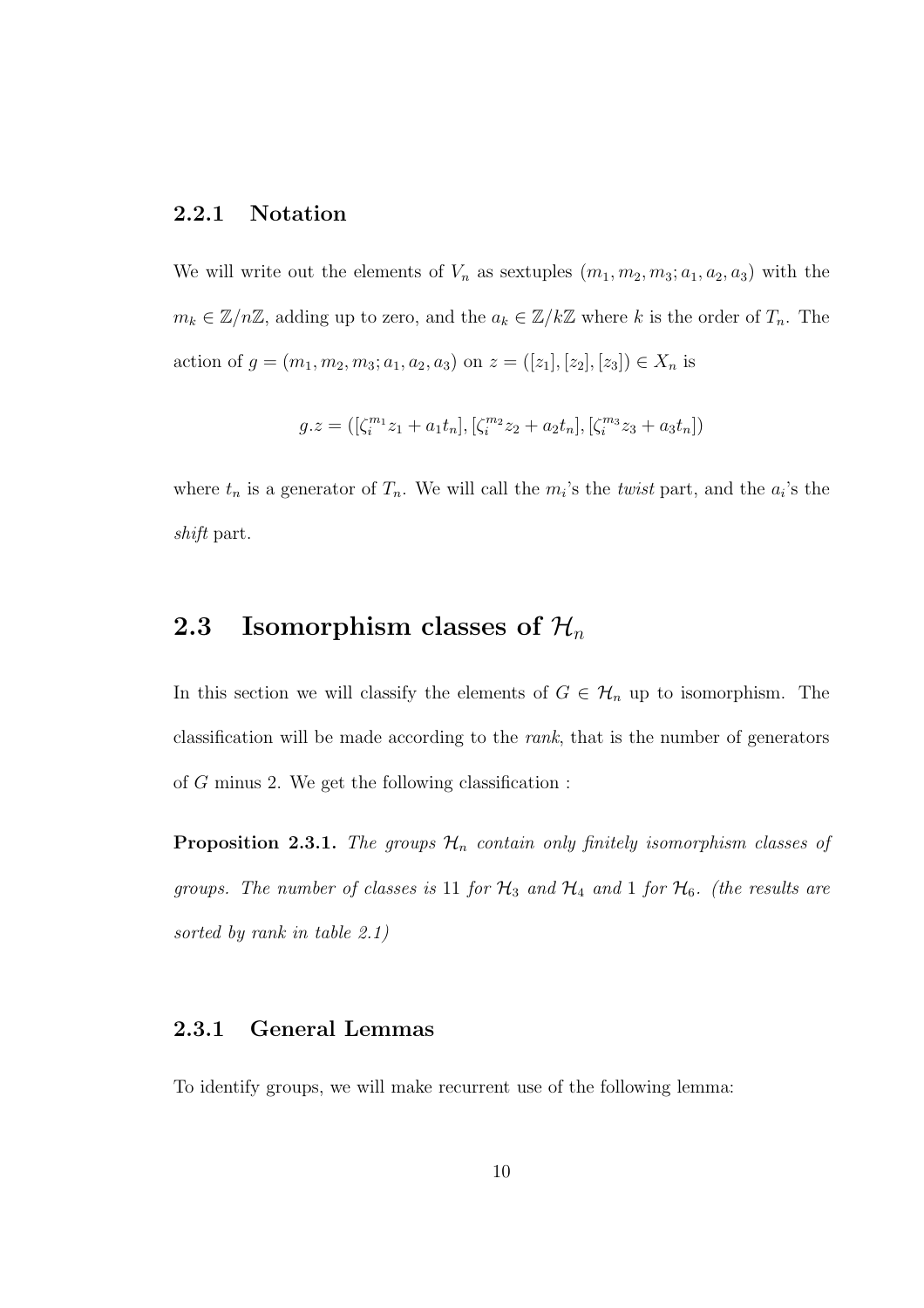| Table 2.1: Number of isomorphism classes in $\mathcal{H}_n$ |  |
|-------------------------------------------------------------|--|
|-------------------------------------------------------------|--|

| $n_{-}$ |                  | rank $#$ of classes |
|---------|------------------|---------------------|
| 3,4     | $\boldsymbol{0}$ | 4                   |
|         | 1                | 5                   |
|         | $\overline{2}$   | $\mathbf 1$         |
|         | 3                | $\mathbf 1$         |
| 6       | 0                | 1                   |

**Lemma 2.3.2.** Let G be an element of  $H_4$  (resp.  $H_3$ ) then G has at least two *generators. The first two generators can be taken of the form*  $g_1 = (1, 2, 0; *, *, *)$ *and*  $g_2 = (2, 0, 1; *, *, *)$  *(resp.*  $g_1 = (1, 3, 0; *, *, *)$  *and*  $g_2 = (3, 0, 1; *, *, *)$ *).* If *there are more than two generators, then they can be taken of the form*  $g_{i>2}$  =  $(0, 0, 0; *, *, *)$ .

*Proof.* Since G must surject onto the corresponding Vafa-Witten group, it has at least two generators. These two generators  $g_1, g_2$  can be choosen to be the lifts of the generators of the Vafa-Witten group. For  $n = 4$  (resp.  $n = 3$ ) the Vafa-Witten group admits as generators  $(1, 2, 0)$  and  $(2, 0, 1)$  (resp.  $(1, 3, 0)$  and  $(3, 0, 1)$ ) so the nature of the first two generators is settled.

Let  $g_i$  be another generator of G. Since the twist part of  $g_1$  and  $g_2$  generates the Vafa-Witten group, there exists a word  $w$  in the first two generators so that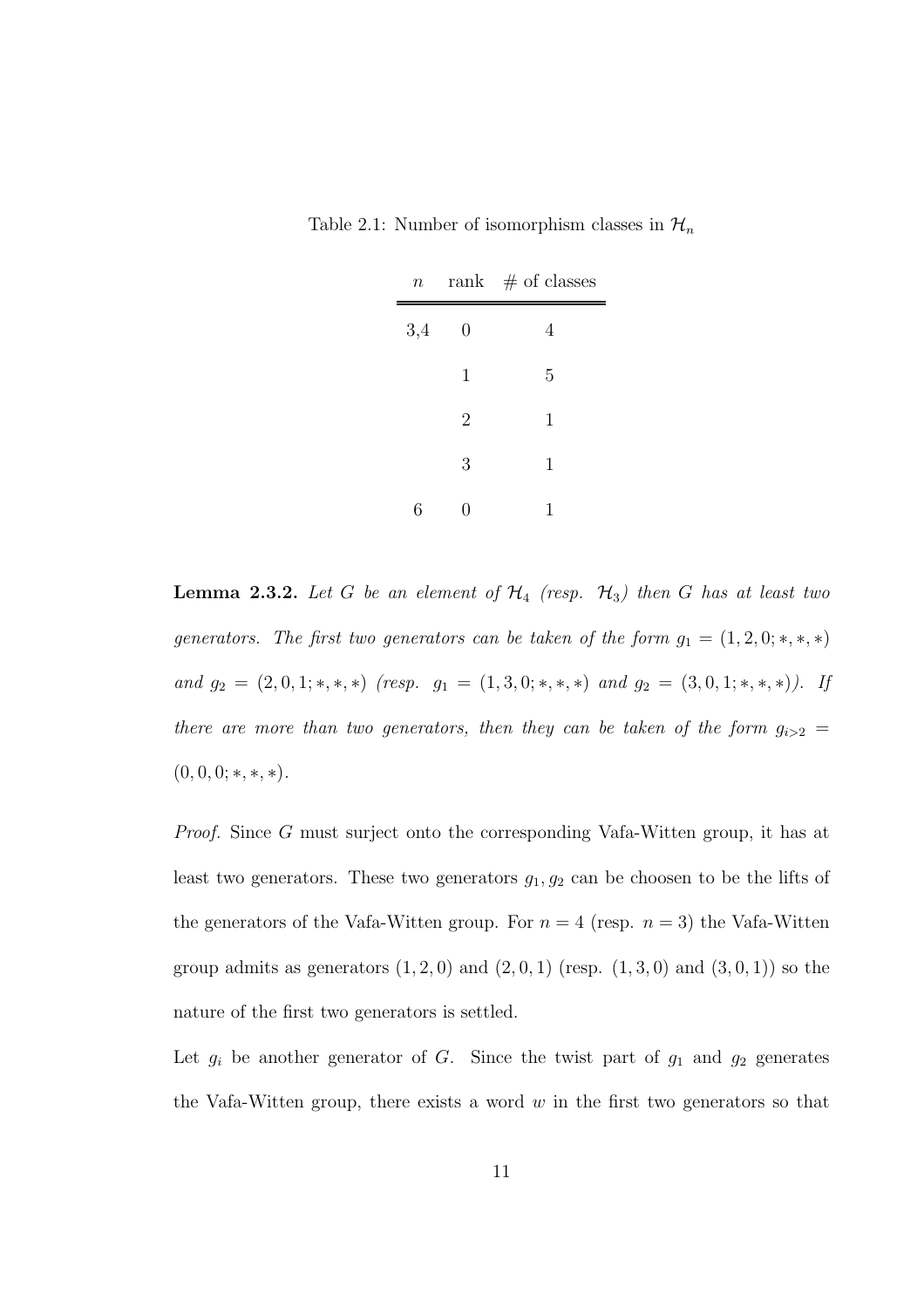$w.g_i = (0,0,0;*,*,*)$ . We can now substitute  $g_i$  by  $w.g_i$ .

The most powerful tool to identify groups will be conjugation by torsion elements of  $E_n^3$ . For simplicity we will work on a single torus. Consider the transformation  $z \mapsto \zeta_i^a z + \tau t_i$ . We will conjugate it with the translation by  $\lambda$ , any given point of  $E_n$ :

 $\Box$ 

$$
(\zeta_i^a(z+\lambda)+\tau t_i)-\lambda=\zeta_i^az+\tau t_i+(\zeta_i^a\lambda-\lambda)
$$

If  $a \neq 0$ , we can choose a  $\lambda$  such that  $\tau t_i + (\zeta_i^a \lambda - \lambda) = 0$ , which in turn implies that our transformation is conjugate to  $\zeta_i^a z$ .

### 2.3.2 Order 3

#### rank 0

There are a priori  $(3^3)^2 = 9801$  possible choices of  $g_1 = (1, 2, 0; a_1, a_2, a_3)$  and  $g_2 = (2, 0, 1; b_1, b_2, b_3)$ . Using conjugation and symmetry of the elliptic curve, it is easy to see that in fact we can restrict ourselves to at most 8 cases:

**Lemma 2.3.3.** Without loss of generality we can assume  $g_1$  and  $g_2$  to be of the *form*  $(1, 2, 0, 0, 0, a_3)$  *and*  $(2, 0, 1, b_1, b_2, 0)$  *with*  $a_3, b_1, b_2 \in \{0, 1\}$ *.* 

*Proof.* Let G be a group with generators  $g_1 = (1, 2, 0; a_1, a_2, a_3)$  and

 $g_2 = (2, 0, 1; b_1, b_2, b_3)$ . We will find an isomorphism mapping G to G', where  $G' \in$  $\mathcal{H}_3$  and whose generators are as in the statement of the lemma.

Let  $\alpha_1$  (resp.  $\alpha_2$ ,  $\beta_3$ ) be a 3 torsion element of  $E_n$  such that  $\zeta^1 \alpha_1 - \alpha_1 + \alpha_1 = 0$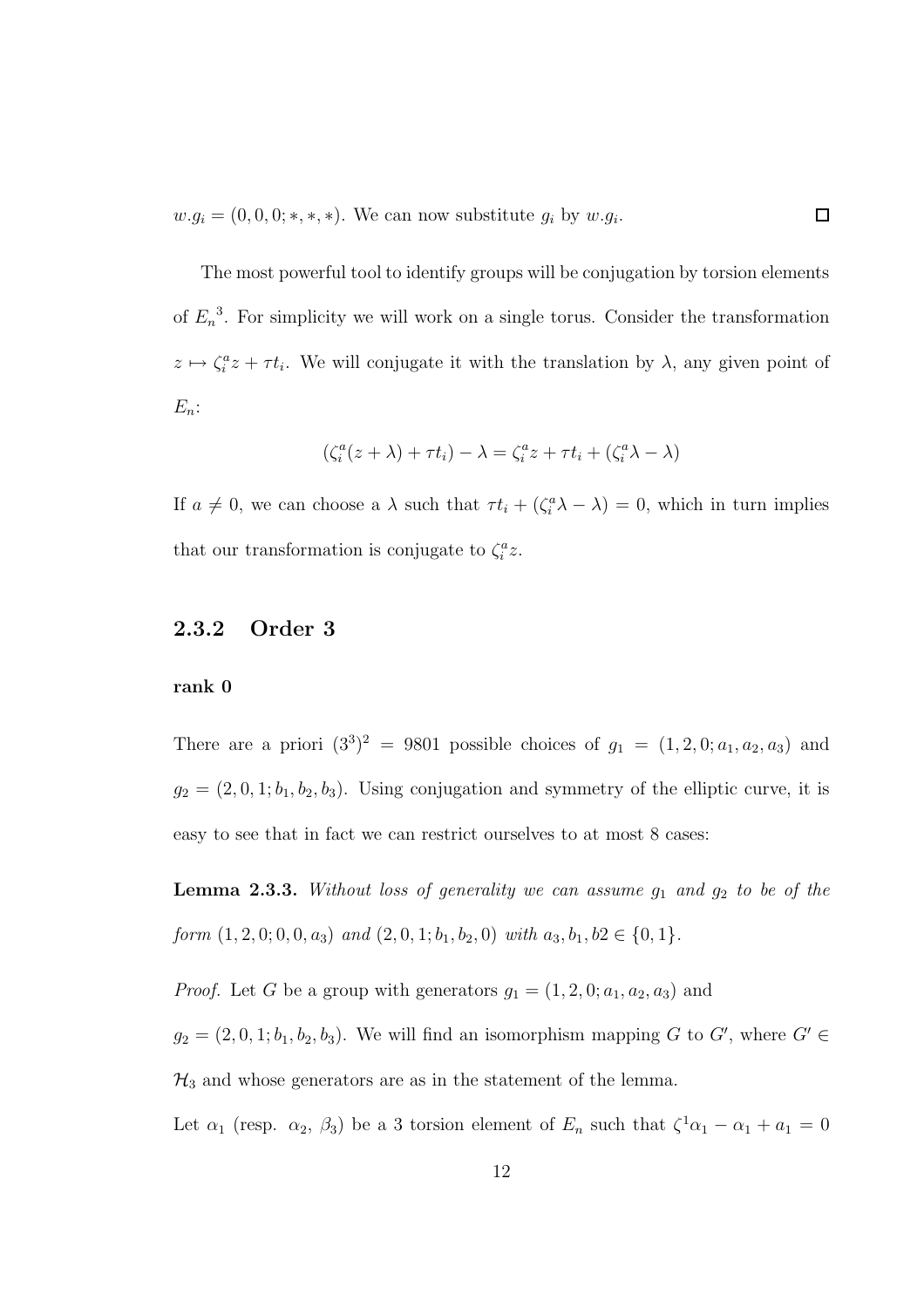(resp.  $\zeta^2 \alpha_2 - \alpha_2 + a_2 = 0$ ,  $\zeta^1 \beta_3 - \alpha_3 + b_3 = 0$ ). We will conjugate the group by the element  $(0, 0, 0; \alpha_1, \alpha_2, \alpha_3)$ . The element  $g_1$  will map to the element  $(1, 2, 0; 0, 0, a_3)$ and  $g_2$  will map to  $(2, 0, 1; b'_1, b_2, 0)$ .

Since  $t_3$  and  $2t_3$  are symmetric, we can assume that  $a_3, b_1, b_2$  belong to  $\{0, 1\}.$  $\Box$ 

**Lemma 2.3.4.** *The entries*  $b_1$  *and*  $b_2$  *are symmetric.* 

*Proof.* Note that  $g_1 = (1, 2, 0, 0, 0, \delta_3)$  with  $\delta_3 \in \{0, 1\}$  and  $g_2 = (2, 0, 1, b_2, b_3, 0)$ . The group spanned by  $g_1, g_2$  is the same as the group spanned by  $g_1^2, g_1g_2$ , that is  $(2, 1, 0, 0, 0, \delta_3)$  and  $(0, 2, 1, b_1, b_2, \delta_3)$ . We now rearrange the order of the tori :  $(1\ 2\ 3) \sim (2\ 1\ 3)$  so that the new generators read  $(1, 2, 0; 0, 0, \delta_3)$  and  $(2, 0, 1; b_2, b_1, \delta_3)$ . By conjugating by an appropriate element of the third torus we get as second generator the required  $(2, 0, 1; b_2, b_1, 0)$ .  $\Box$ 

Corollary 2.3.5. *There are at most* 6 *isomorphism classes. They are :*

- $g_1 = (1, 2, 0, 0, 0, 1)$   $g_2 = (2, 0, 1, 0, 0, 0)$
- $q_1 = (1, 2, 0; 0, 0, 1)$   $q_2 = (2, 0, 1; 1, 0, 0)$
- $g_1 = (1, 2, 0, 0, 0, 1)$   $g_2 = (2, 0, 1, 1, 1, 0)$
- $g_1 = (1, 2, 0, 0, 0, 0)$   $g_2 = (2, 0, 1, 0, 0, 0)$
- $q_1 = (1, 2, 0, 0, 0, 0)$   $q_2 = (2, 0, 1, 1, 0, 0)$
- $q_1 = (1, 2, 0, 0, 0, 0)$   $q_2 = (2, 0, 1, 1, 1, 0)$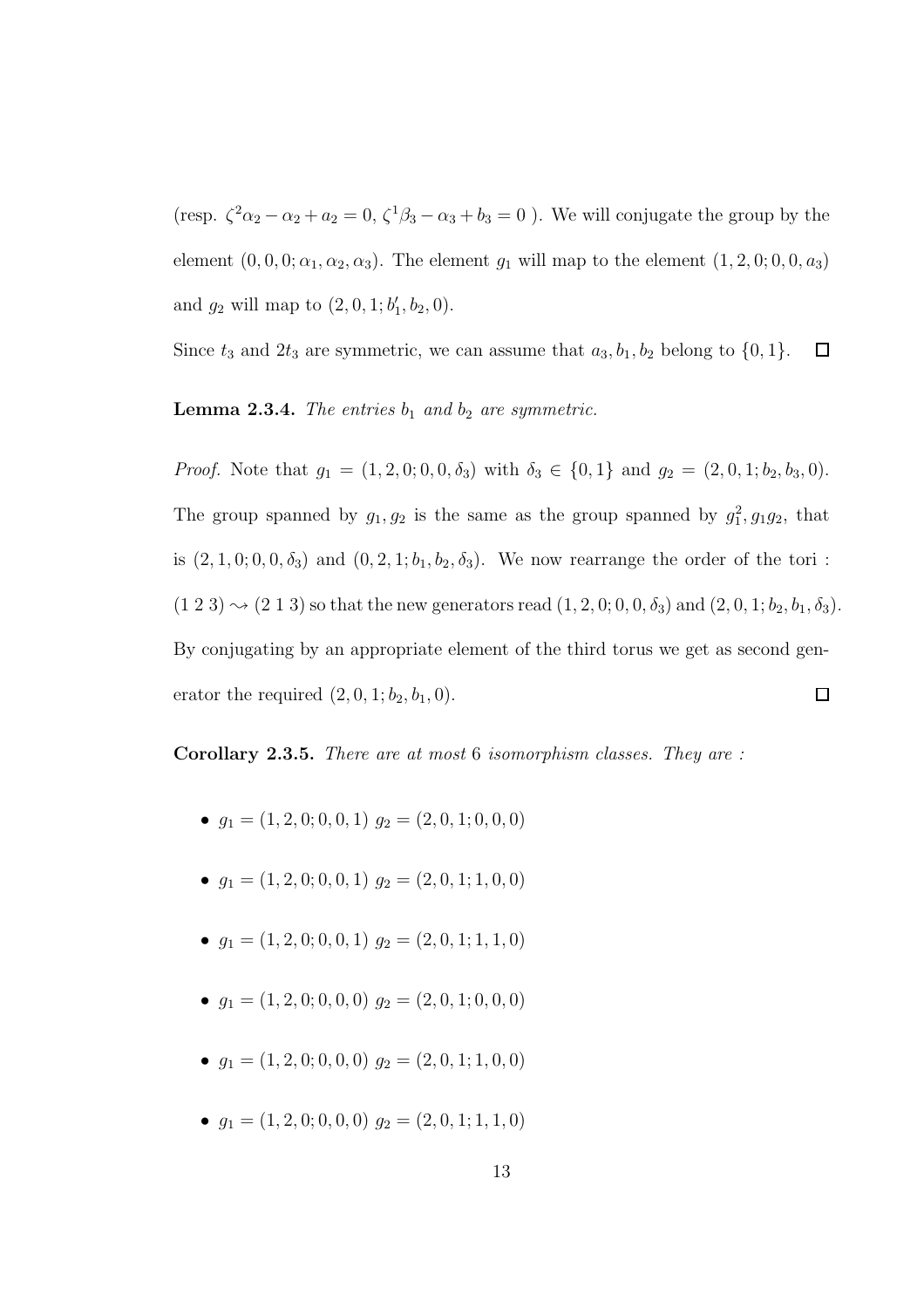We will now show that among the 6 classes that we have so far, 2 are redundant. We will also simplify the notation further by writing  $\underline{x}$  for  $(x_1, x_2, x_3)$ . For example,  $\underline{b} = (1, 1, 0)$  denotes the element  $g_2 = (2, 0, 1; 1, 1, 0)$ 

**Lemma 2.3.6.** *The group of generator*  $\underline{a} = (0, 0, 1)$  *and*  $\underline{b} = (0, 0, 0)$  *is isomorphic to the group of generators* <u> $a = (0, 0, 0)$ *,*  $b = (0, 1, 0)$ *.*</u>

*Proof.* We can replace the generators  $g_1$  and  $g_2$  by their squares :  $(2, 1, 0, 0, 0, 2)$ and  $(1, 0, 2, 0, 0, 0)$ . If we rearrange the terms in the order  $(1\ 2\ 3) \sim (1\ 3\ 2)$  and we permute the generators we get  $(1, 2, 0, 0, 0, 0)$  and  $(2, 0, 1, 0, 2, 0)$ . Which is what we  $\Box$ want up to relabelling.

**Lemma 2.3.7.** *The group*  $\underline{a} = (0, 0, 1)$  *and*  $\underline{b} = (1, 0, 0)$  *is isomorphic to the group*  $to \underline{a} = (0, 0, 0), \underline{b} = (1, 1, 0)$ :

*Proof.* The basis  $g_2, g_1^2g_2^2$  is equivalent to  $g_1, g_2$ . It is made out of the vectors  $(2, 0, 1; 1, 0, 0)$  and  $(0, 1, 2; 2, 0, 2)$ . We now rearrange the tori using the permutation  $(1\ 2\ 3) \sim (3\ 1\ 2)$  to get the basis  $(1, 2, 0; 0, 1, 0), (2, 0, 1; 2, 2, 0)$ . We now conjugate with an appropriate translation on the second tori to get  $(1, 2, 0, 0, 0, 0, 0, 2, 0, 1, 2, 2, 0)$ .

 $\Box$ 

Proposition 2.3.8. *There are four isomorphism classes of groups of rank* 0 *in*  $H_3$ .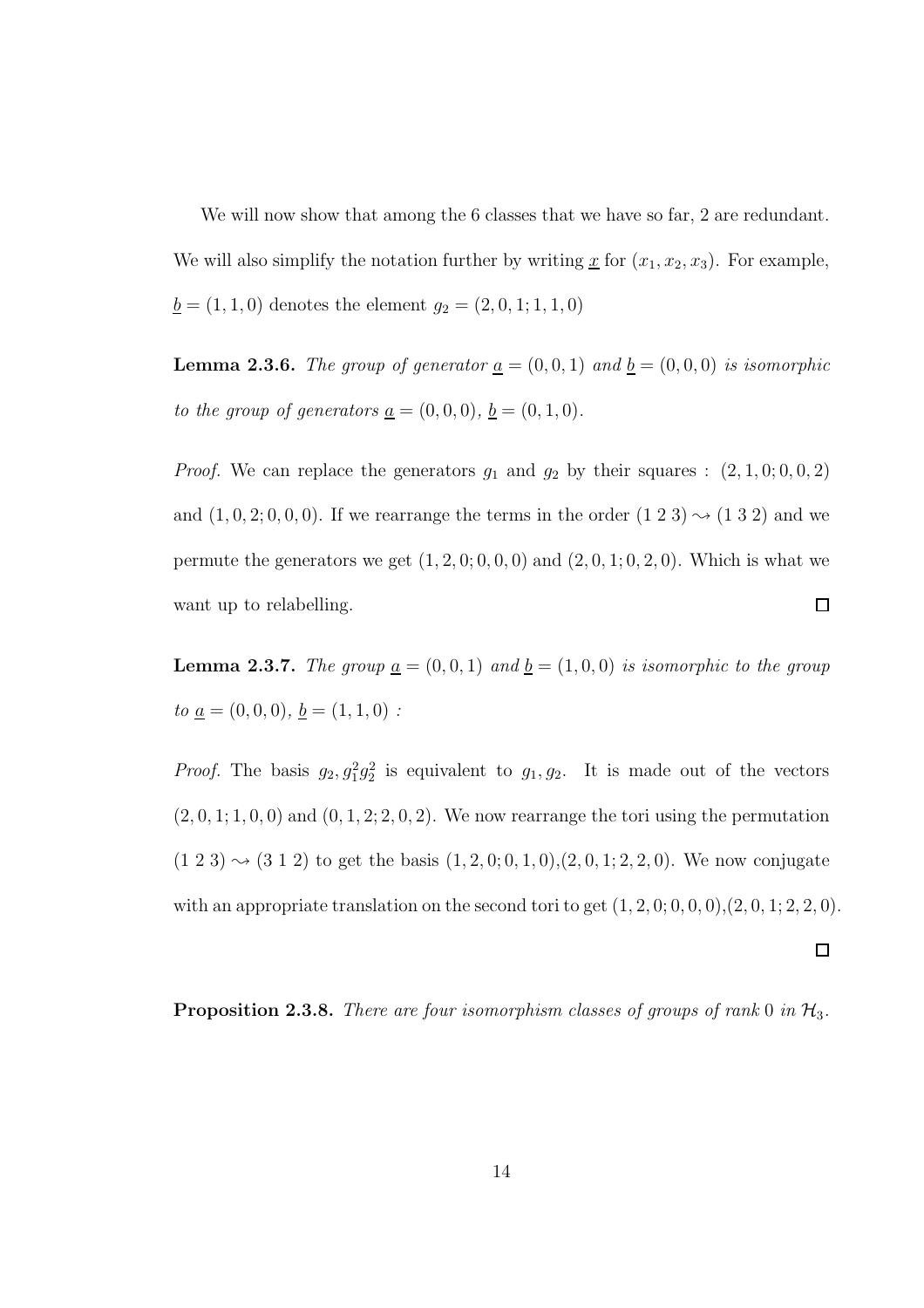*We have written a representative of each class in the following table:*

|       | $\#$ $(a_1, a_2, a_3)$ $(b_1, b_2, b_3)$ $(h_{11}, h_{12})$ $\pi_1$ |                              |                |
|-------|---------------------------------------------------------------------|------------------------------|----------------|
|       | $III.1$ $(0,0,0)$ $(0,0,0)$ $(84,0)$                                |                              | $\overline{1}$ |
|       | $III.2 \quad (0,0,0) \quad (0,1,0) \quad (24,12)$                   |                              | 1              |
| III.3 |                                                                     | $(0,0,0)$ $(1,1,0)$ $(18,6)$ | $\overline{1}$ |
|       | $III.4$ $(0,0,1)$ $(1,1,0)$ $(12,0)$ $\mathbb{Z}/3$                 |                              |                |

*Proof.* We have seen through the previous lemmas that there are at most 4 types of isomorphism. By computing the Hodge diamond of the associated Calabi-Yau threefold (see last section of the first chapter) we deduce that they are all four different.  $\Box$ 

#### rank 1

We label the  $3^{rd}$  generator  $g_3 = (0, 0, 0; c_1, c_2, c_3)$ . We will extend the list of rank 0 groups using the following rules :

Lemma 2.3.9. *(Donagi & Faraggi [11]) (Reduction principle) All groups of rank* 1 *are isomorphic to a a group at most least* 2 c<sup>i</sup> *'s are not equal to* 0*.*

The idea is that if there is an element which consists in translation on a unique curve, we can first take the quotient by this element and have another three torus on which the rest of the group acts.

**Lemma 2.3.10.** *If*  $c_k \neq 0$  *and*  $a_k = b_k = 0$  *we can assume*  $c_k = 1$ *.*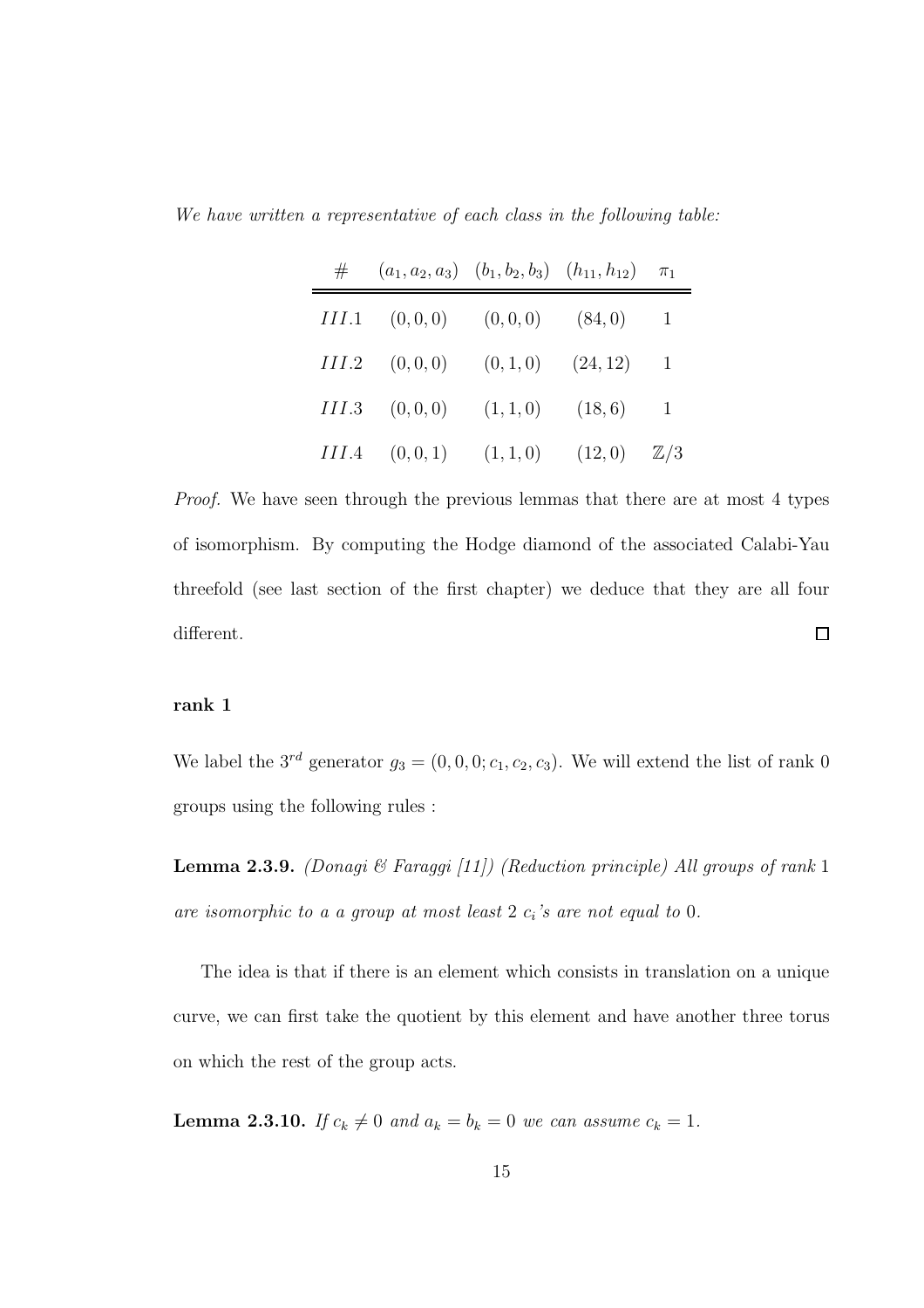*Proof.* It follows from the symmetry between  $t_3$  and  $2t_3$ .

**Lemma 2.3.11.** We can assume  $\underline{c}$  is not a non-zero multiple of  $\underline{a}$  or of  $\underline{b}$ .

*Proof.* Assume that  $\underline{c}$  is a multiple of  $\underline{a}$ , then, we can substitute  $g_1$  by  $g_1g_3^k$  (where  $ca^k = (0, 0, 0)$  to get a new first generator without translation. In other words, we have reduced the group to a previous case.  $\Box$ 

 $\Box$ 

We will now try to discern the groups :

1.  $\underline{a} = (0, 0, 0); \underline{b} = (0, 0, 0)$ 

We can choose  $\underline{c}$  to be either  $(1,1,0)$  or  $(1,1,1)$ . All other cases resume to these two using the previous points and  $S_3$  symmetry.

2.  $\underline{a} = (0, 0, 0); \underline{b} = (0, 1, 0)$ 

We can choose, using the previous points, a  $\underline{c}$  of the form  $(\delta_1, c_2, \delta_3)$  where the  $\delta_i \in \{0, 1\}.$ 

However, we can also assume that  $c_2 \in \{0, 1\}$ :

*Proof.* The generator  $g_3$  is equivalent to  $g_3^2$ , so since we can relabel the first and third translations without loss of generality, we see that we can assume  $\Box$  $c_2$  to be in  $\{0, 1\}.$ 

It now seems that we have 4 possible choices for  $\underline{c}$ , namely  $(1, 1, 0)$ ,  $(0, 1, 1)$ ,  $(1, 0, 1)$  and  $(1, 1, 1)$ . We will show that the second is actually redundant: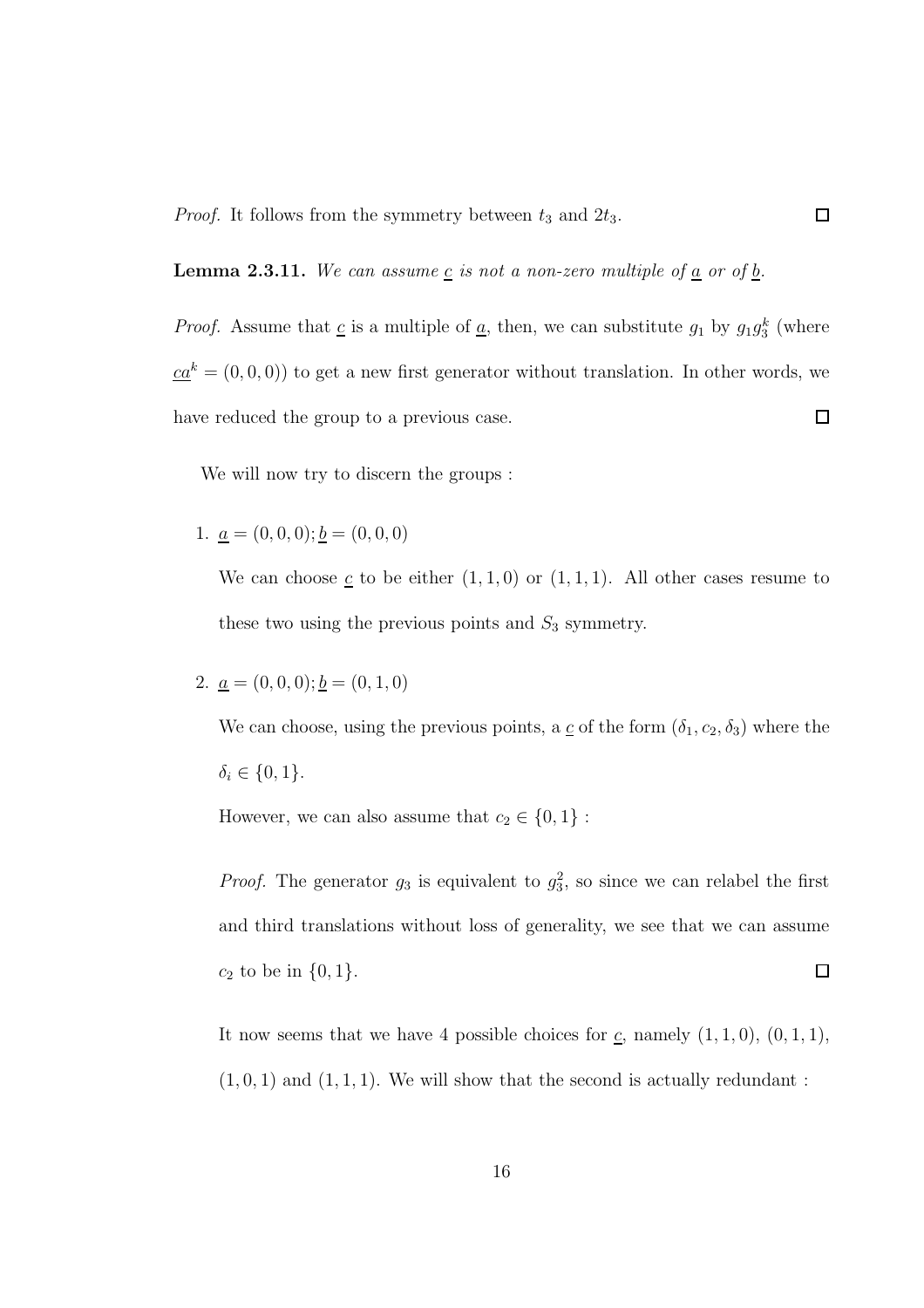*Proof.* The group generated by  $g_1, g_2, g_3$  is the same as the group spanned by  $g_1, g_2g_3^2, g_3$ . The element  $g_2g_3^2 = (2, 0, 1; 0, 0, 2)$ . If we conjugate these new elements by an adequate translation on the third torus, the first and last generator are unchanged while  $g_2 g_3^2 \sim (2, 0, 1; 0, 0, 0)$ .  $\Box$ 

The computation of the Hodge numbers will assure us that the 3 remaining cases are independent.

3.  $\underline{a} = (0, 0, 0); \underline{b} = (1, 1, 0)$ 

We can choose <u>c</u> to be of the form  $(c_1, c_2, \delta_3)$  where  $\delta_3 \in \{0, 1\}$  (same argument as previously). Now, we could as well replace  $g_3$  by its square and, since we can change the last component of  $c$  freely it means we can choose to replace  $(c_1, c_2, \delta_3)$  to  $(c_1^2, c_2^2, \delta_3)$ . We will do this so have a minimal number of entries equal to 2 in  $(c_1, c_2)$ .

Using the above rules, the possible  $\underline{c}$ 's are  $(1, 2, 0), (0, 1, 1), (1, 0, 1), (1, 1, 1)$  or  $(1, 2, 1).$ 

Actually, none of these cases is new :

- $(1, 2, 0)$  : We have  $(g_1, g_2, g_3) = (g_1, g_2 g_3^2, g_3)$ . The element  $g_2 g_3^2$  =  $(2, 0, 1; 0, 2, 0)$ . After conjugation, and up to transforming the third generator  $g_3$ , we can let  $g_2 g_3^2 \sim (2, 0, 1; 0, 0, 0)$ .
- $(0, 1, 1)$ : We have  $(g_1, g_2, g_3) = (g_1^2, g_1 g_2 g_3^2, g_3)$ , where  $g_1^2 = (2, 1, 0, 0, 0, 0)$ and  $g_1g_2g_3^2 = (0, 2, 1, 1, 0, 2)$ . Conjugating by some appropriate transla-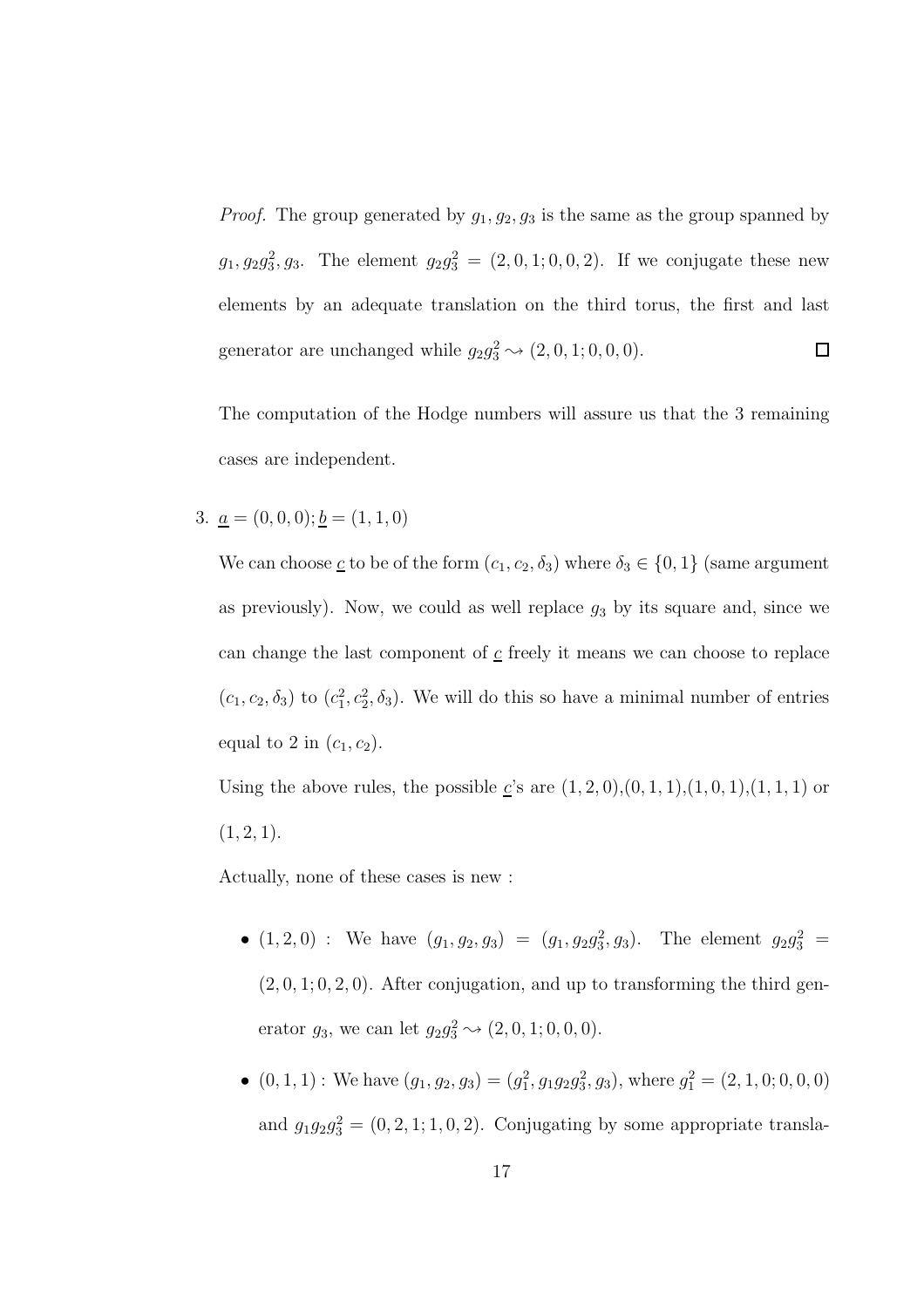tion on the third torus, the second generator becomes

 $g_1g_2g_3^2 \to (0, 2, 1; 1, 0, 0)$ . We now reorder the tori  $(1, 2, 3) \to (2, 1, 3)$  and we get a previous case.

- $(1, 0, 1)$ : We have  $(g_1, g_2, g_3) = (g_1, g_2g_3^2, g_3)$ . The element  $g_2g_3^2$  =  $(2, 0, 1, 0, 1, 2)$ . After conjugating with an element of translation on the third torus, the second generator can be taken to be  $(2, 0, 1; 0, 1, 0)$ .
- $(1,1,1)$ : We have  $(g_1, g_2, g_3) = (g_1, g_2g_3^2, g_3)$ . The element  $g_2g_3^2$  =  $(2, 0, 1; 0, 0, 1)$ . Again, we can conjugate by an element of translation on the third torus, so to have our second generator  $(2, 0, 1; 0, 0, 0)$ .
- $(1, 2, 1)$ : We have  $(g_1, g_2, g_3) = (g_1, g_2g_3^2, g_3)$ . The element  $g_2g_3^2$  =  $(2, 0, 1, 0, 2, 2)$ . We can conjugate by an element of translation on the third torus, so to have our second generator  $\sim (2, 0, 1; 0, 2, 0)$ . Up to renaming, we again reduced to a previous case.

So we conclude that there are no interesting extensions in this case.

4.  $\underline{a} = (0, 0, 1); \underline{b} = (1, 1, 0)$ 

We can choose  $\underline{c}$  to be of the form  $(c_1, c_2, c_3)$ . Let us first undercover some symmetry : we have  $(g_1, g_2, g_3) = (g_1^2, g_1 g_2, g_3)$  and if we permute the order of the tori  $(1, 2, 3) \rightarrow (2, 1, 3)$  we get the generators  $(1, 2, 0, 0, 0, 2), (2, 0, 1, 1, 1, 1)$ and  $(0, 0, 0; c_2, c_1, c_3)$ . Now we can conjugate by a translation on the third torus to let the second generator become  $(2, 0, 1; 1, 1, 0)$  and the other two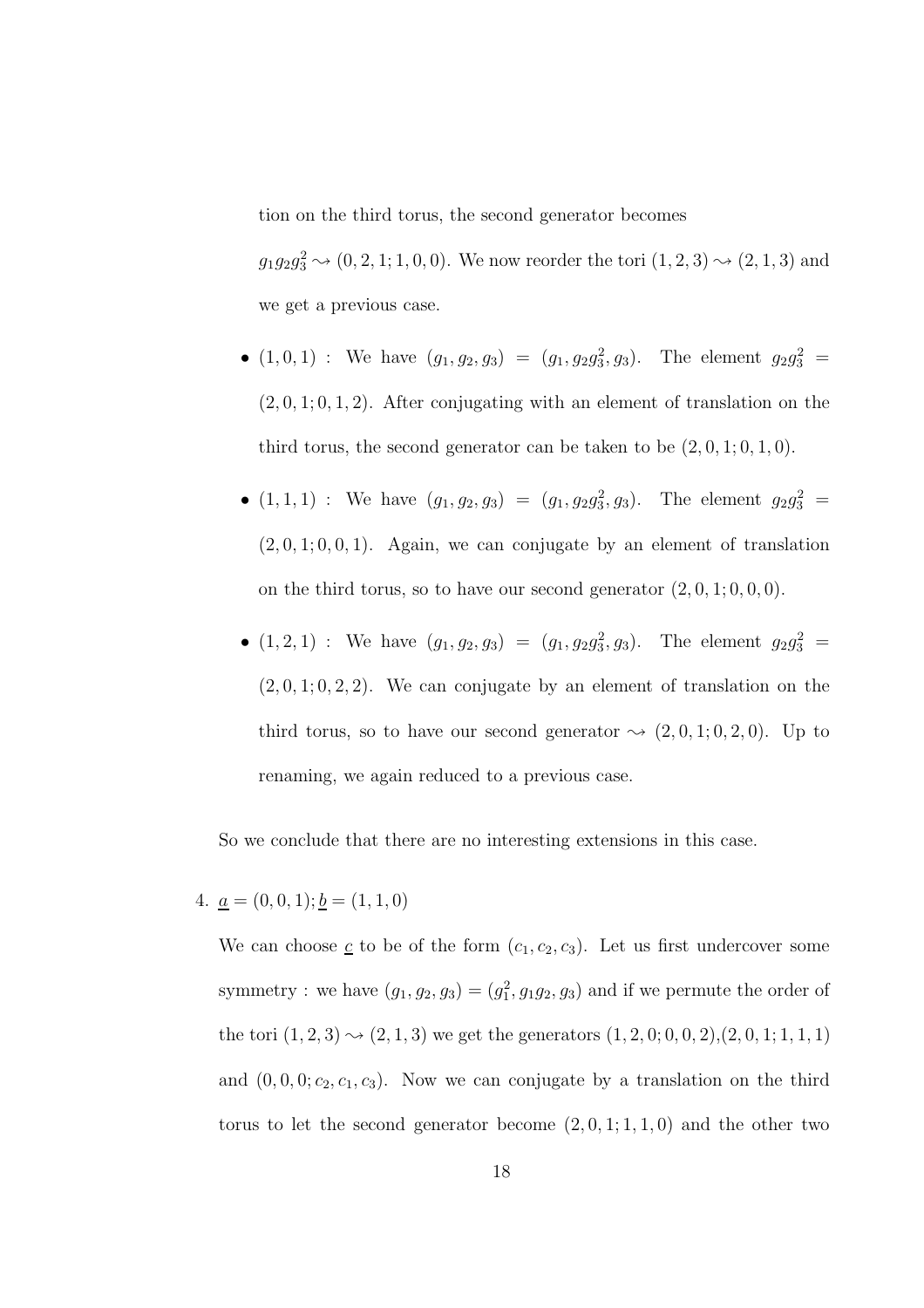remain unchanged. Now we can relabel the new  $a_3$  into a 1 and we must therefore substitute the new  $c_3$  by its square. Finally we get the generators  $(1, 2, 0, 0, 0, 1), (2, 0, 1, 1, 1, 0)$  and  $(0, 0, 0, c_2, c_1, c_3^2)$ .

So we can let  $c_3$  be 0 or 1 up to a permutation of the  $c_1, c_2$ .

Using the above symmetry, we have the following possibilities which we show to be reducible to previous cases :

- $(1, 2, 0)$ : We have  $(g_1, g_2, g_3) = (g_1, g_2g_3, g_3)$  where  $g_2g_3 = (2, 0, 1; 2, 0, 0)$ . Using the symmetry of the first translation entries of the second generator (up to variation of  $g_3$ ) we have reduced to a previous case.
- $(1, 0, 1)$ : We have  $(g_1, g_2, g_3) = (g_1g_3^2, g_2, g_3)$  where  $g_1g_3^2 = (1, 2, 0, 2, 0, 0)$ . Up to changing  $g_2$  we can conjugate by a translation element on the first torus to get the first generator to become  $(1, 2, 0, 0, 0, 0)$ . Se we reduced to a previous case.
- $(0, 1, 1)$ : We have  $(g_1, g_2, g_3) = (g_1 g_3^2, g_2, g_3)$  where  $g_1 g_3^2 = (1, 2, 0, 0, 2, 0)$ . We can conjugate by a translation element on the second torus to get the first generator to become  $(1, 2, 0, 0, 0, 0)$ . Se we reduced to a previous case.
- $(1, 1, 1)$ : We have  $(g_1, g_2, g_3) = (g_1, g_2 g_3^2, g_3)$  where  $g_2 g_3^2 = (2, 0, 1, 0, 0, 2)$ . We can conjugate by a translation element on the third torus to get the second generator to become  $(2, 0, 1; 0, 0, 0)$ .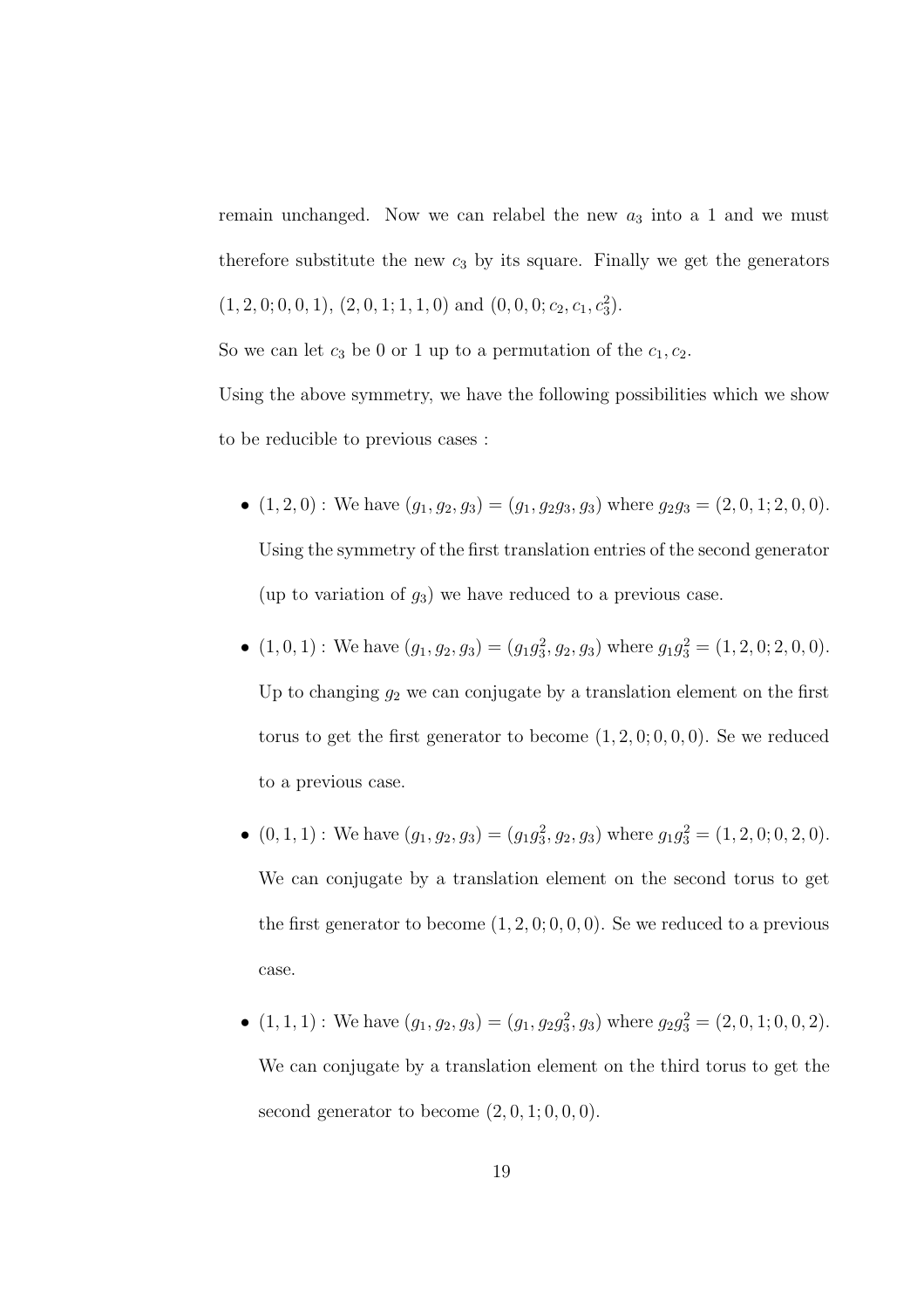- $(2, 1, 1)$ : We have  $(g_1, g_2, g_3) = (g_1g_3^2, g_2, g_3)$  where  $g_1g_3^2 = (1, 2, 0; 1, 2, 0)$ . Up to changing  $g_2$  we can conjugate by a translation element on the first and second torus to get the first generator to become  $(1, 2, 0, 0, 0, 0)$ . Se we reduced to a previous case.
- $(1, 2, 1)$ : We have  $(g_1, g_2, g_3) = (g_1g_3^2, g_2, g_3)$  where  $g_1g_3^2 = (1, 2, 0, 1, 2, 0)$ . Up to changing  $g_2$  we can conjugate by a translation element on the first and second torus to get the first generator to become  $(1, 2, 0, 0, 0, 0)$ . Se we reduced to a previous case.

From the above discussion we conclude:

Proposition 2.3.12. *There are five isomorphism classes of groups of rank* 1 *in*  $\mathcal{H}_3$ . *We have written a representative of each class in the following table:*

| #             | $(a_1, a_2, a_3)$ $(b_1, b_2, b_3)$ $(c_1, c_2, c_3)$ $(h_{11}, h_{12})$ $\pi_1$ |                    |                          |
|---------------|----------------------------------------------------------------------------------|--------------------|--------------------------|
|               | $III.5$ $(0,0,0)$ $(0,0,0)$ $(0,1,1)$ $(40,4)$                                   |                    | -1                       |
| <i>HL</i> 6   |                                                                                  | $(1,1,1)$ $(36,0)$ | -1                       |
| <i>III.</i> 7 | $(0,0,0)$ $(0,1,0)$ $(1,1,0)$ $(40,4)$                                           |                    | 1                        |
| <i>III.</i> 8 |                                                                                  | $(1,0,1)$ $(16,4)$ | 1                        |
| <i>III</i> .9 |                                                                                  | $(1,1,1)$ $(18,6)$ | $\overline{\phantom{0}}$ |

*Proof.* It is sufficient to show that types III.5 and III.7 are different but this follows from the fact that the groups have a different number of elements which do not fix any element.  $\Box$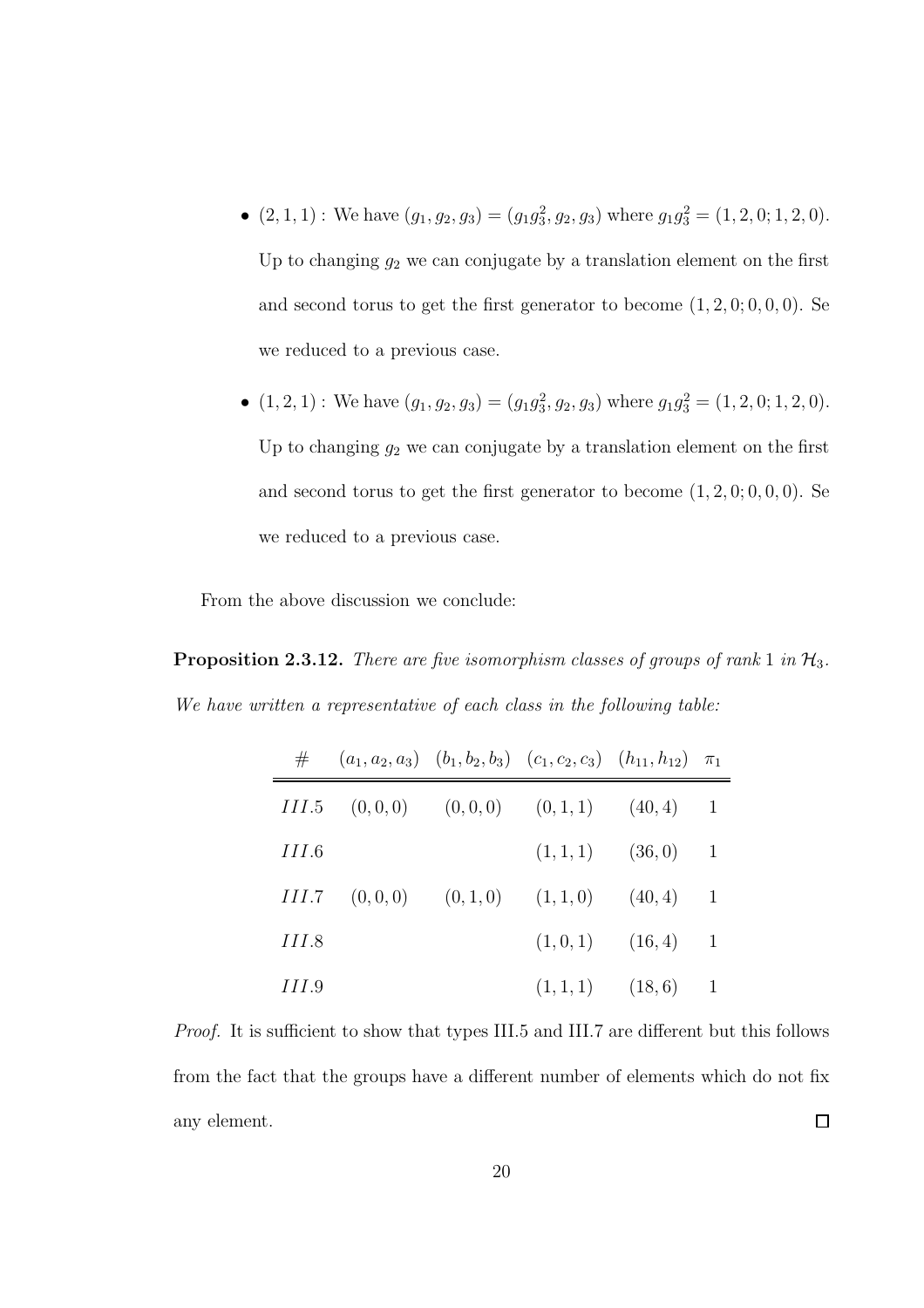#### rank 2

Since we do not consider rank two group which we can reduce to a lower rank, we have restrictrions on the third and fourth generator : by the reduction principle they can't generate an element with only one non-zero entry in the shift part. We can consider the third and fourth generators as elements of  $\mathbb{F}_3^3$  as they just have shift parts.

Lemma 2.3.13. *There are exactly 4 linear planes in* F 3 <sup>3</sup> *which do not intersect the coordinate axes outside the origin.*

*Proof.* Let H be a plane which does not intersect the coordinate axes outside the origin. Since it contains the origin, it intersects the three coordinate planes in a line. For each coordinate plane  $P_i$ , the only two possible lines are the diagonal  $\Delta_i$ and, the only other line which is not a coordinate axis,  $l_i$ . The choice of any two lines. not in the same coordinate plane, out of  $\{l_1, l_2, \Delta_1, \Delta_2\}$  gives an adequate plane. In particular, there are 4 of them. If we include  $\Delta_3$  and  $l_3$  in the picture we look at the coplanarity of the lines, which is readily checked, and can be visualized in figure 2.2. Each plane is represented by either an edge of the triangle or the  $\Box$ inscribed circle.

Remarks :

• The three planes represented by the edges of the triangle in figure 2.2 are clearly  $S_3$  symmetric. Therefore, it is enough to consider the adjunction of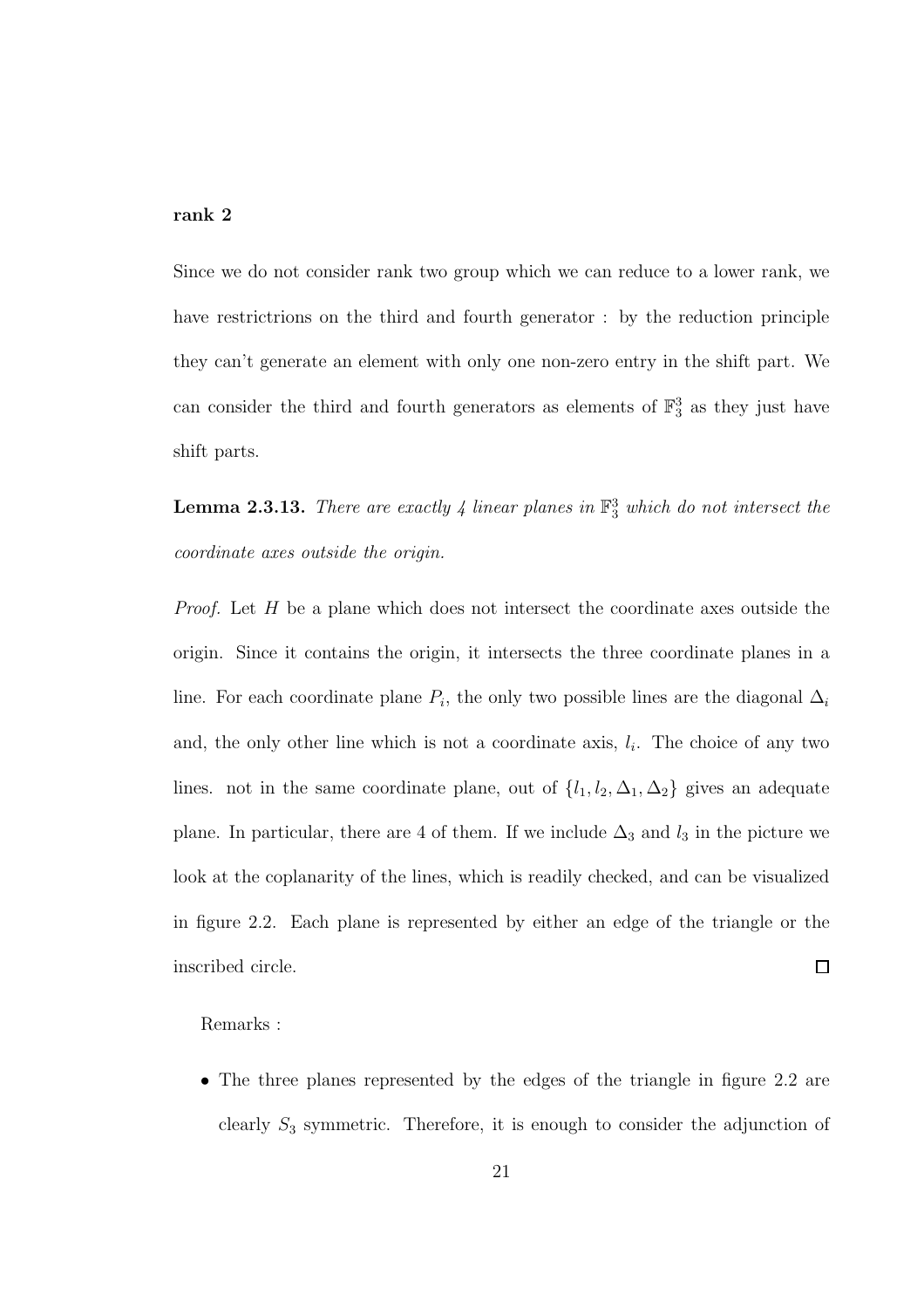## Figure 2.2: Co-Incidence in  $\mathbb{F}_3^3$

any one of those three to the first case of rank 0 subgroups.

• Since all rank 1 cases associated to  $\underline{a} = (0,0,0), \underline{b} = (1,1,0)$  and  $\underline{a} =$  $(0, 0, 1), \underline{b} = (1, 1, 0)$  were reduced to previous cases, all rank 2 extensions will also be reducible, so we just need to deal with  $\underline{a} = (0,0,0), \underline{b} = (0,0,0)$ and  $\underline{a} = (0, 0, 0), \underline{b} = (0, 1, 0).$ 

We will now work out the rank 2 cases :

- Using  $S_3$  symmetry, for  $\underline{a} = \underline{b} = (0, 0, 0)$ , we have as possible extension  $c = (0, 1, 1), d = (1, 1, 0)$  and  $c = (0, 1, 2), d = (1, 2, 0)$ . Now, we can replace  $\underline{d}$  by its square and since  $c_3$  and  $d_1$  are freely choosen we see that this case is equivalent to the previous one.
- All 4 possible extensions of  $\underline{a} = (0, 0, 0), \underline{b} = (0, 1, 0)$  contain either the element  $(0, 2, 2)$  or  $(0, 2, 1)$ . Using this element it is easy to see that we can reduce  $g_2$  to  $(2, 0, 1; 0, 0, 0)$ : multiply  $g_2$  by this element and conjugate by an appropriate translation on the third coordinate. We show hereby that there are no further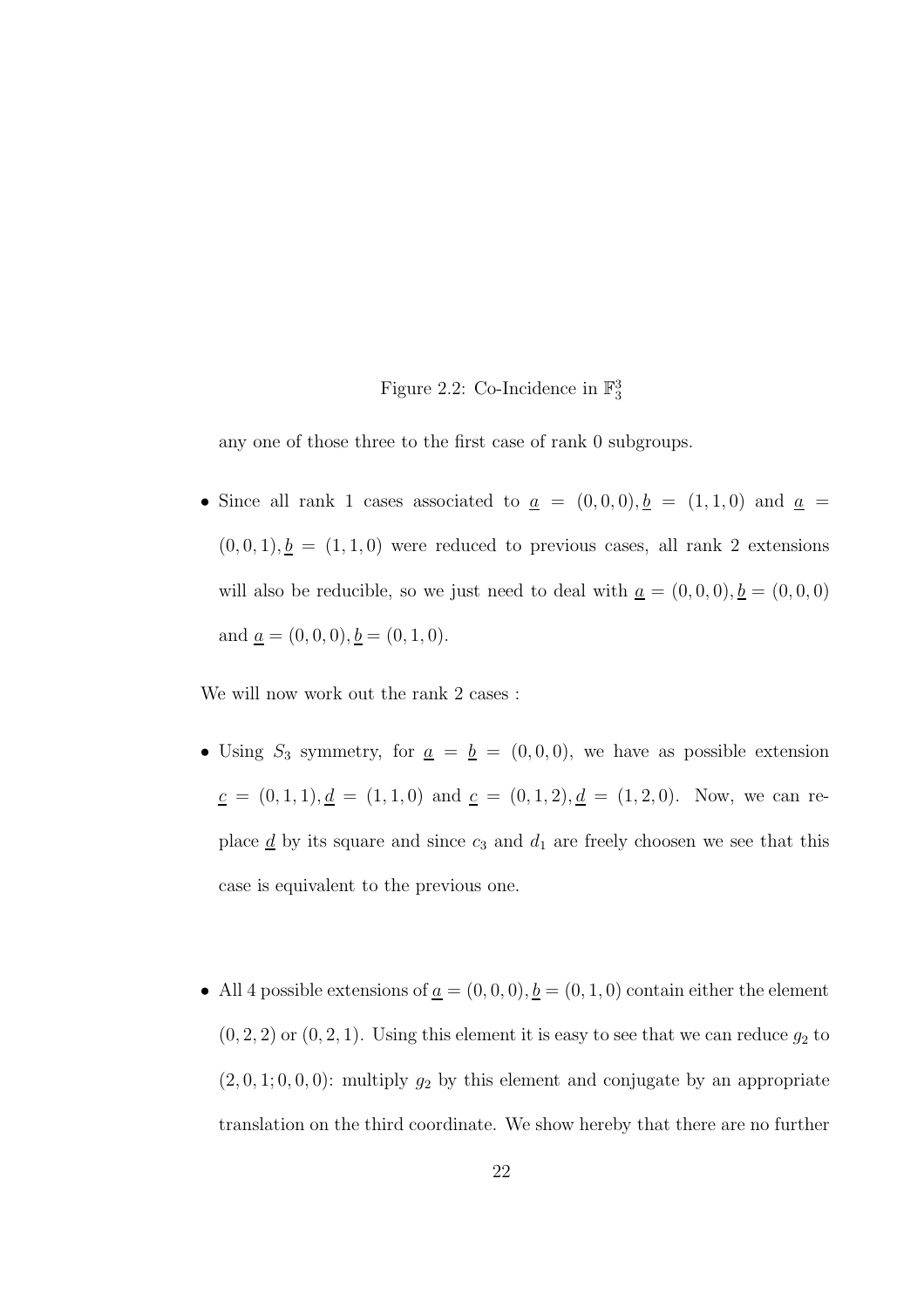rank 2 cases.

The are thus only rank 2 cases:

Proposition 2.3.14. *There is one isomorphism class of groups of rank* 2 *in*  $H_3$ . *We have written a representative of each class in the following table:*

| $\#$ $(a_1, a_2, a_3)$ $(b_1, b_2, b_3)$ $(c_1, c_2, c_3)$ $(d_1, d_2, d_3)$ $(h_{11}, h_{12})$ $\pi_1$ |  |  |  |
|---------------------------------------------------------------------------------------------------------|--|--|--|
| $III.10 \t(0,0,0) \t(0,0,0) \t(0,1,1) \t(1,1,0) \t(84,0) \t1$                                           |  |  |  |

### rank 3

The only case is the whole group  $\mathbb{Z}/3\mathbb{Z} \times \mathbb{Z}/3\mathbb{Z} \times T_3$ . It reduces to the (84,0) case.

## 2.3.3 Order 4

Since there are only two fixed points per torus, the structure of the translation locus is simpler. A translation element will be of the form  $(\delta_1, \delta_2, \delta_3)$  with  $\delta_i \in \{0, 1\}$ .

### rank 0

Using the same argument as for  $\mathbb{Z}/3\mathbb{Z}$  (being careful to replace square by inverse) we quickly get the following list :

Proposition 2.3.15. *There are four isomorphism classes of groups of rank* 0 *in*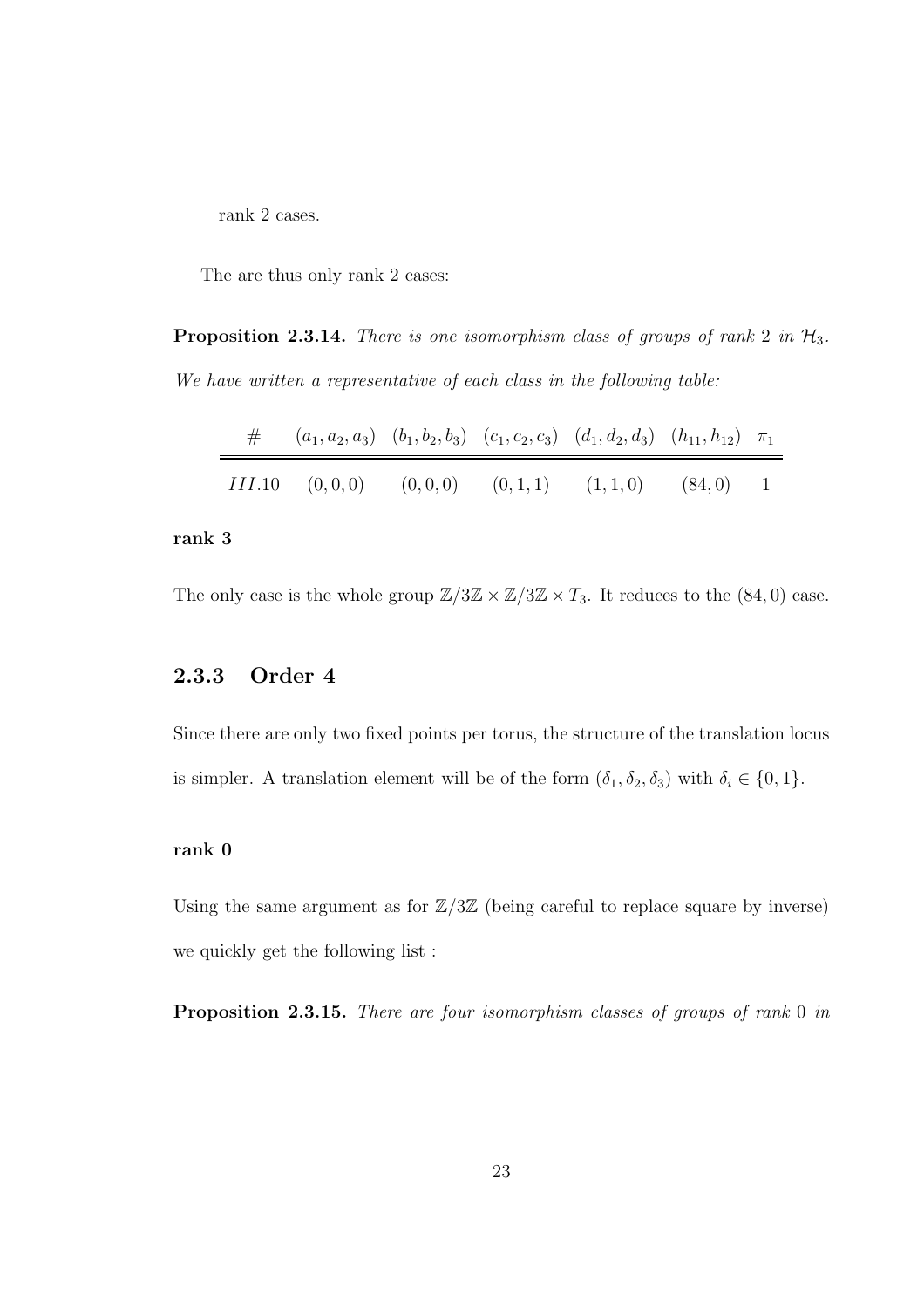H3*. We have written a representative of each class in the following table:*

| # |                                    | $(a, b, c)$ $(a', b', c')$ $(h_{11}, h_{12})$ |         |
|---|------------------------------------|-----------------------------------------------|---------|
|   |                                    | $IV.1 \quad (0,0,0) \quad (0,0,0)$            | (90, 0) |
|   | $IV.2 \quad (0,0,0) \quad (0,1,0)$ |                                               | (54, 0) |
|   | $IV.3$ $(0,0,0)$ $(1,1,0)$         |                                               | (42, 0) |
|   | $IV.4 \quad (0,0,1) \quad (1,1,0)$ |                                               | (30, 0) |

### rank 1

Again, we will use the same arguments as for  $n = 3$ .

**Lemma 2.3.16.** *If*  $\underline{a} = (0, 0, 0), \underline{b} = (0, 0, 0)$  *we can assume*  $\underline{c}$  *to be of the form* 

- $\bullet$   $(0, 1, 1)$ *.*
- $\bullet$   $(1, 1, 1)$ *.*

*Proof.* Using  $S_3$  symmetry, all other  $c$ 's with two non-zero entries or are equivalent to the one liste here. Also, the reduction principle excludes all  $\underline{c}$ 's with a single  $\Box$ non-zero entry.

**Lemma 2.3.17.** If  $\underline{a} = (0, 0, 0)$ ,  $\underline{b} = (0, 1, 0)$  then we can assume that  $\underline{c}$  is one of *the following:*

- $\bullet$   $(1, 1, 0)$ *.*
- $\bullet$   $(1, 0, 1)$ *.*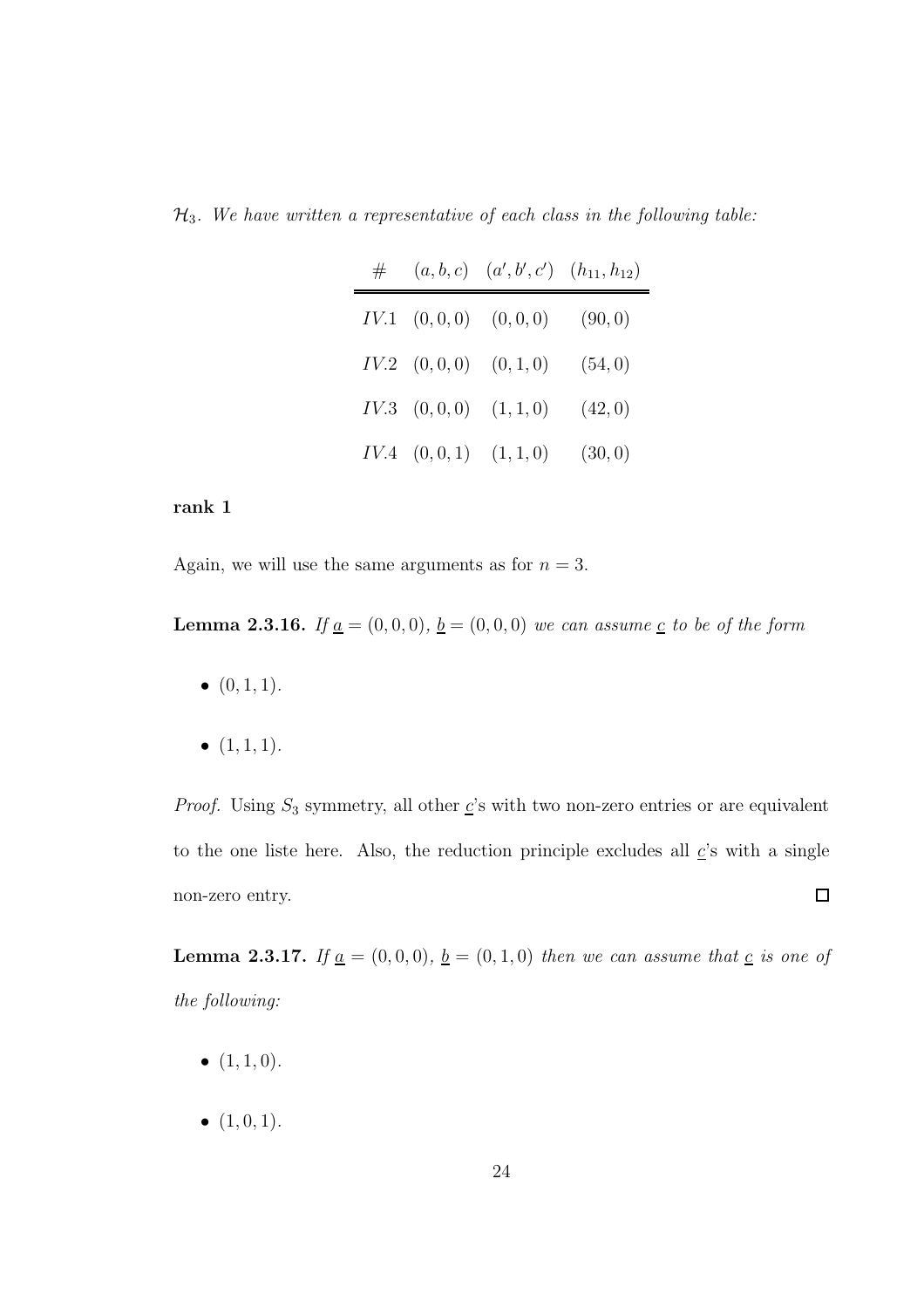$\bullet$   $(1, 1, 1)$ *.* 

*Proof.* The case where  $\underline{c}$  is  $(0, 1, 1)$  is reducible : replace  $g_2$  by  $g_2g_3 = (3, 0, 1; 0, 0, 1)$ and conjugate by a translation element on the third torus to get a second generator which is translation free.  $\Box$ 

**Lemma 2.3.18.** *If*  $\underline{a} = (0, 0, 0), \underline{b} = (1, 1, 0)$  *then there are no new cases.* 

*Proof.* If  $\mathbf{c}$  is

- $(0, 1, 1)$ . This case is reducible: We replace  $g_1$  by  $g_1^{-1}$  and  $g 2$  by  $g_2 g_3 =$  $(0, 3, 1; 1, 0, 1)$ . Secondly we conjugate by a translation element on the third torus to let the second generator become  $(0, 3, 1; 1, 0, 0)$ . Finally, we arrange the torus in the order  $(1, 2, 3) \rightarrow (2, 1, 3)$ . We reduced to an extension of the previous type of rank 0.
- $(1, 0, 1)$ . This case is reducible: replace  $g_2$  by  $g_2g_3 = (3, 0, 1; 0, 1, 1)$  and conjugate by a translation element on the third torus to get a second generator of the form  $(3, 0, 1, 0, 1, 0)$ . We reduced to an extension of the previous type of rank 0.
- $(1, 1, 1)$ . This case is reducible: replace  $g_2$  by  $g_2g_3 = (3, 0, 1; 0, 0, 1)$  and conjugate by a translation element on the third torus to get a second generator which is translation free.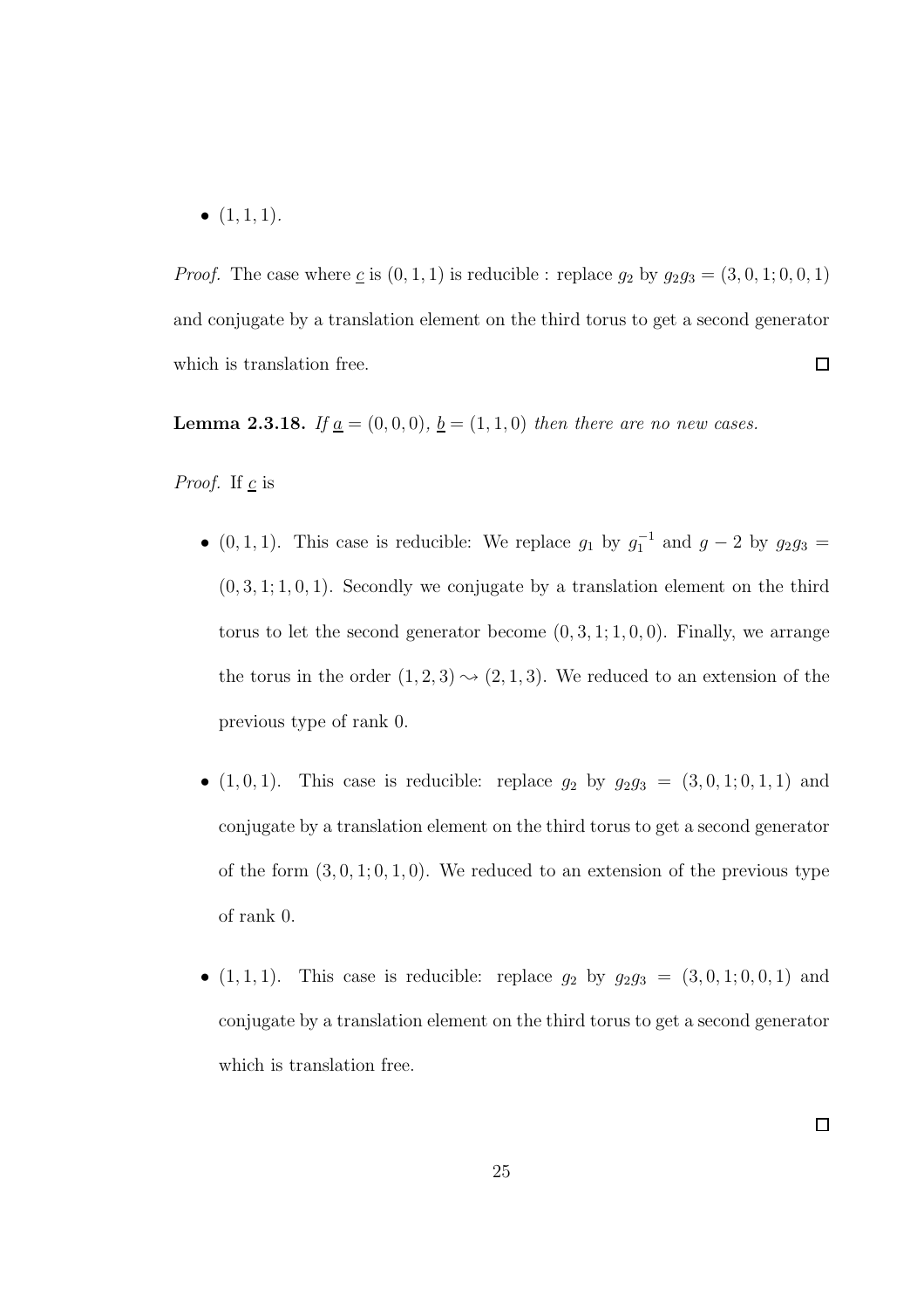**Lemma 2.3.19.** *If*  $\underline{a} = (0, 0, 1)$ *,*  $\underline{b} = (1, 1, 0)$  *then there are no new cases.* 

*Proof.* If  $\underline{c}$  is

- $(0, 1, 1)$ . We have  $(g_1, g_2, g_3) = (g_1g_3, g_2, g_3)$  where  $g_1g_3 = (1, 3, 0, 0, 1, 0)$ . We can conjugate by a translation element on the second torus to get the first generator to become  $(1, 3, 0, 0, 0, 0)$ . Se we reduced to a previous case.
- $(1, 0, 1)$ . We have  $(g_1, g_2, g_3) = (g_1g_3, g_2, g_3)$  where  $g_1g_3 = (1, 3, 0, 1, 0, 0)$ . Up to changing  $g_2$  we can conjugate by a translation element on the first torus to get the first generator to become  $(1, 3, 0, 0, 0, 0)$ . Se we reduced to a previous case.
- $(1, 1, 1)$ . We have  $(g_1, g_2, g_3) = (g_1g_3, g_2, g_3)$  where  $g_1g_3 = (1, 3, 0; 1, 1, 0)$ . Up to changing  $g_2$  we can conjugate by a translation element on the first and second torus to get the first generator to become  $(1, 3, 0, 0, 0, 0)$ . Se we reduced to a previous case.

 $\Box$ 

Using those lemmas we have

Proposition 2.3.20. *There are four isomorphism classes of groups of rank* 1 *in*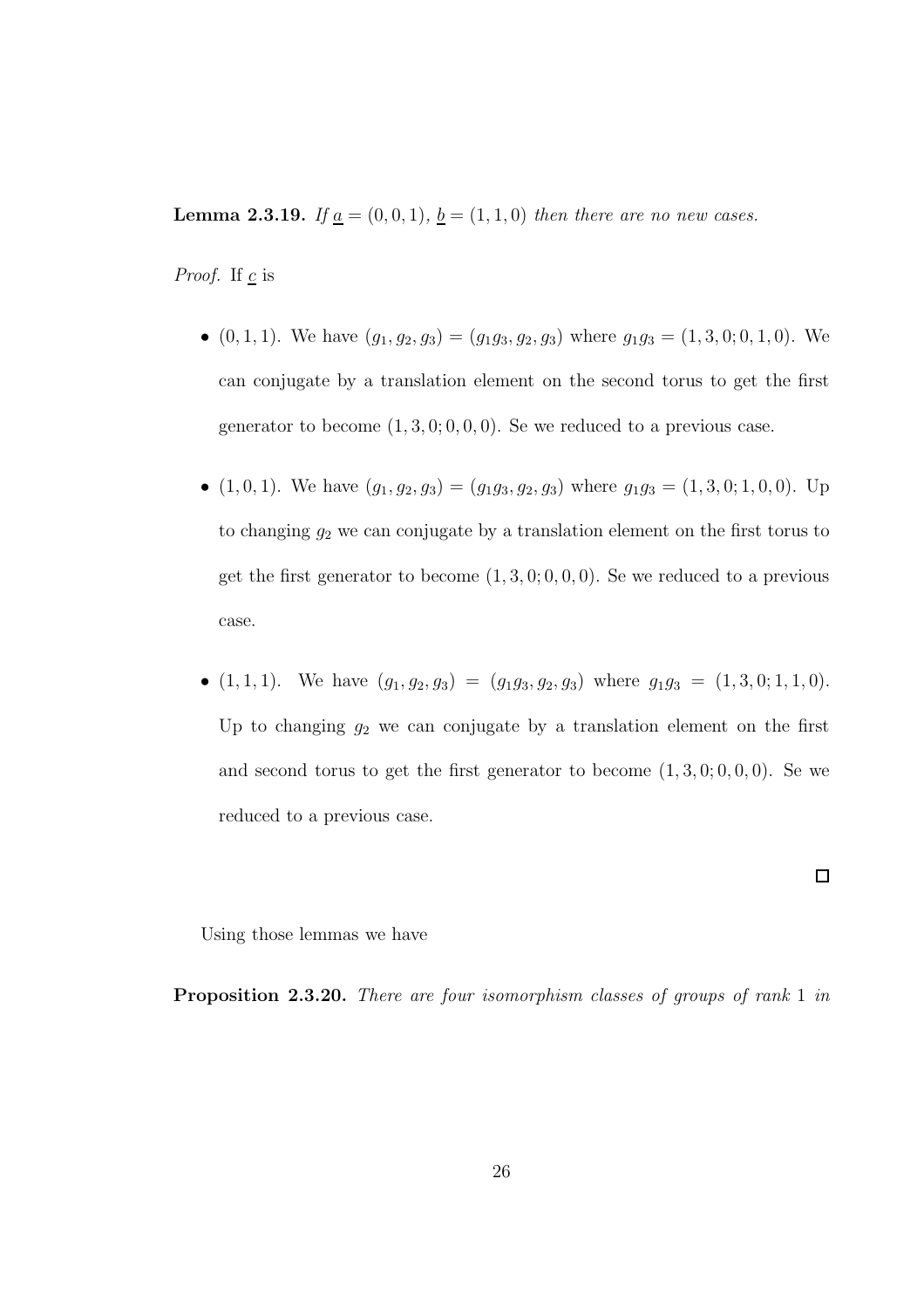H3*. We have written a representative of each class in the following table:*

|      | $\#$ $(a_1, a_2, a_3)$ $(b_1, b_2, b_3)$ $(c_1, c_2, c_3)$ $(h_{11}, h_{12})$ |                               |                                        |         |
|------|-------------------------------------------------------------------------------|-------------------------------|----------------------------------------|---------|
| IV.5 |                                                                               |                               | $(0,0,0)$ $(0,0,0)$ $(0,1,1)$ $(61,1)$ |         |
| IV.6 |                                                                               |                               | $(1,1,1)$ $(54,0)$                     |         |
| IV.7 |                                                                               | $(0,0,0)$ $(0,1,0)$ $(1,1,0)$ |                                        | (61, 1) |
| IV.8 |                                                                               |                               | $(1,0,1)$ $(38,0)$                     |         |
| IV.9 |                                                                               |                               | $(1,1,1)$ $(42,0)$                     |         |

*Proof.* It is sufficient to show that types IV.5 and IV.7 are different but this follows from the fact that the groups have a different number of elements which do not fix  $\Box$ any element.

#### rank 2

Since we do not want cases which reduce to lower ranks, we need the 3rd and 4th generator to span a subgroup which does not contain elements where only one of the entries is non-zero. In geometric language. There is actually a unique possibility :

Lemma 2.3.21. *There is a unique* 2 *dimensional vector subspaces of* F 3 <sup>2</sup> *which does not intersect the coordinate axes outside the origin.*

*Proof.* Let H be a plane verifying the above conditions. Since H passes through the origin, it must intersect each coordinate plane in at least a line. Since H does not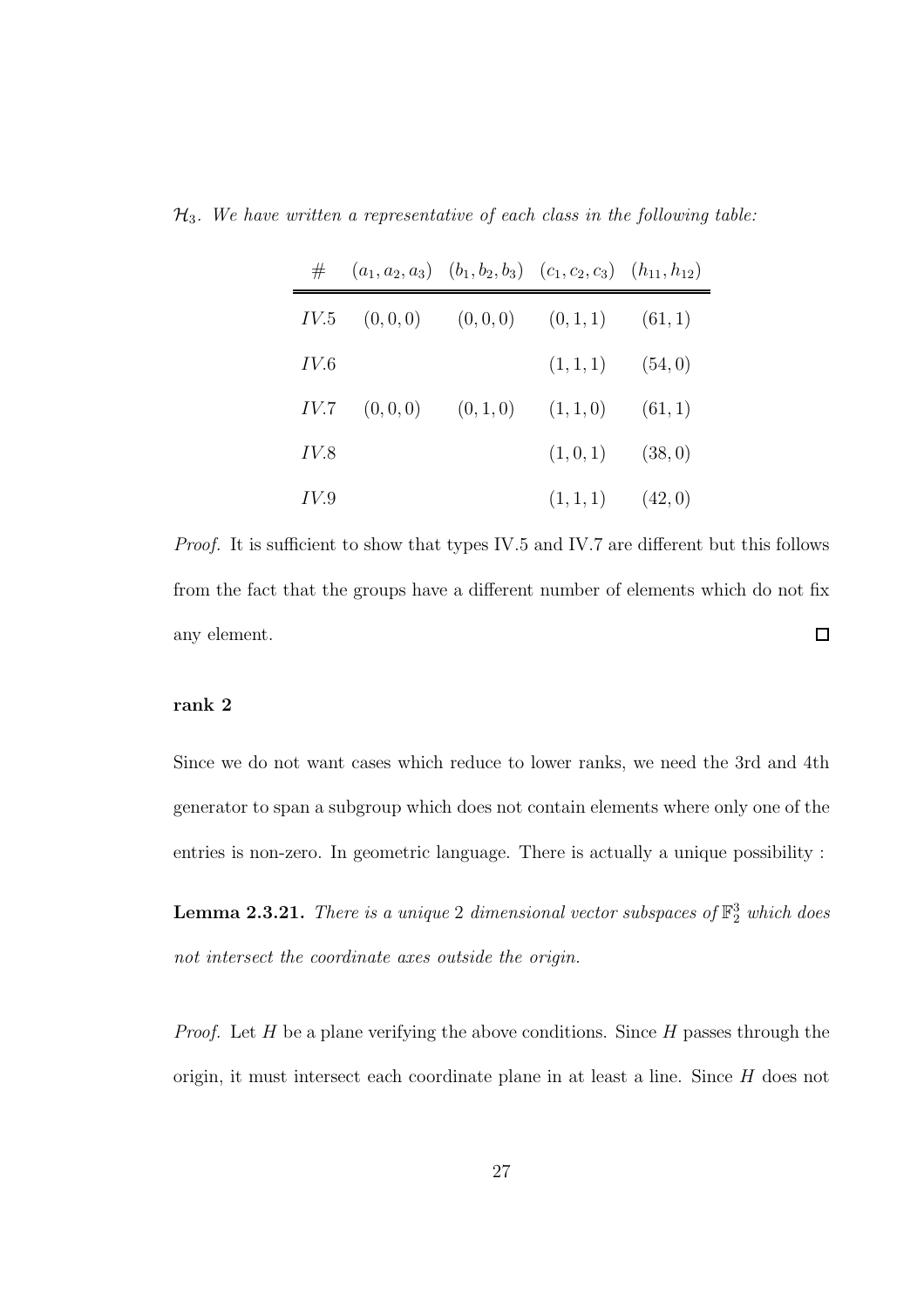# Figure 2.3:  $\mathbb{F}_2^3$

intersect the coordinate axes, the intersection lines must the first diagonal. Therefore  $\{(0, 0, 0), (0, 1, 1), (1, 0, 1), (1, 1, 0)\}\subset H$  and since a plane over  $\mathbb{F}_2$  contains 4 elements, we are done.  $\Box$ 

Since the group of translations is isomorphic to  $\mathbb{F}_3^3$  we get the direct result that

Corollary 2.3.22. *There is at most one rank 2 group associated to each group of rank 0 – which we classified earlier.*

Corollary 2.3.23. *There is no non-reducible rank 2 case associated to the last three types of rank 0.*

*Proof.* In the last two types of rank 0, one generator has a shift with 2 non-zero entries. Since this shift belongs to the plane  $H$ , the case can be reduced to a previous one.

In the second case of rank 0,  $\underline{b} = (0, 1, 0)$ , so replacing  $g_2$  with its composition with  $(0, 0, 0, 0, 1, 1)$  we get  $(3, 0, 1, 0, 0, 1)$ . We can now conjugate with an adequate translation on the third torus to get the second generator in the form  $(3, 0, 1; 0, 0, 0)$ , i.e. we are back to the first type of rank 0.  $\Box$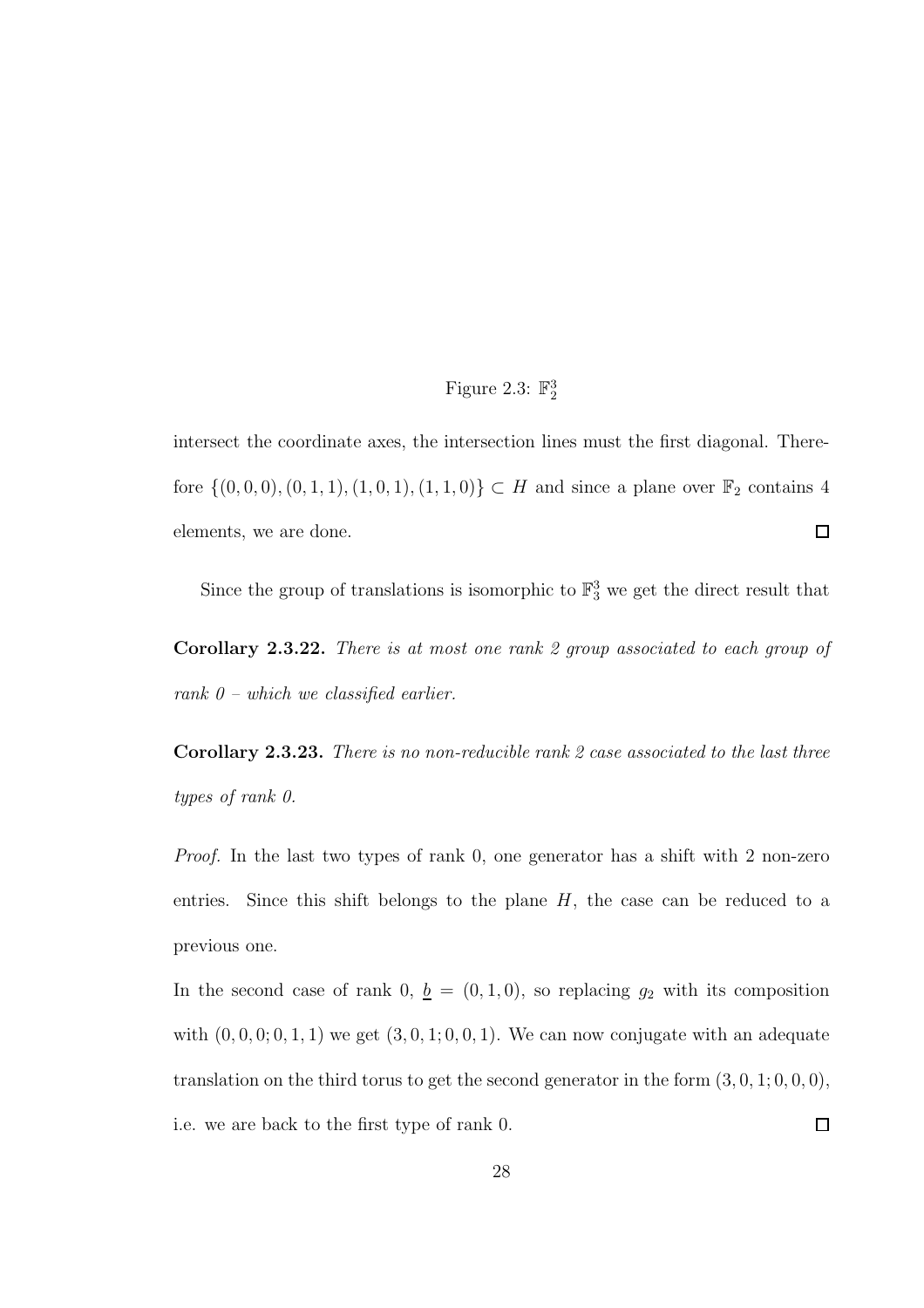So we conclude that there is only one type of rank 2 subgroups, namely : Therefore,

Proposition 2.3.24. *There is a unique type of rank* 2 *subgroups, namely :*

| $\#$ $(a_1, a_2, a_3)$ $(b_1, b_2, b_3)$ $(c_1, c_2, c_3)$ $(d_1, d_2, d_3)$ $(h_{11}, h_{12})$ |  |  |
|-------------------------------------------------------------------------------------------------|--|--|
| $IV.10$ $(0,0,0)$ $(0,0,0)$ $(0,1,1)$ $(1,1,0)$ $(90,0)$                                        |  |  |

#### rank 3

The only case is the whole group  $\mathbb{Z}/4\mathbb{Z} \times \mathbb{Z}/4\mathbb{Z} \times T_4$ . It is reducible to the (90,0) case.

### 2.3.4 Order 6

There is a unique case as there are no translations commuting with the multiplicative  $\mathbb{Z}/6\mathbb{Z} \times \mathbb{Z}/6\mathbb{Z}$  action. Its Hodge numbers are  $(80, 0)$ .

# 2.4 The Hodge Structure

In this section we will compute the Hodge numbers of the orbifolds which we have classifed above. The Hodge numbers were written in the tables spread along last section. Let  $G \in \mathcal{H}_n$ , the Hodge structure of  $X_n/G$  is given by

$$
H^{i,j}(X_n/G) = \bigoplus_{[g]\in G} H^{i-\kappa(g),j-\kappa(g)}(X_n^g)^{C(g)}
$$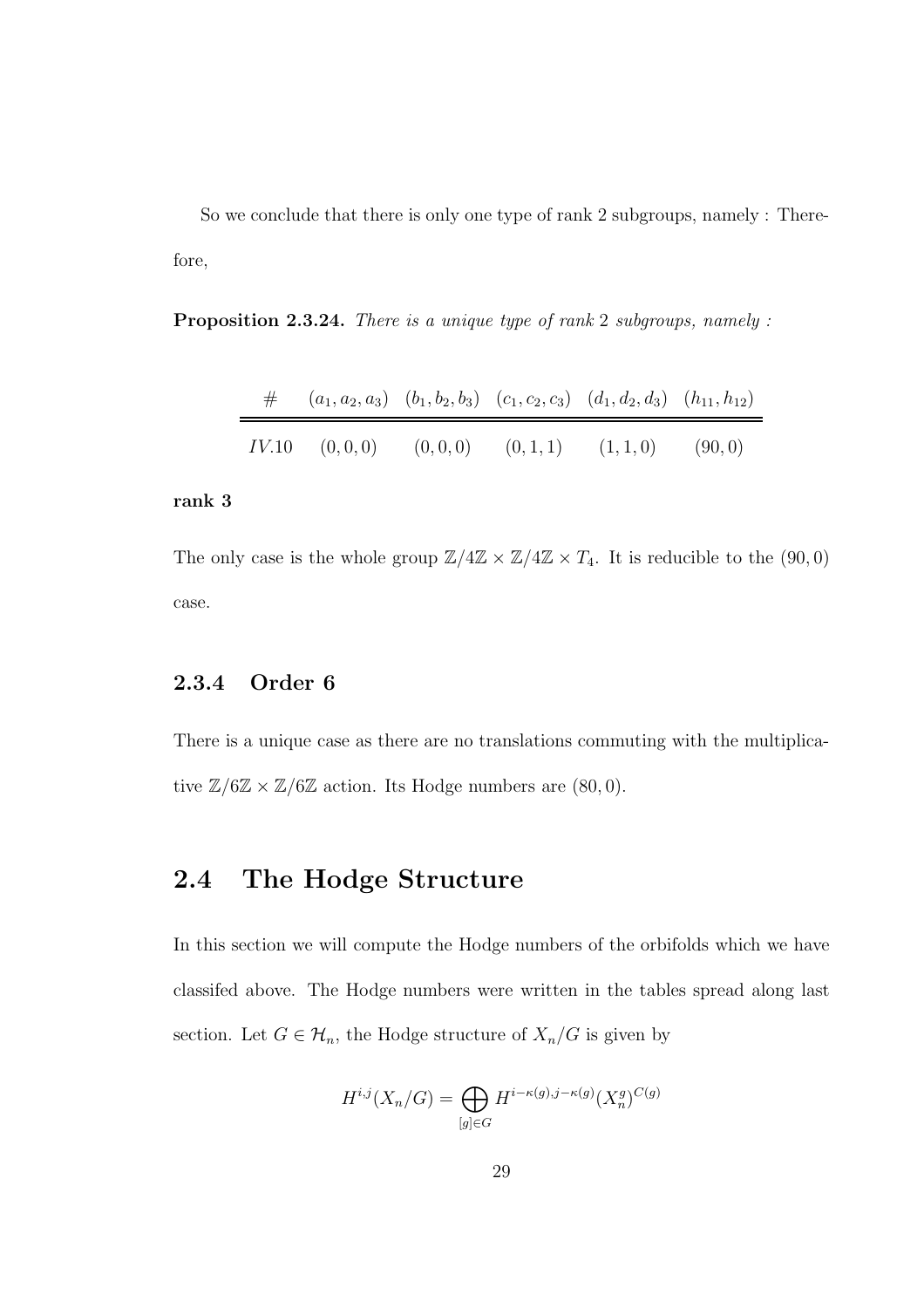where we sum up over the conjugacy classes of G and  $C(q)$  denotes the centralizer of g in G. The set  $X_n^g$  is the fixed locus of any element in the conjugacy class of g, i.e.  $\{x \in X_n | g.x = x\}$ . Since the elements of  $\mathcal{H}_n$  are abelian, the formula simplifies to

$$
H^{i,j}(X_n/G) = \bigoplus_{g \in G} H^{i-\kappa(g),j-\kappa(g)}(X_n^g)^G
$$

If the action of g sends  $[z_i]$  to  $[e^{2\pi i \theta_i} z_i]$  with  $0 \le \theta_i < 1$  then the we define the shift function by  $\kappa(g) = \sum_{i=1}^{3} \theta_i$ . Note that by definition of the Vafa-Witten groups, the function  $\kappa$  will take its values in  $\{0, 1, 2\}.$ 

The action of an element of G on the cohomology is depends uniquely on its projection in the Vafa-Wiffen group : the action of  $\zeta_i$  is  $\zeta_i$ .  $dz_i = \zeta_i dz_i$  and  $\zeta_i$ .  $d\bar{z}_i = \bar{\zeta}_i d\bar{z}_i$ while the action of  $T_i$  is trivial.

*Example* 2.4.1*.* Take  $g = (a_1, a_2, a_3; \tau_1, \tau_2, \tau_3)$ , we have

$$
dz_1 \wedge dz_2 \wedge d\bar{z}_1 \wedge d\bar{z}_3 \xrightarrow{g} \zeta_i^{(a_1+a_2)-(a_1+a_3)} dz_1 \wedge dz_2 \wedge d\bar{z}_1 \wedge d\bar{z}_3 = \zeta_i^{(a_2-a_3)} dz_1 \wedge dz_2 \wedge d\bar{z}_1 \wedge d\bar{z}_3
$$

In order to compute the Hodge structure of the  $X_n/G$  we first need to classify the possible fixed loci of an element of  $g \in G$  on  $X_n$ . There are four possibilities depending on the element  $g = (m_1, m_2, m_3; a_1, a_2, a_3)$ .

- 1. The fixed locus of the identity element,  $(0, 0, 0, 0, 0, 0)$ , is  $X_n$ .
- 2. If for a certain index  $k \in \{1, 2, 3\}$  we have that  $m_k = 0$  and  $a_k \neq 0$  then the fixed locus of  $g$  is the empty set. Indeed, translation acts fixed point freely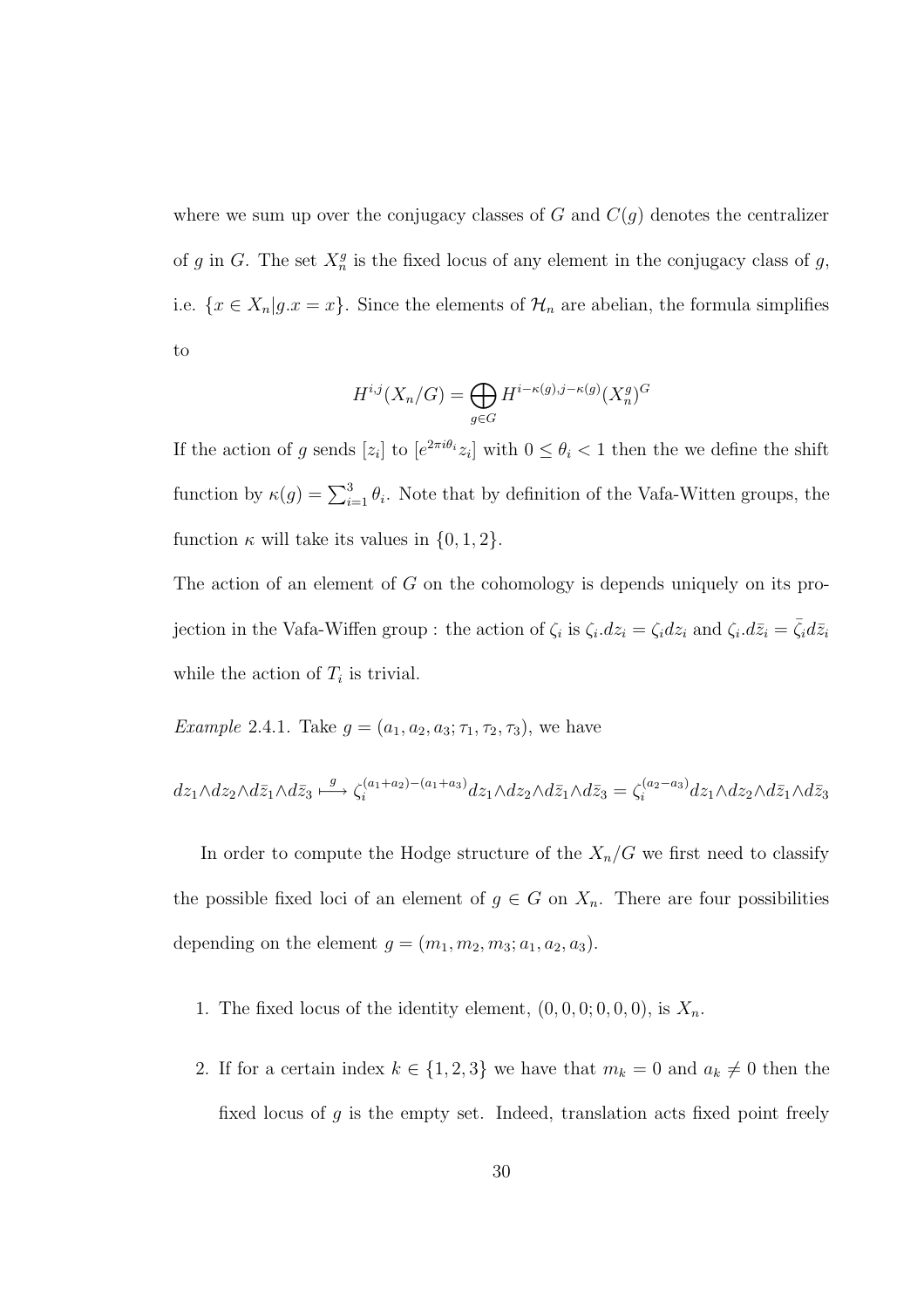on an elliptic curve and therefore the action of g on the whole of  $X_n$  is also fixed point free.

- 3. The fixed locus of g where all  $a_k$ 's are different from 0 is a collection of points: it is well known that the action can be linearized on each elliptic curve.
- 4. The fixed locus of g where for one exactly one of the k's  $m_k = a_k = 0$  (and excluding case 2) is made out of elliptic curves.

Note that if two of the  $a_k$ 's are zero then the third one also has to be zero. Therefore all cases have been exhausted in the above list.

The G invariant cohomology from these fixed loci can also be computed :

**Lemma 2.4.2.** *For all*  $n \in \{3, 4, 6\}$ *, the G-invariant part of the cohomology of*  $X_n$  $is^1$ 

$$
1 \t 0 \t 0 \t 1
$$

$$
H^*(X_n)^G = \begin{bmatrix} 0 & 3 & 0 & 0 \\ & & & & \\ 0 & 0 & 3 & 0 \\ & & & & 1 & 0 & 0 & 1 \end{bmatrix}
$$

*Proof.* The Hodge diamond of the 3-torus is

<sup>&</sup>lt;sup>1</sup>We have tilted the Hodge diamonds  $45^{\circ}$  to the left to facilitate typesetting.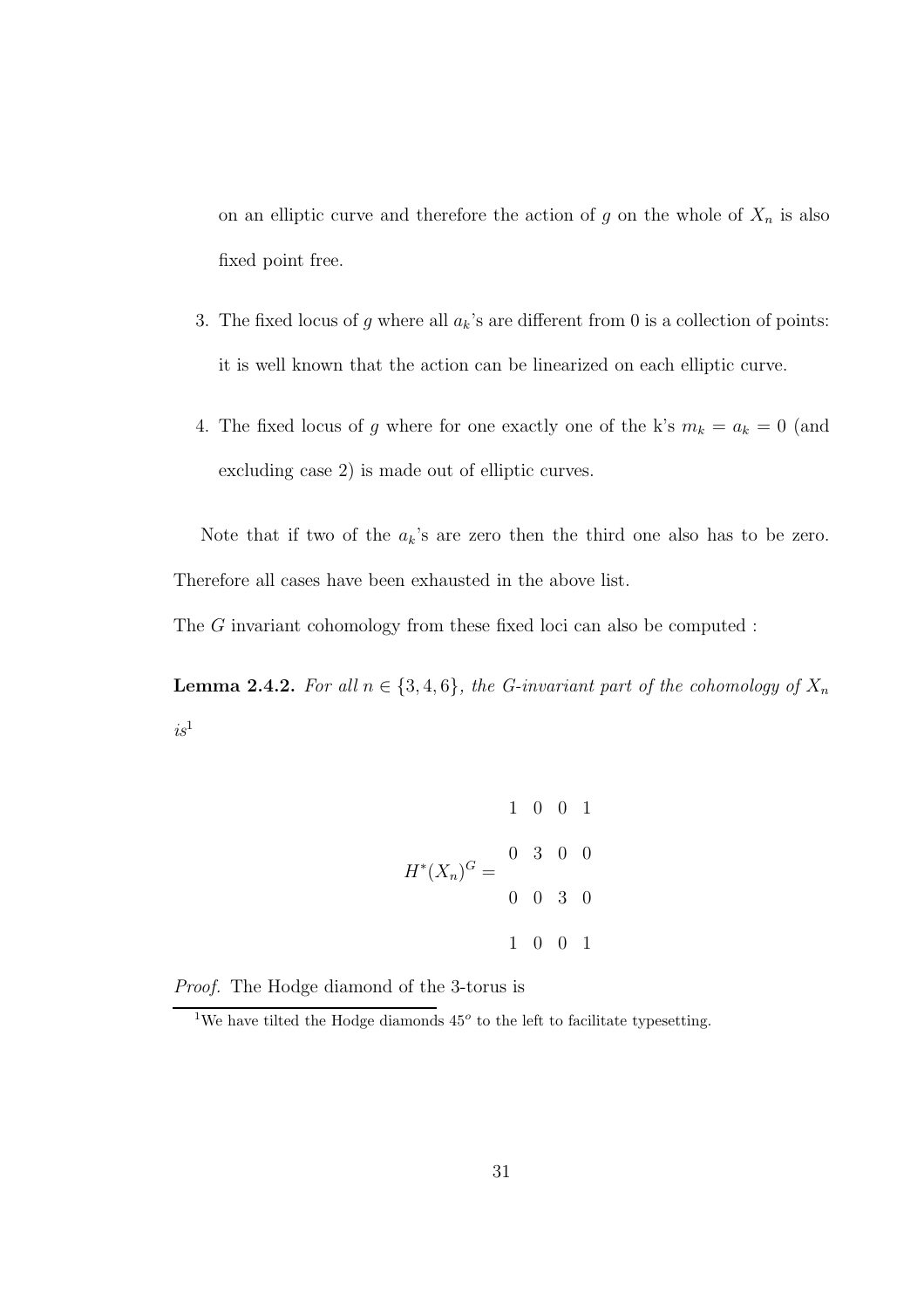|  | $1 \t3 \t3 \t1$             |  |
|--|-----------------------------|--|
|  | $3\quad 9\quad 9\quad 3$    |  |
|  | $3\quad 9\quad 9\quad 3$    |  |
|  | $1 \quad 3 \quad 3 \quad 1$ |  |

The invariance of  $H^{0,0}$  and  $H^{3,0}$  is straightforward.

For the other components, note that the action of G on  $H^{1,0}$  and  $H^{0,1}$ , and thus on the whole of  $H(X_n)$ , is diagonal with respect to the standard basis. Therefore, it will be enough to check the behaviour of the basis elements to find the G-invariant part. Let  $dz_k$  be a generator of  $H^{1,0}$ , it is not fixed by the element  $(1, 1, i-2; *, *, *).$ Therefore we have  $h^{1,0} = 0$ .

Similarly,  $dz_k \wedge dz_l$ , a generator of  $H^{2,0}$ , is not fixed by the element  $(1, 1, i-2; *, *, *)$ and thus  $h^{2,0G} = 0$ .

Only the generators of  $H^{1,1}$  of the form  $dz_i \wedge d\bar{z}_i$  are invariant, the others are killed by the element  $(1, i - 1, 0; *, *, *)$ . Therefore the dimension of the G-invariant part of have  $H^{1,1}$  is 3.

Consider now  $H^{2,1}$ ; by symmetry we can restrict ourselves to the generators  $dz_1 \wedge$  $dz_2 \wedge d\bar{z}_3$  and  $dz_1 \wedge dz_2 \wedge d\bar{z}_1$ . The former is not fixed by  $(1, 0, i - 1; *, *, *),$  while the latter is not fixed by  $(1, 1, i - 2; *, *, *).$  We conclude that  $h^{2,1^G} = 0$ . Finally, the diamond is completed using  $dz_k \leftrightarrow d\bar{z}_k$  and Hodge symmetry.

 $\Box$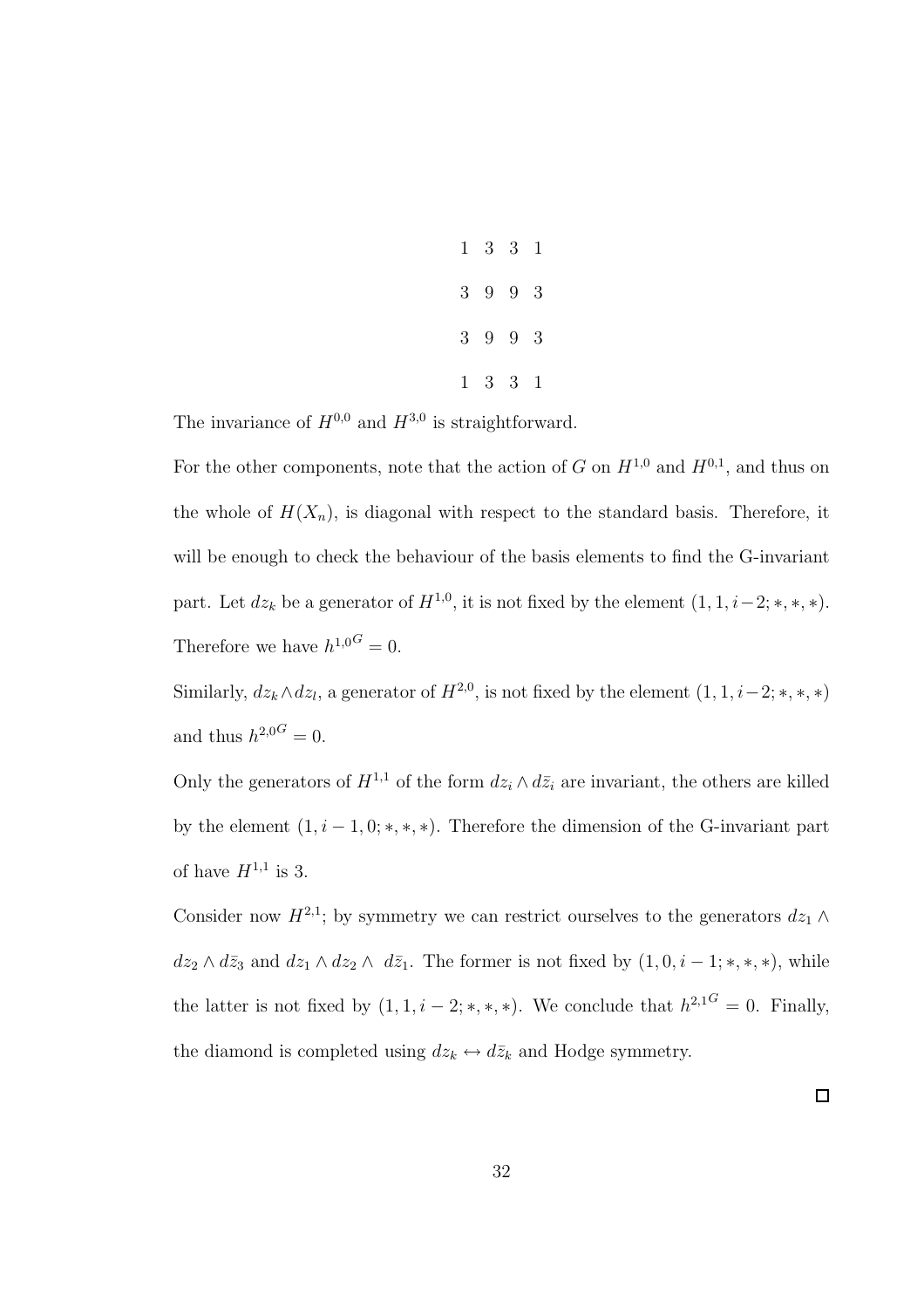**Lemma 2.4.3.** *Assume that after identification via*  $G$ -action,  $g \in G$  *has as fixed locus a collection of n points. The contribution to the cohomology of g and*  $g^{-1}$ ,  $H^*(X^g)^G \oplus H^*(X^{g^{-1}})^G$  is equivalent to the contribution of n projective lines:  $H^*(n\mathbb{P}^1)$ .

*Proof.* The elements g and  $g^{-1}$  have the same fixed locus, whose cohomology is exclusively  $H^{0,0}$ . Given that the fixed locus of g is made of points, we now that  $\kappa(g)$  is non-zero and that none of the  $\theta_i$  is 0. We claim that  $\{\kappa(g), \kappa(g^{-1})\}$  is exactly  $\{1, 2\}$ . Indeed, if we denote by  $\theta_i'$  the linearized action of  $g^{-1}$  on the  $i^{th}$  component then we have the relation  $\theta'_i = 1 - \theta_i$ . Therefore  $\kappa(g^{-1}) = 3 - \kappa(g)$ .

Lemma 2.4.4. *The* G*-invariant part of the cohomology of a fixed elliptic curve will* be either the cohomology of the projective line  $\frac{1}{\alpha}$  or the one of an elliptic curve 1 1  $\frac{1}{\sqrt{1}}$   $\frac{1}{\sqrt{1}}$  *. In either case*  $\kappa$  *will be 1.* 

*Proof.* Since  $H^{0,0}$  is obviously invariant, only  $H^{1,0}$  which is of dimension 1 might not preserved, in which case the invariant cohomology corresponds to that of a  $\mathbb{P}^1$ . Since we do not deal with the fixed locus of the identity,  $\kappa$  is not 0. Moreover, we know that the action is trivial on one component. Therefore we have that  $\kappa$ , which is the sum  $\theta_1 + \theta_2 + \theta_3$  where one  $\theta_i = 0$  and the two others of norm less than one, can only be one.

 $\Box$ 

 $\Box$ 

We are now ready to compute the Hodge numbers of each orbifold.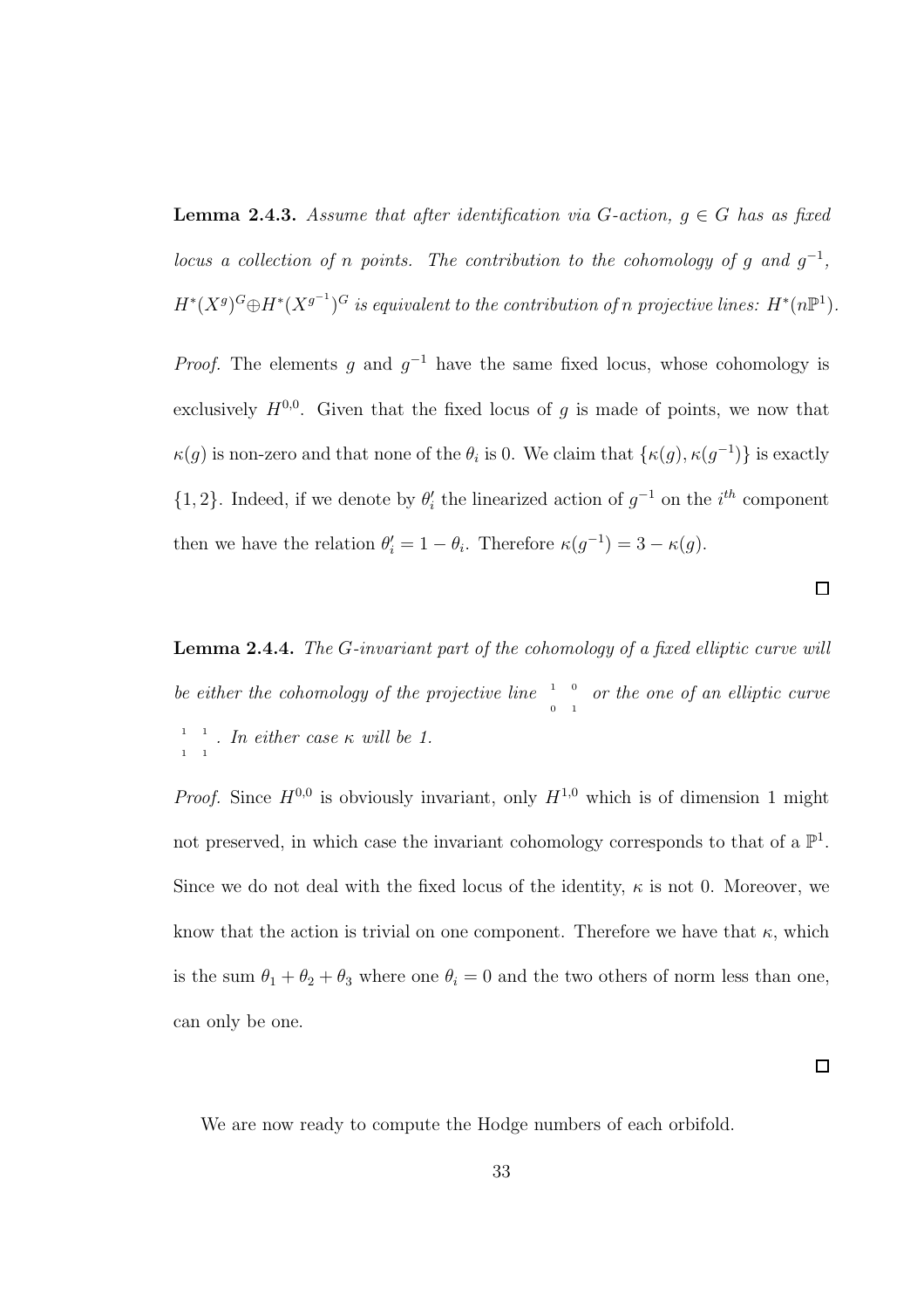Each group will be represented, as previously, by the shift part of its generators. We will list the group elements g which have a nonempty fixed locus  $X<sup>g</sup>$  and their contribution, i.e. for each group we will have a collection  $\{(g,(h^{1,1},h^{1,2}))\}$ . To lighten the notation we will

- 1. Count twice the contribution of non-trivial elements which are not involutions but have a union of curves as fixed locus. In compensation we will not be writing their inverse.
- 2. If a non involutive element fixes a union of points, then we will count its contribution together with the one of its inverse. We will not write down its inverse.

### 2.4.1 Order 3

We have nine cases to compute:

- $\bullet$   $(0, 0, 0)$  $(0, 0, 0)$  $\{ ((0, 0, 0, 0, 0, 0, 0, 0, 3, 0)), ((1, 2, 0, 0, 0, 0, 0, 1, 1, 0, 0, 0, 0, 1, 1, 0, 0, 0, 0, 1, 1, 0, 0, 0),$  $((0, 1, 2; 0, 0, 0), (18, 0)), ((1, 1, 1; 0, 0, 0), (27, 0))$  $Total = (84, 0)$
- $\bullet$   $(0, 0, 0)$  $(0, 1, 0)$  $\{ ((0, 0, 0, 0, 0, 0, 0, 0, 3, 0)), ((1, 2, 0, 0, 0, 0, 0, 6, 6)), ((0, 2, 1, 0, 1, 0), (6, 6)),$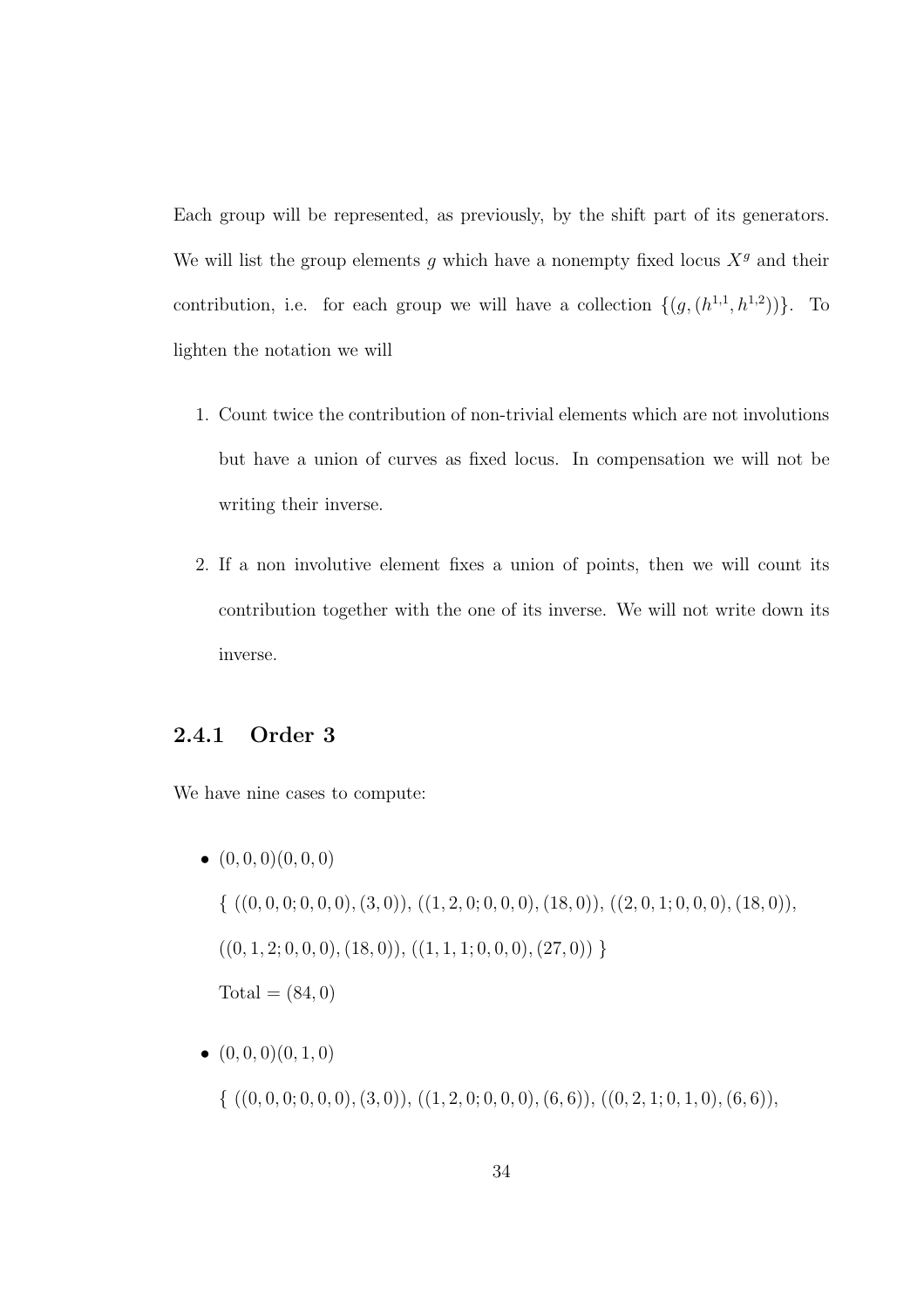$((1,1,1;0,1,0),(9,0))\}$  $Total = (24, 12)$ 

\n- $$
(0, 0, 0)(1, 1, 0)
$$
\n- $\{((0, 0, 0, 0, 0, 0), (3, 0)), ((1, 2, 0, 0, 0, 0), (6, 6)), ((1, 1, 1, 1, 1, 0), (9, 0))\}$
\n- Total = (18, 6)
\n

\n- $$
(0, 0, 1)(1, 1, 0)
$$
\n- $\{((0, 0, 0, 0, 0, 0), (3, 0)), ((1, 1, 1, 1, 1, 2), (9, 0))\}$
\n- Total =  $(12, 0)$
\n

\n- \n
$$
(0,0,0)(0,0,0)(0,1,1)
$$
\n
\n- \n $\{((0,0,0;0,0,0),(3,0)), ((1,2,0;0,0,0),(6,0)), ((2,0,1;0,0,0),(6,0)), ((0,1,2;0,0,0),(6,0)), ((0,1,2;0,1,1),(2,2)), ((0,1,2;0,2,2),(2,2)), ((1,1,1;0,0,0),(9,0)), ((1,1,1;0,1,1),(3,0)), ((1,1,1;0,2,2),(3,0))\}$ \n
\n- \n Total =  $(40,4)$ \n
\n

\n- \n
$$
(0,0,0)(0,0,0)(1,1,1)
$$
\n
\n- \n $\{((0,0,0,0,0,0),(3,0)),((1,2,0,0,0,0),(6,0)),((2,0,1,0,0,0),(6,0)),((0,1,2;0,0,0),(6,0)),((1,1,1,1,0,0,0),(9,0)),((1,1,1,1,1,1),(3,0)),((1,1,1,2,2,2),(3,0))\}$ \n
\n- \n Total =  $(36,0)$ \n
\n

 $\bullet$   $(0, 0, 0)$  $(0, 1, 0)$  $(1, 1, 0)$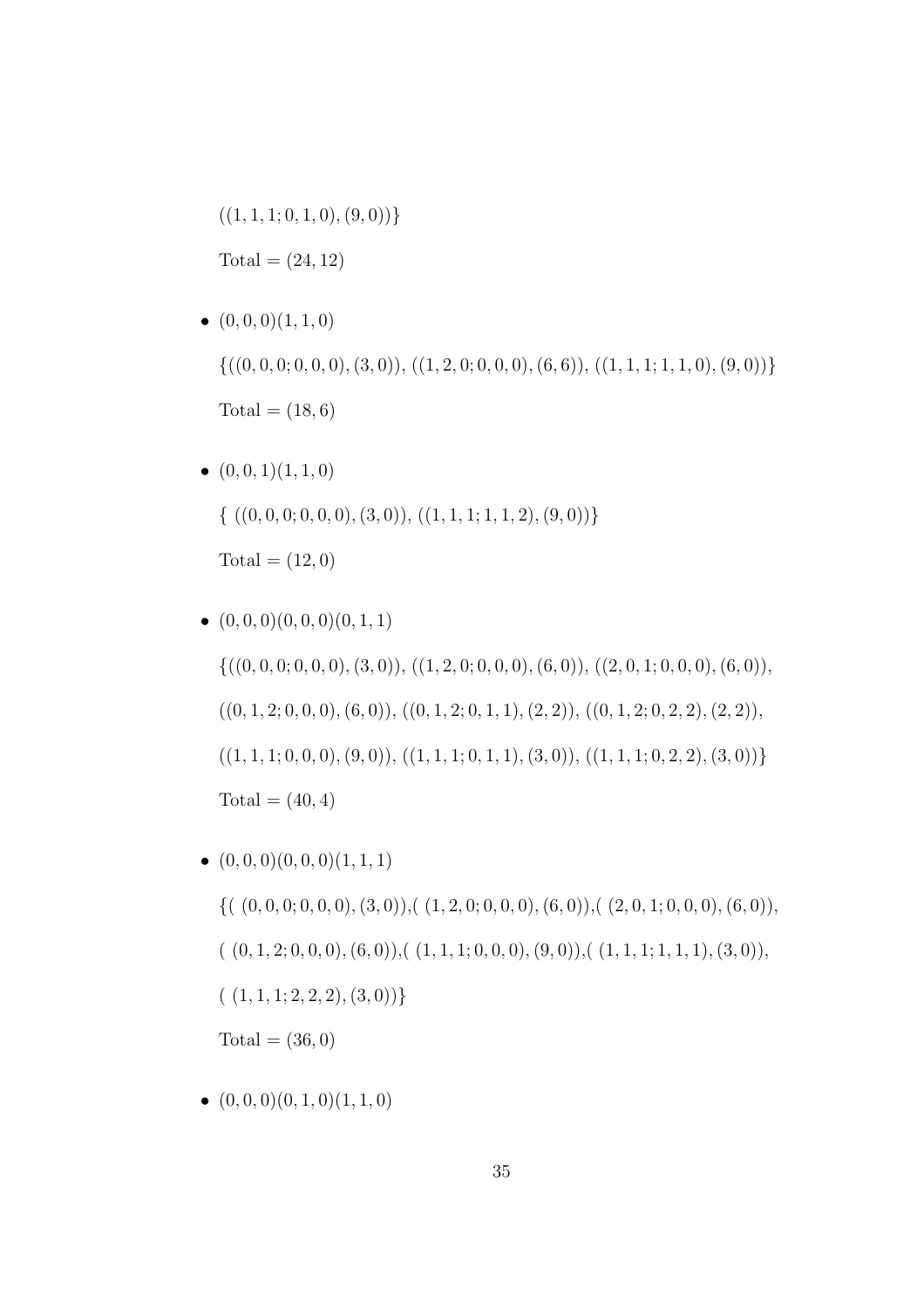$$
\{((0,0,0,0,0,0),(3,0)),((1,2,0,0,0,0),(2,2)),((1,2,0,1,1,0),(6,0)),((1,2,0,2,2,0),(6,0)),((2,0,1,2,0,0),(2,2)),((0,2,1,0,1,0),(6,0)),((1,1,1,1,0,1,0),(3,0)),((1,1,1,1,2,0),(9,0)),((1,1,1,2,0,0),(3,0))\}
$$
  
Total = (40,4)

\n- \n
$$
(0, 0, 0, 0), (0, 1, 0), (1, 0, 1)
$$
\n
\n- \n $\{ ((0, 0, 0, 0, 0, 0), (3, 0)), ((1, 2, 0, 0, 0, 0), (2, 2)), ((0, 2, 1, 0, 1, 0), (2, 2)), ((1, 1, 1, 0, 1, 0), (3, 0)), ((1, 1, 1, 1, 1, 1), (3, 0)), ((1, 1, 1, 2, 1, 2), (3, 0)) \}$ \n
\n- \n Total = (16, 4)\n
\n

\n- \n
$$
(0,0,0)(0,1,0)(1,1,1)
$$
\n
\n- \n $\{((0,0,0;0,0,0),(3,0)),((1,2,0;0,0,0),(2,2)),((2,0,1;2,0,2),(2,2)),((0,2,1;0,1,0),(2,2)),((1,1,1;0,1,0),(3,0)),((1,1,1;1,2,1),(3,0)),((1,1,1;2,0,2),(3,0))\}$ \n
\n- \n $(1,1,1;2,0,2),(3,0))$ \n
\n- \n Total = (18,6)\n
\n

To compute the Hodge numbers of the rank 2 case we have used the fact that we can get the rank 3 case by adjoining  $(0, 0, 0, 0, 0, 1)$ . The orbifold associated the rank 2 groups will have the same Hodge numbers as the rank 3 case, namely (84, 0).

# 2.4.2 Order 4

For this family, we also have nine cohomoly rings to compute: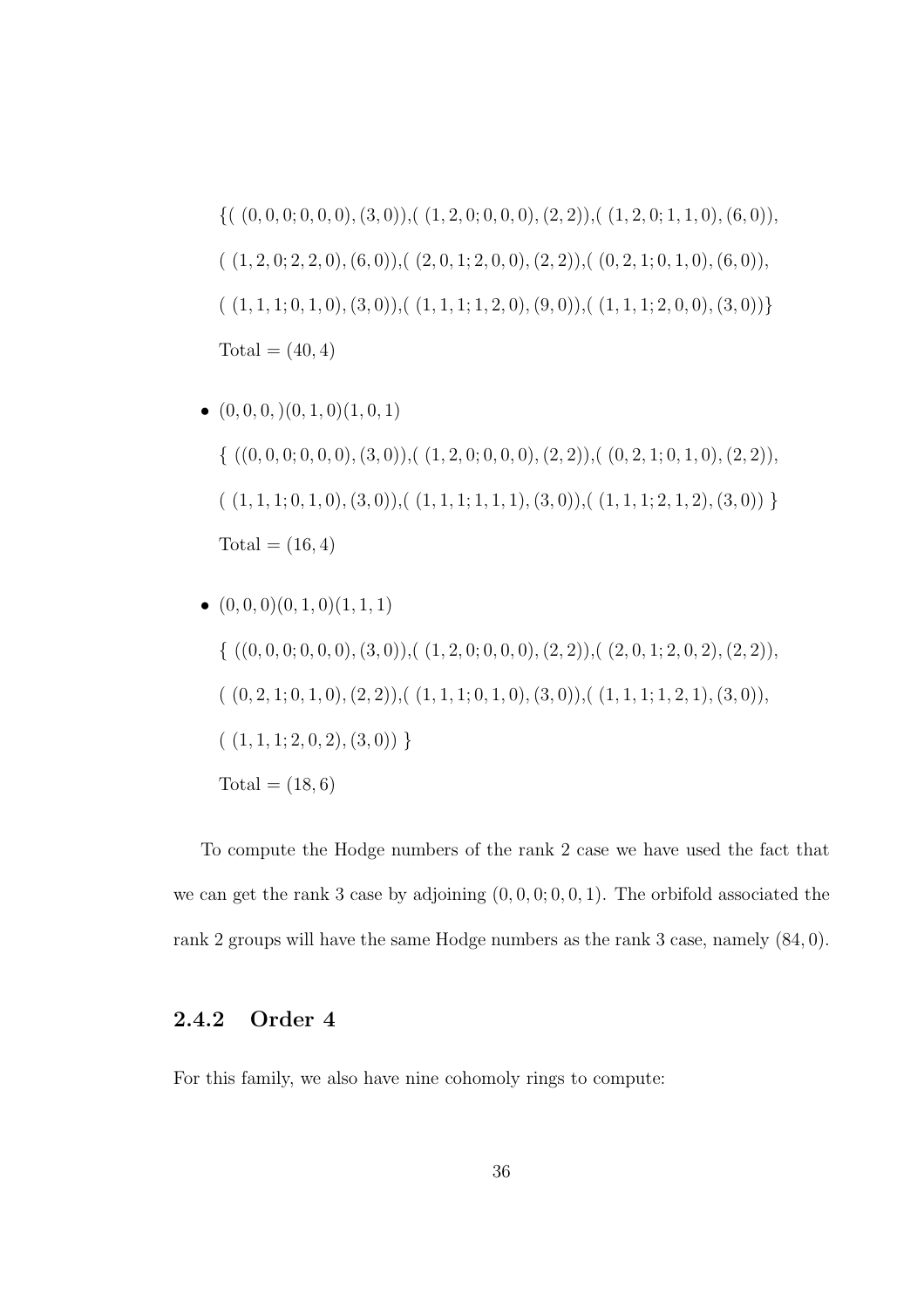• (0, 0, 0)(0, 0, 0) { ((0, 0, 0; 0, 0, 0),(3, 0)),( (1, 3, 0; 0, 0, 0),(8, 0)),( (3, 0, 1; 0, 0, 0),(8, 0)), ( (0, 3, 1; 0, 0, 0),(8, 0)),( (1, 1, 2; 0, 0, 0),(12, 0)),( (1, 2, 1; 0, 0, 0),(12, 0)), ( (2, 1, 1; 0, 0, 0),(12, 0)),( (2, 2, 0; 0, 0, 0),(9, 0)),( (2, 0, 2; 0, 0, 0),(9, 0)), ( (0, 2, 2; 0, 0, 0),(9, 0)) } Total = (90, 0)

 $\bullet$   $(0, 0, 0)$  $(1, 1, 0)$ 

 $\{ ((0, 0, 0, 0, 0, 0, 0, 0, 3, 0)), ((1, 3, 0, 0, 0, 0, 4, 0)), ((1, 1, 2, 0, 0, 0, 0, 8, 0))$  $(1, 2, 1; 1, 1, 0), (4, 0), (2, 1, 1; 1, 1, 0), (4, 0), (2, 2, 0; 0, 0, 0), (5, 0))$  $, ((2, 0, 2; 0, 0, 0), (7, 0)), ((0, 2, 2; 0, 0, 0), (7, 0)),$  $Total = (42, 0)$ 

 $\bullet$   $(0, 0, 0)$  $(0, 1, 0)$  $\{ ((0, 0, 0, 0, 0, 0, 0), (3, 0)), ((1, 3, 0, 0, 0, 0), (4, 0)), ((0, 1, 3, 0, 1, 0), (4, 0)) \}$  $(1, 1, 2; 0, 0, 0), (8, 0), (1, 2, 1; 0, 1, 0), (4, 0), (2, 1, 1; 0, 1, 5, 5, 0), (8, 0))$  $, ((2, 2, 0, 0, 0, 0), (7, 0)), ((2, 0, 2, 0, 0, 0), (9, 0)), ((0, 2, 2, 0, 0, 0), (7, 0))$ , }  $Total = (54, 0)$ 

\n- \n
$$
(0, 0, 1)(1, 1, 0)
$$
\n
\n- \n $\{((0, 0, 0; 0, 0, 0), (3, 0)), ((1, 1, 2; 0, 0, 0), (4, 0)), ((1, 2, 1; 0, 1, 0), (4, 0))$ \n
\n- \n $((2, 1, 1; 0, 1, 0), (4, 0)), ((2, 2, 0; 0, 0, 0), (5, 0)), ((2, 0, 2; 0, 0, 0), (5, 0))$ \n
\n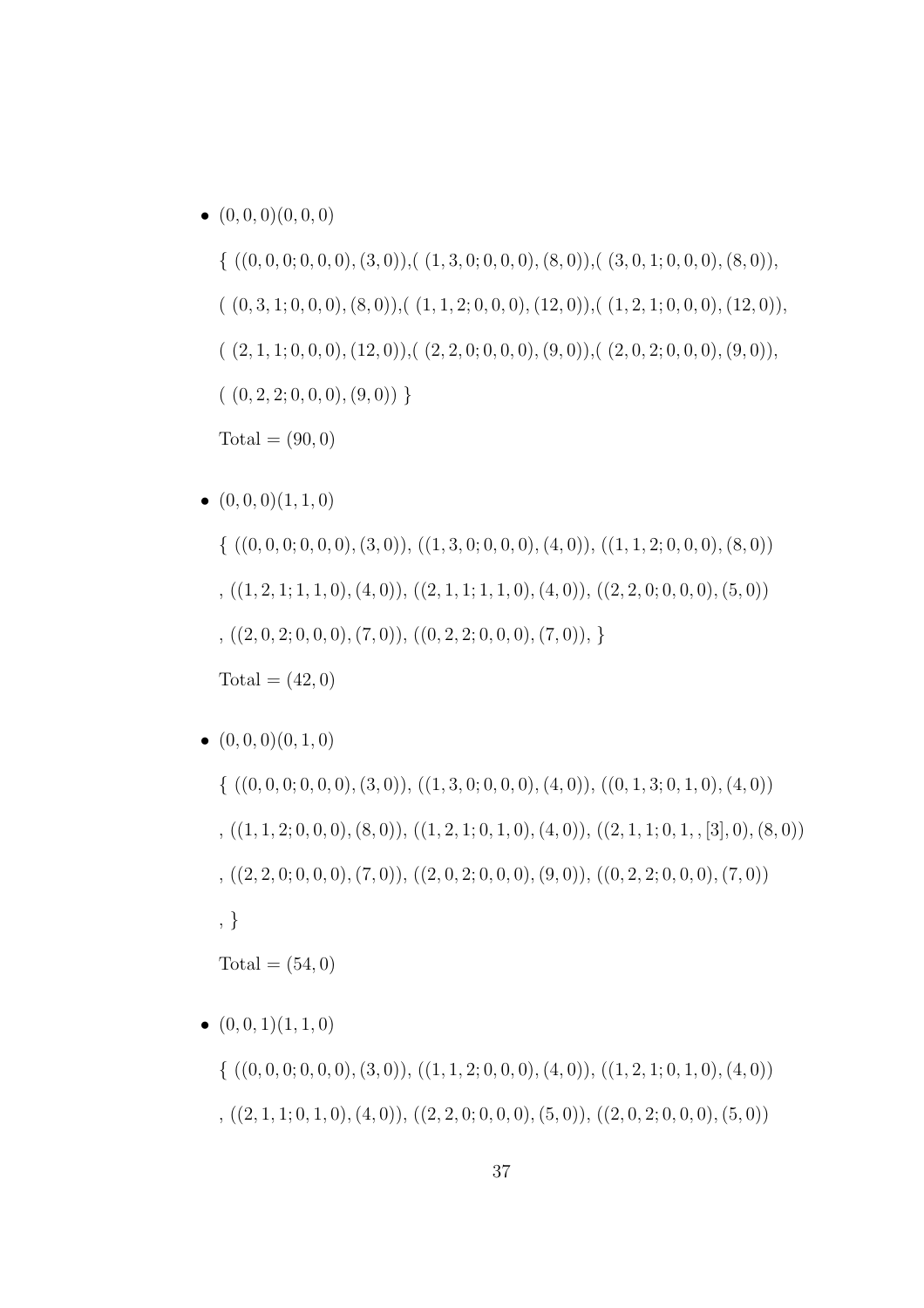$( (0, 2, 2; 0, 0, 0), (5, 0)),$ 

 $Total = (30, 0)$ 

 $\bullet$   $(0, 0, 0)$  $(0, 0, 0)$  $(0, 1, 1)$  $\{,[3], ((0, 0, 0, 0, 0), (3, 0)) ((1, 3, 0, 0, 0, 0), (4, 0)), ((3, 0, 1, 0, 0, 0), (4, 0))\}$  $, ((0, 3, 1; 0, 0, 0), (4, 0)), ((1, 1, 2; 0, 0, 0), (6, 0)), ((1, 2, 1; 0, 0, 0), (6, 0))$ ,  $((2, 1, 1; 0, 0, 0), (6, 0)), ((2, 2, 0; 0, 0, 0), (6, 0)), ((2, 0, 2; 0, 0, 0), (6, 0))$  $, ((0, 2, 2, 0, 0, 0), (5, 0)), ((0, 3, 1, 0, 1, 1), (2, 0)), ((1, 1, 2, 0, 1, 1), (2, 0))$  $, ((1, 2, 1; 0, 1, 1), (2, 0)), ((2, 1, 1; 0, 1, 1), (4, 0)), ((0, 2, 2; 0, 1, 1), (1, 1))$  $Total = (61, 1)$ 

 $\bullet$   $(0, 0, 0)$  $(0, 0, 0)$  $(1, 1, 1)$ 

 $\{ ((0, 0, 0, 0, 0, 0, 0, 0, 3, 0)), ((1, 3, 0, 0, 0, 0, 0, 4, 0)), ((3, 0, 1, 0, 0, 0, 4, 0)),$  $((0, 3, 1; 0, 0, 0), (4, 0)), ((1, 1, 2; 0, 0, 0), (6, 0)), ((1, 2, 1; 0, 0, 0), (6, 0)),$  $((2, 1, 1; 0, 0, 0), (6, 0)), ((2, 2, 0; 0, 0, 0), (5, 0)), ((2, 0, 2; 0, 0, 0), (5, 0)),$  $((0, 2, 2; 0, 0, 0), (5, 0)), ((1, 1, 2; 1, 1, 1), (2, 0)), ((1, 2, 1; 1, 1, 1), (2, 0)),$  $((2, 1, 1; 1, 1, 1), (2, 0))$ }  $Total = (54, 0)$ 

 $\bullet$   $(0, 0, 0)$  $(0, 1, 0)$  $(1, 1, 0)$  $\{((0, 0, 0, 0, 0, 0, 0, 0, 3, 0), (1, 3, 0, 0, 0, 0, 0, 2, 0), ((3, 0, 1, 1, 0, 1), (2, 0)),$  $((0, 1, 3; 0, 1, 0), (2, 0)),((1, 1, 2; 0, 0, 0), (4, 0)),((1, 1, 2; 1, 1, 1), (2, 0)),$  $((1, 2, 1; 0, 1, 0), (2, 0)),((1, 2, 1; 1, 0, 1), (4, 0)),((2, 1, 1; 0, 1, 0), (4, 0)),$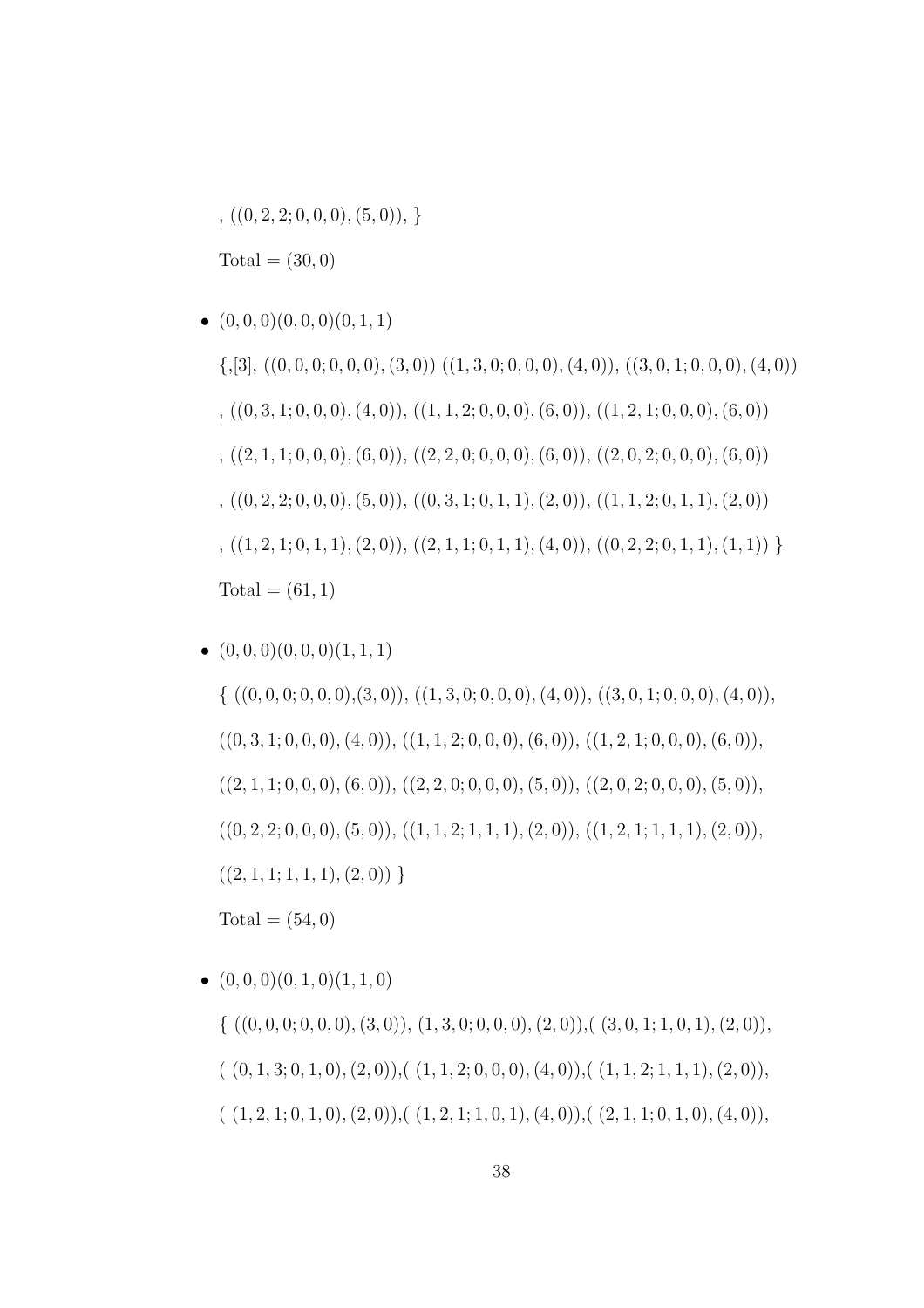$( (2, 1, 1; 1, 0, 1), (2, 0)), ( (2, 2, 0; 0, 0, 0), (5, 0)), ( (2, 0, 2; 0, 0, 0), (5, 0)),$  $( (0, 2, 2; 0, 0, 0), (5, 0))$  $Total = (42, 0)$ 

 $\bullet$   $(0, 0, 0)$  $(0, 1, 0)$  $(1, 0, 1)$ 

 $\{ ((0, 0, 0, 0, 0, 0, 0, 0, 3, 0)), ((1, 3, 0, 0, 0, 0, 0, 2, 0)), ((0, 1, 3, 0, 1, 0), (2, 0)),$  $((1, 1, 2; 0, 0, 0), (4, 0)), ((1, 1, 2; 1, 0, 1), (2, 0)), ((1, 2, 1; 0, 1, 0), (2, 0)),$  $((1, 2, 1; 1, 1, 1), (2, 0)), ((2, 1, 1; 0, 1, 0), (4, 0)), ((2, 1, 1; 1, 1, 1), (2, 0)),$  $((2, 2, 0; 0, 0, 0), (4, 0)), ((2, 0, 2; 0, 0, 0), (5, 0)), ((2, 0, 2; 1, 0, 1), (1, 0)),$  $((0, 2, 2; 0, 0, 0), (4, 0))$  $Total = (37, 0)$ 

 $\bullet$   $(0, 0, 0)$  $(0, 1, 0)$  $(1, 1, 1)$  $\{((0, 0, 0, 0, 0, 0, 0, 0, 3, 0)), ((1, 3, 0, 0, 0, 0, 0, 2, 0)), ((1, 3, 0, 1, 1, 0), (4, 0)),$  $((3, 0, 1; 1, 0, 0), (4, 0)), ((0, 1, 3; 0, 1, 0), (4, 0)), ((1, 1, 2; 0, 0, 0), (4, 0)),$  $((1, 1, 2; 1, 1, 0), (6, 0)), ((1, 2, 1; 0, 1, 0), (2, 0)), ((1, 2, 1; 1, 0, 0), (6, 0)),$  $((2, 1, 1; 0, 1, 0), (6, 0)), ((2, 1, 1; 1, 0, 0), (2, 0)), ((2, 2, 0; 0, 0, 0), (5, 0)),$  $((2, 2, 0; 1, 1, 0), (1, 1)), ((2, 0, 2; 0, 0, 0), (6, 0)), ((0, 2, 2; 0, 0, 0), (6, 0))$  $Total = (61, 1)$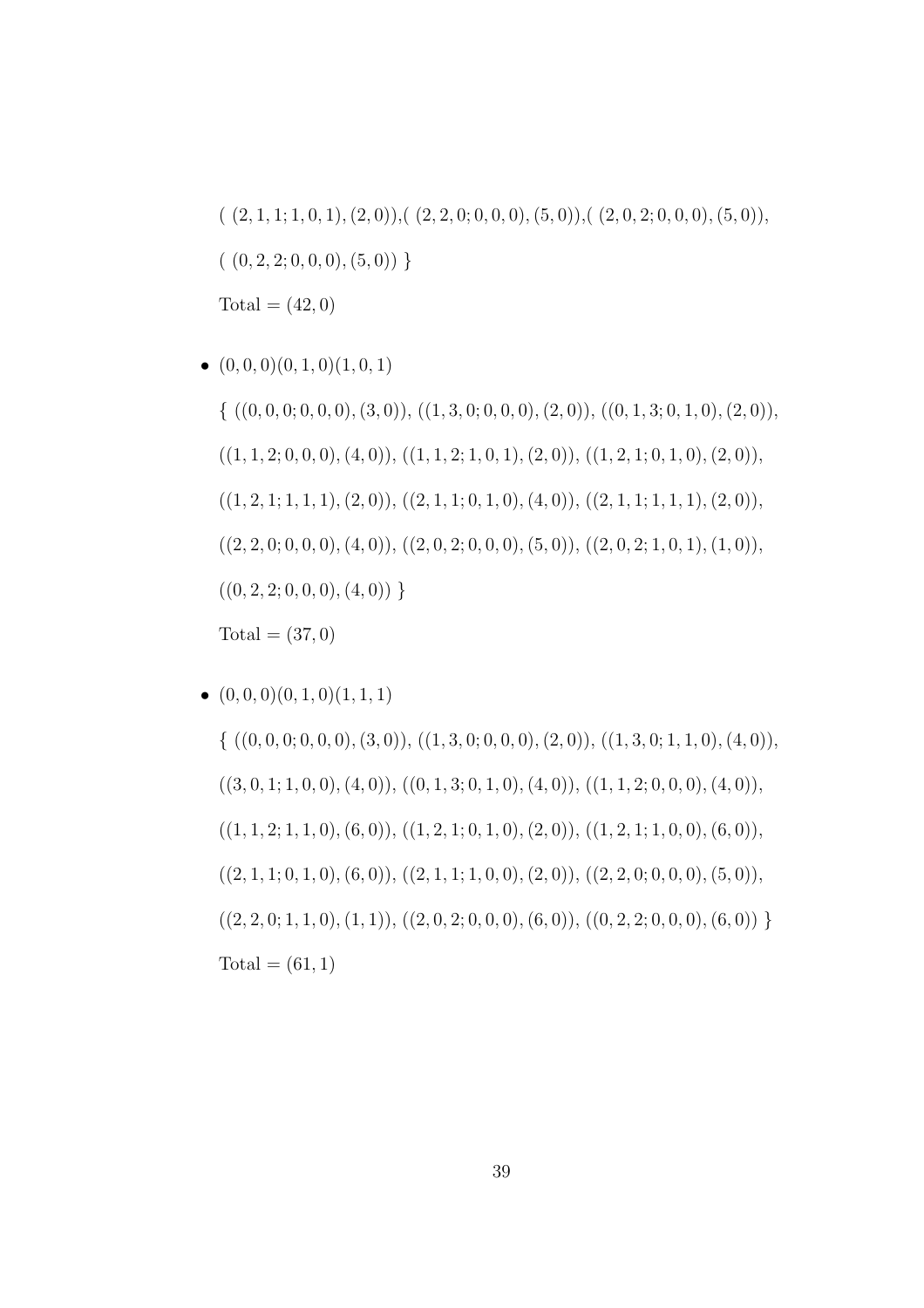### 2.4.3 Order 6

For  $n = 6$ , we have a single orbifold. In order to further shorten the notation, we will use  $S_3$  symmetry in  $\mathbb{Z}/6^3$ : we will write one element per  $S_3$  orbit (the size of the orbit is is written between square brackets):

 $\{ ((0, 0, 0, 0, 0, 0, 0, 0, 3, 0))$ [1],  $((1, 5, 0, 0, 0, 0), (6, 0))$ [6],  $((1, 4, 1, 0, 0, 0), (6, 0))$ [3],  $((1, 3, 2, 0, 0, 0), (24, 0))$ [6],  $((2, 4, 0, 0, 0, 0), (24, 0))$ [6],  $((2, 2, 2, 0, 0, 0), (5, 0))$ [1],  $((3, 3, 0, 0, 0, 0), (12, 0))[3]$  $Total = (80, 0).$ 

### 2.5 The fundamental Group

We will compute  $\pi_1$  of our orbifolds using the fact that they are the quotients of a simply connected space  $(\mathbb{C}^3)$ .

Consider  $E_n \times E_n \times E_n/G$  as the quotient of  $\mathbb{C}^3$  by  $\tilde{G}$ , extension of G by the lattice group  $\Lambda_n$ . Let  $F = \{ g \in \tilde{G} : \exists x \in \mathbb{C}^3 \mid g.x = x \}$  and  $N(F)$  be its normal closure in  $\tilde{G}$ .

**Theorem 2.5.1.** *The fundamental group of*  $E_n \times E_n \times E_n / G$  *is*  $\tilde{G}/N(F)$ *.* 

*Proof.* Since  $\mathbb{C}^3$  is semi-locally simply connected, [5] tells us that the fundamental groupoid  $\Pi(\mathbb{C}^3/\tilde{G})$  is equal to the quotient groupoid  $\Pi(\mathbb{C}^3)//\tilde{G}$ . In particular the object group  $Hom_{\Pi(\mathbb{C}^3/\tilde{G})}(x,x) \simeq \pi_1(\mathbb{C}^3/\tilde{G},x) \simeq \pi_1(E_n \times E_n \times E_n/G)$  is isomorphic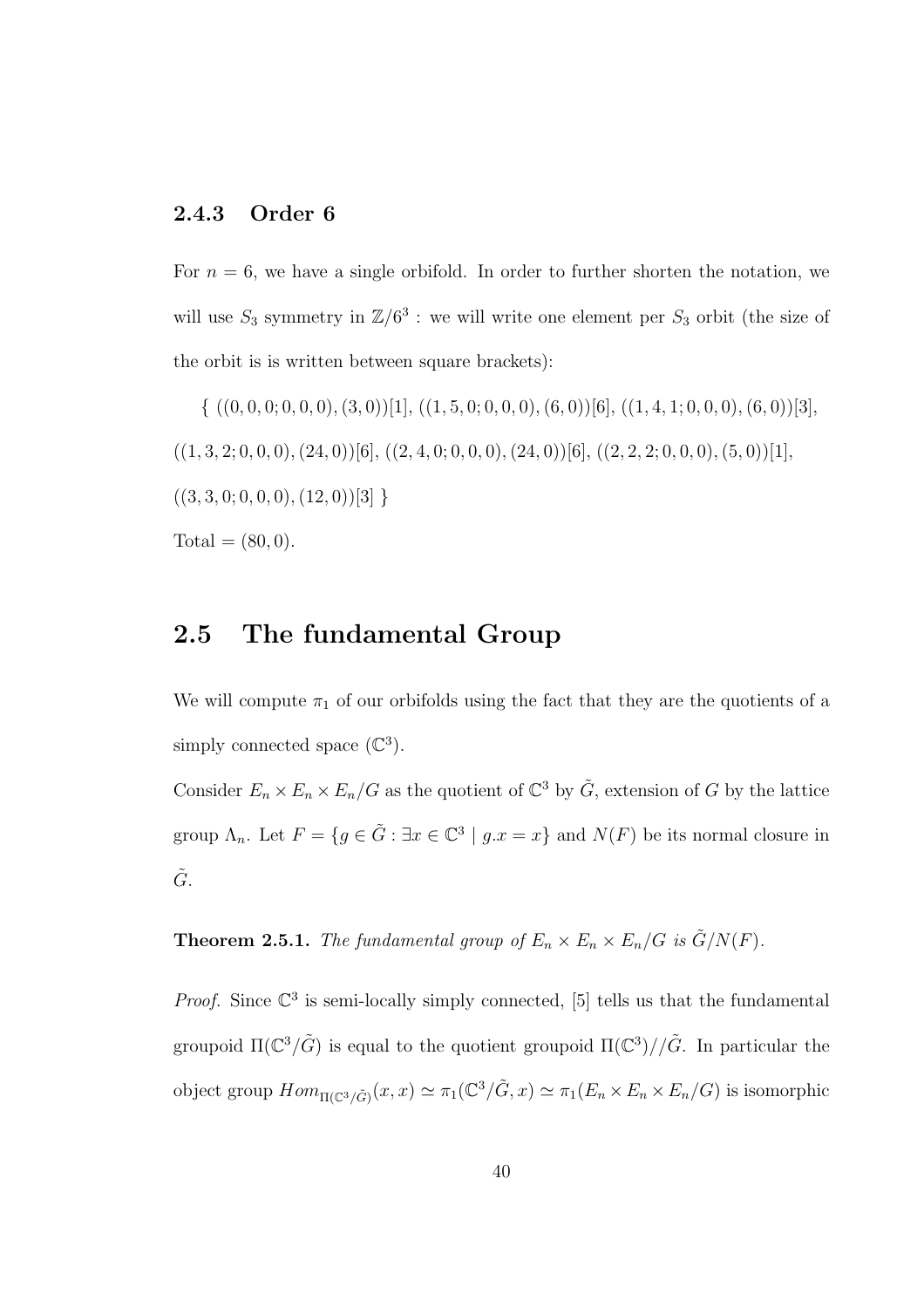to  $\tilde{G}/N(F)$ .

A more heuristic argument is given in [9].

#### 2.5.1 Order 4 and 6

**Proposition 2.5.2.** Let G be an extension of the Vafa-Witten Group with  $n = 4$ *or* 6*.* The closure  $N(F)$  of F is the whole of  $\tilde{G}$ .

*Proof.* We will generalize slightly the notation used up to now, we will write  $q =$  $(a_1, a_2, a_3; \tau_1 t_i, \tau_2 t_i, \tau_3 t_i)$  where before we would have omitted the  $t_i$ . This permits to write the elements of the lattice group  $\Lambda$  in the form  $(0, 0, 0; \alpha_1 + \beta_1 \omega, \alpha_2 + \beta_2 \omega, \alpha_3 + \beta_4 \omega)$  $(\beta_3\omega)$ . Let g be an elements of  $\tilde{G} - F$  it is of the form  $(a_1, a_2, a_3; v_1, v_2, v_3)$  where, for at least one k,  $v_k$  is not zero and  $a_k = 0$ .

The key is that  $\tilde{G}$  always contains an element of the form  $h = (b_1, b_2, b_3; *, *, *)$  such that  $a_k + b_k \neq 0$  and  $b_k \neq 0$  for all  $k \in \{1, 2, 3\}.$ 

**Case 1:** only one of the  $a_k = 0$ . We can assume without loss of generality that  $k = 1$ . Pick  $\epsilon, \delta \in \mathbb{Z}/i$  such that  $\epsilon, \delta \neq 0, \delta \neq -\epsilon, \delta \neq a_2$  and  $\delta \neq a_2 - \epsilon$ . For n large enough (that is  $n > 3$ ) we see that there exists  $n^2 - 5n + 6 > 0$  such possible pairs. Indeed the previous conditions take away (in the right order)  $n, n-1, n-1, n-2$ and  $n-2$  possibities from the  $n^2$  possible pairs of  $\mathbb{Z}/n \times \mathbb{Z}/n$ . (See figure 2.4) Now, we just pick  $h = (\epsilon, \delta - a_2, a_2 - \delta + \epsilon; *, *, *).$ 

**Case 2:** all  $a_k = 0$ . We can pick h to be  $(1, 1, n-2; *, *, *)$ . Since  $n > 3$ ,  $n-2\neq 0.$ 

 $\Box$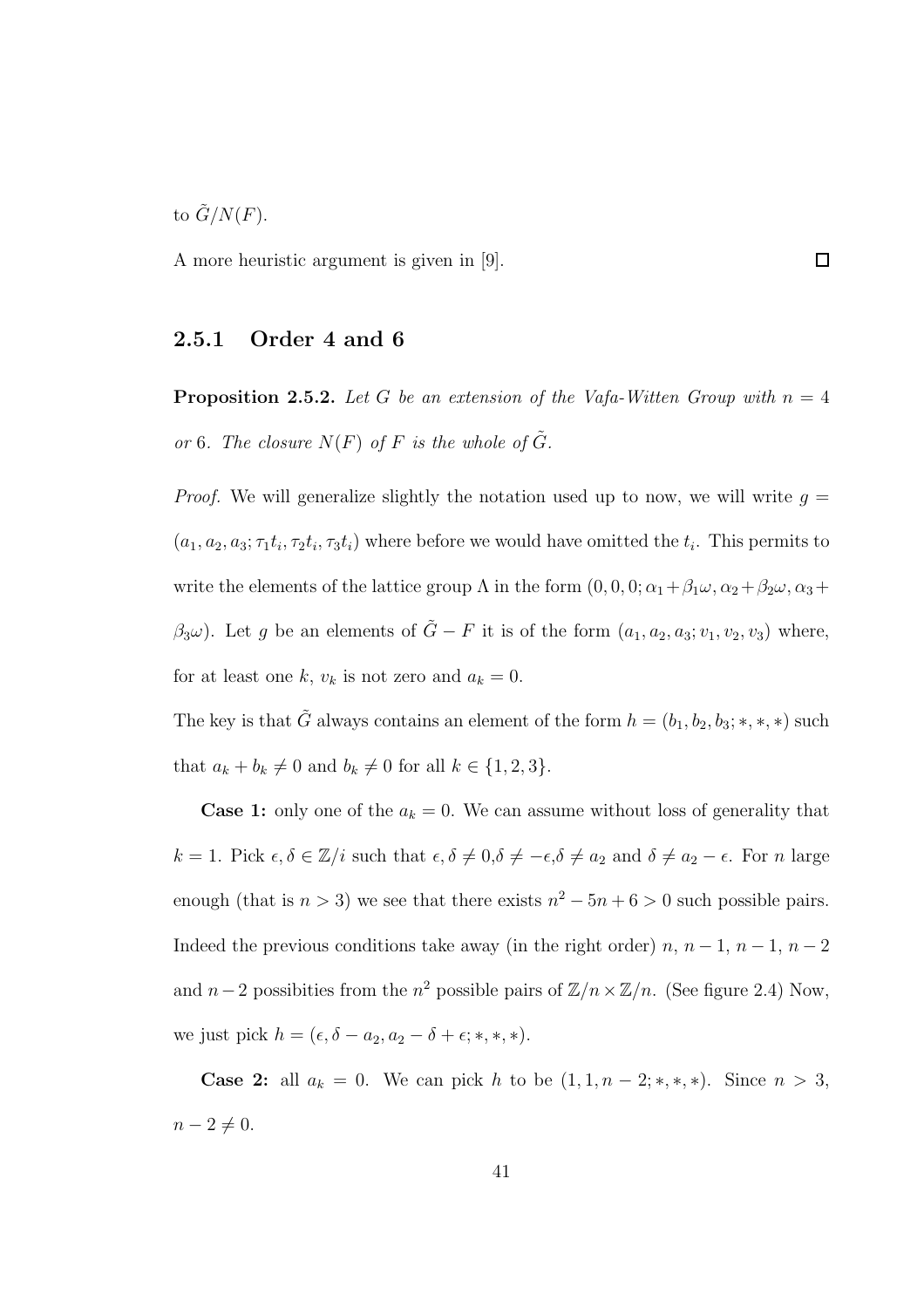Figure 2.4: "Good pairs" of indices.

In both cases h and  $h^{-1}g$  belong to F so from the trivial equality  $g = h(h^{-1}g)$  we deduce that  $g \in N(F)$ .

 $\Box$ 

**Corollary 2.5.3.** Let G be an extension of the Vafa-Witten Group with  $n = 4$  or 6,  $\pi_1(X(G),x)$  *is trivial.* 

### 2.5.2 Order 3

- The set F always contains  $g_1 + 2g_2$  as it is of the form  $(2, 2, 2; *, *, *)$ . So, if the group spanned by the first two generators intersects  $F$  outside the group spanned by  $g_1 + 2g_2$ , e.g. in  $(1, 2, 0; *, *, 0)$ , then the group spanned by the first two generators lies in  $N(F)$ .
- The group spanned by the elements which are pure translations lie in  $N(F)$ . In particular the group spanned by the lattice group lies in  $N(F)$

*Proof.* Pure elements of translations are of the form  $(0, 0, 0; v_1, v_2, v_3)$ . Since  $g_1 + 2g_2 = (2, 2, 2; *, *, *)$  and  $j - g_1 - 2g_2 = (1, 1, 1; *, *, *)$  act with fixed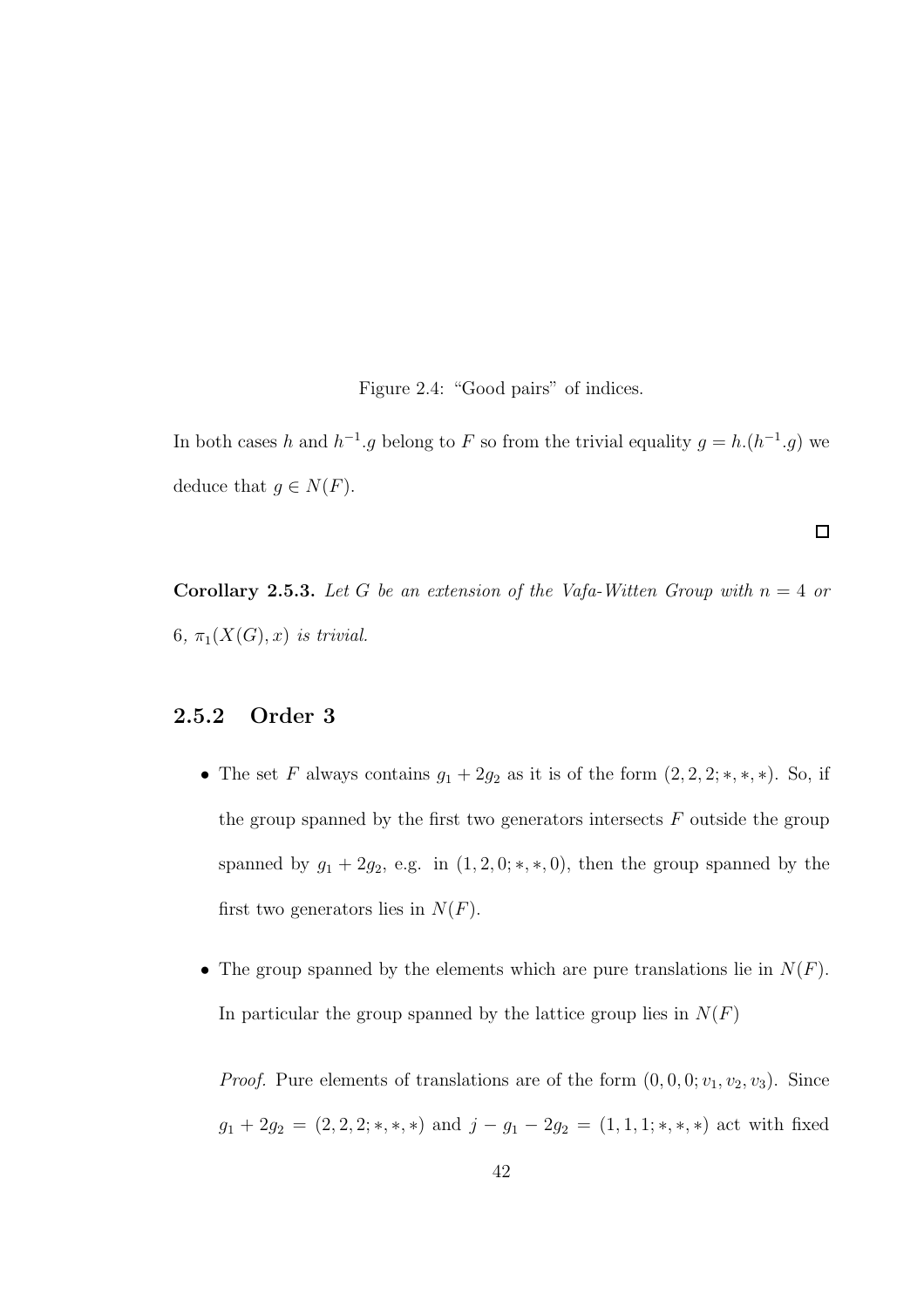**Proposition 2.5.4.** *The fundamental group of orbifold for the case*  $n = 3$  *is either trivial or*  $\mathbb{Z}/3$ *.* 

*Proof.* By the above remark, the span of the latice group and the  $g_{i>2}$  lies in  $N(F)$ , therefore, the information regarding the fundamental group lies in the first two generators.

Since the span of  $g_1 + 2g_2$  also lies in F, the fundamental group is either trivial of  $\mathbb{Z}/3$ .  $\Box$ 

Using the above remarks, it is easy to see that only extensions of the the fourth type of rank 0 can have a non trivial fundamental group. Indeed, in the first three cases,  $g_1 = (1, 2, 0, 0, 0, 0)$  is an element of  $F$ .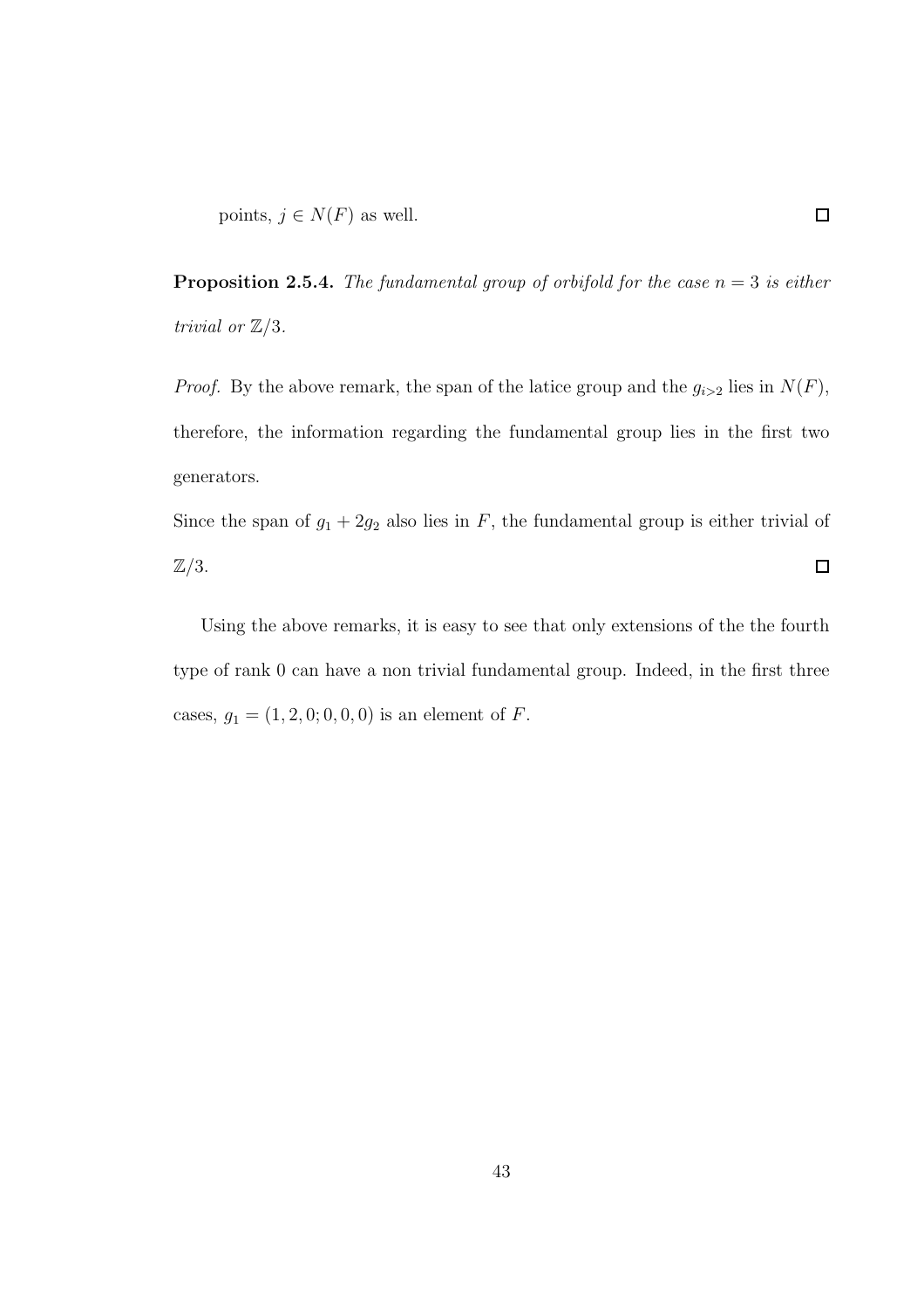# Chapter 3

# The Borcea-Voisin Construction

# 3.1 Preamble

In the following chapter we will attempt to generalize the construction of Calabi-Yau threefolds introduced by Borcea and Voisin ([2],[20]) in the nineties. Their construction is remarkable in two aspects: it is simple and provides many examples of threefolds and, more importantly, they provide a family of Calabi-Yau threefolds and mirror pairs. Voisin was even able to compute the Yukawa coupling on these varieties.

Hoping to get other interesting varieties and possibly other mirror pairs, we allow non-symplectic automorphism of  $K3$  surfaces of order 3. The geometry of the  $K3$ and the automorphism will determine the structure of the Calabi-Yau threefolds. In the following chapter we classify the possible fixed loci containing a curve of genus 1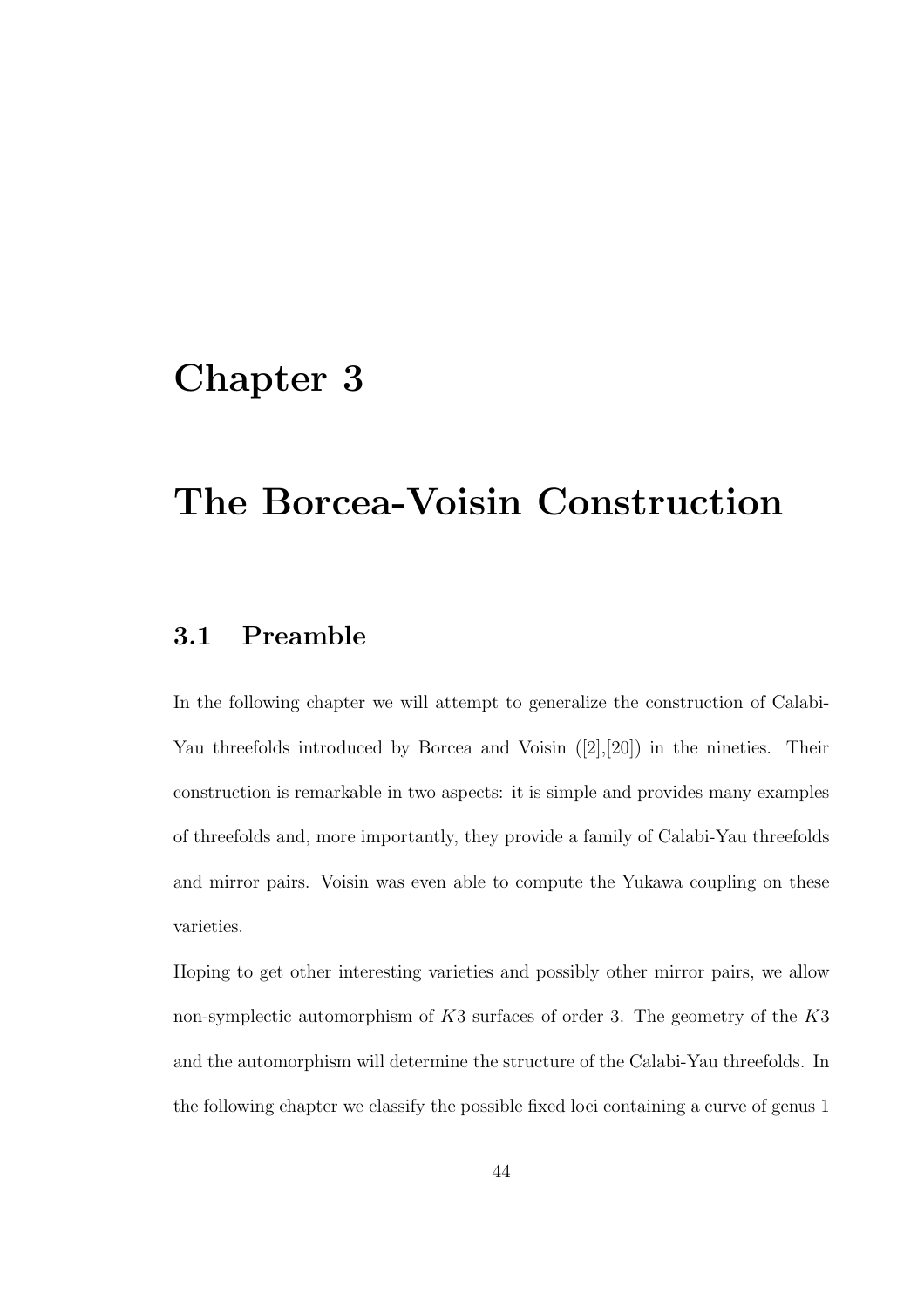or 2 by using the geometry induced by these curves. Our main result is a complete classification when there is a curve of genus 1 or 2. For other genera, we just give some constraints but we do not give any existence result.

# 3.2 General Borcea-Voisin construction

Let S be a nonsingular projective surface whose canonical divisor is trivial  $(K_S = 0)$ and having zero irregularity  $(q = H^1(\mathcal{O}_S) = 0)$ ; we say that S is a K3 *surface*. The complex structure of S gives a Hodge decomposition of the second cohomology :

$$
H(S, \mathbb{C}) = H^{2,0}(S) + H^{1,1}(S) + H^{0,2}(S),
$$

or numerically  $22 = 1 + 20 + 1$ . We will denote by  $\omega$ , a holomorphic 2 form generating  $H^{2,0}$ . Suppose S has an automorphism j of order 3, which acts on  $H^{2,0}$ by multiplying  $\omega$  by  $\zeta_3$ , a primitive cubic root of unity. Call G the group generated by  $j$ .

Let E be the elliptic curve  $\mathbb{C}/(\mathbb{Z}\oplus\mathbb{Z}\zeta_3)$  which has a  $\mathbb{Z}/3\mathbb{Z}$  automorphism k generated by multiplication by  $\zeta_3$ . Consider the variety  $X = E \times S$ ; it is acted upon by  $\mathbb{Z}/3\mathbb{Z} \times \mathbb{Z}/3\mathbb{Z}$  via the generators  $k \times id$  and  $id \times j$ . There is an induced action,  $\phi$ , of  $\mathbb{Z}/3\mathbb{Z}$ , the kernel of the addition map:

$$
0 \longrightarrow \mathbb{Z}/3\mathbb{Z} \longrightarrow (\mathbb{Z}/3\mathbb{Z})^2 \longrightarrow \mathbb{Z}/3\mathbb{Z} \longrightarrow 0
$$
  
\n
$$
\downarrow^{\phi} \qquad \qquad \downarrow^{\phi}
$$
  
\n
$$
Aut(X)
$$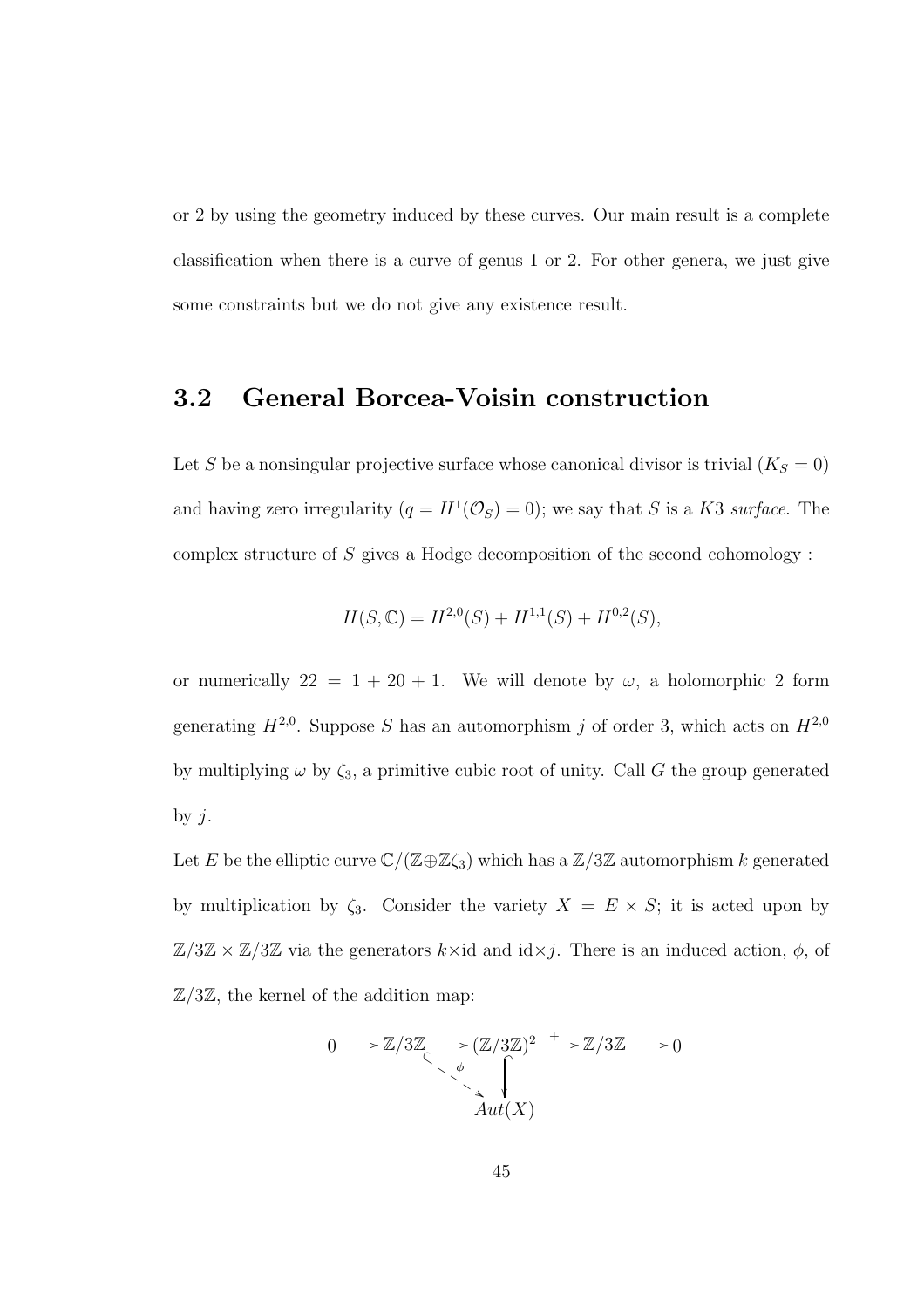We define the variety V as the quotient of X by  $\phi$ . The geometry of V will depend on the action of  $\mathbb{Z}/3\mathbb{Z}$  on the surface S and its geometry.

# 3.3 Non-symplectic automorphisms of K3's

### 3.3.1 General Properties

An automorphism of a  $K3$  which, like  $j$  in the previous section, does not preserve the (2, 0) forms is called *non-symplectic*. We will study the fixed loci of non-symplectic automorphisms on K3's which have order 3.

Lemma 3.3.1. The fixed locus,  $S^j$ , consists of a disjoint union of smooth curves *and points.*

*Proof.* Around a fixed point  $P$ , we can linearize the action  $([6])$ .

Since j sends  $\omega$  to  $\zeta_3 \cdot \omega$ , the determinant of the action around P is  $\zeta_3$ , moreover j is of order 3, so the only possibilities are, up to change of coordinates:

1. 
$$
\begin{pmatrix} 1 & 0 \\ 0 & \zeta_3 \end{pmatrix}
$$
, in which case *P* lies on a smooth fixed curve.  
2.  $\begin{pmatrix} \zeta_3^2 & 0 \\ 0 & \zeta_3^2 \end{pmatrix}$ , in which case *P* is an isolated singularity.

 $\Box$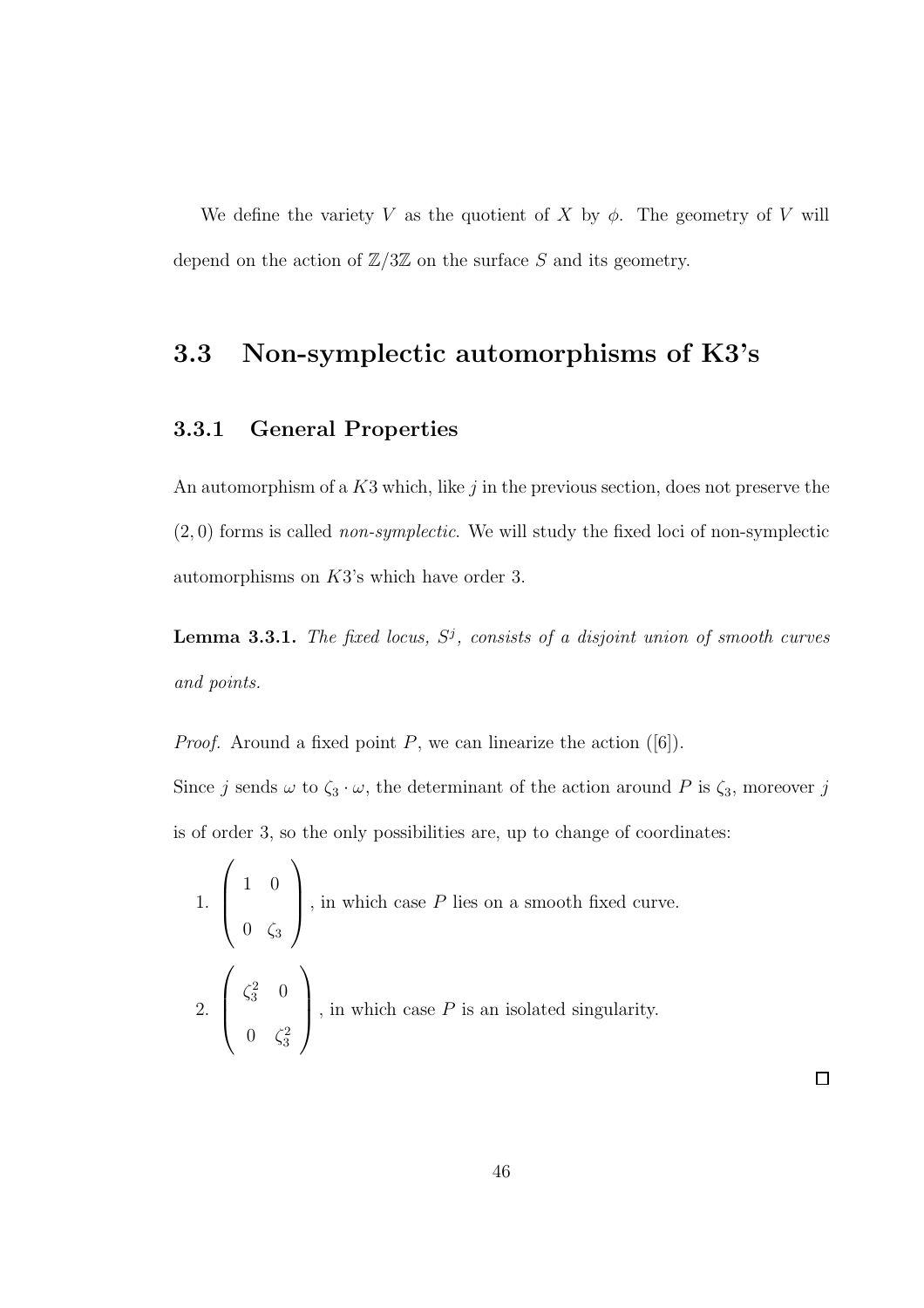Using the Hodge Index theorem, we can constrain the genus of the fixed curves in  $S^j$ .

Theorem 3.3.2. *(Hodge Index) Let* C, D *be divisors with rational coefficients on an algebraic surface* X. If  $C^2 > 0$  *and*  $C.D = 0$  *then*  $D^2 \le 0$ . Moreover, D is *homologous to* 0 *(in rational cohomology) if and only if*  $D^2 = 0$ *.* 

Indeed, we have the following theorem

Corollary 3.3.3. *(Voisin) Let* S *be an algebraic* K3 *containing* N *disjoint smooth curves,*  $C_1, \dots, C_N$ *. At most one curve has genus strictly bigger than* 1*, and if there is such a curve, all the others are rational.*

*Proof.* Without loss of generality we can assume that  $g_1 > 1$ . Since we are on a K3, adjunction tells us that  $C_i^2 = 2g_i - 2$ , and therefore  $C_1^2 > 0$ . Since the curves are disjoint, the Hodge Index Theorem implies that  $2g_i - 2 = C_i^2 \leq 0$  for all i's not equal to 1. Since the chern map on a K3 is injective, and that  $C$  is effective the inequality is strict, i.e. for the other curves  $g_i < 1$ .  $\Box$ 

When one of the curves is of genus 1 we can say:

**Lemma 3.3.4.** *If*  $C_1$  *and*  $C_2$  *are both of genus* 1 *then, there are neither other fixed curves nor other isolated fixed points.*

*Proof.* It is well known that an elliptic curve  $C_1$  on a  $K3$  surface,  $S$ , gives an elliptic fibration with rational base:  $\pi : S \to \mathbb{P}^1$ . Any connected curve, with 0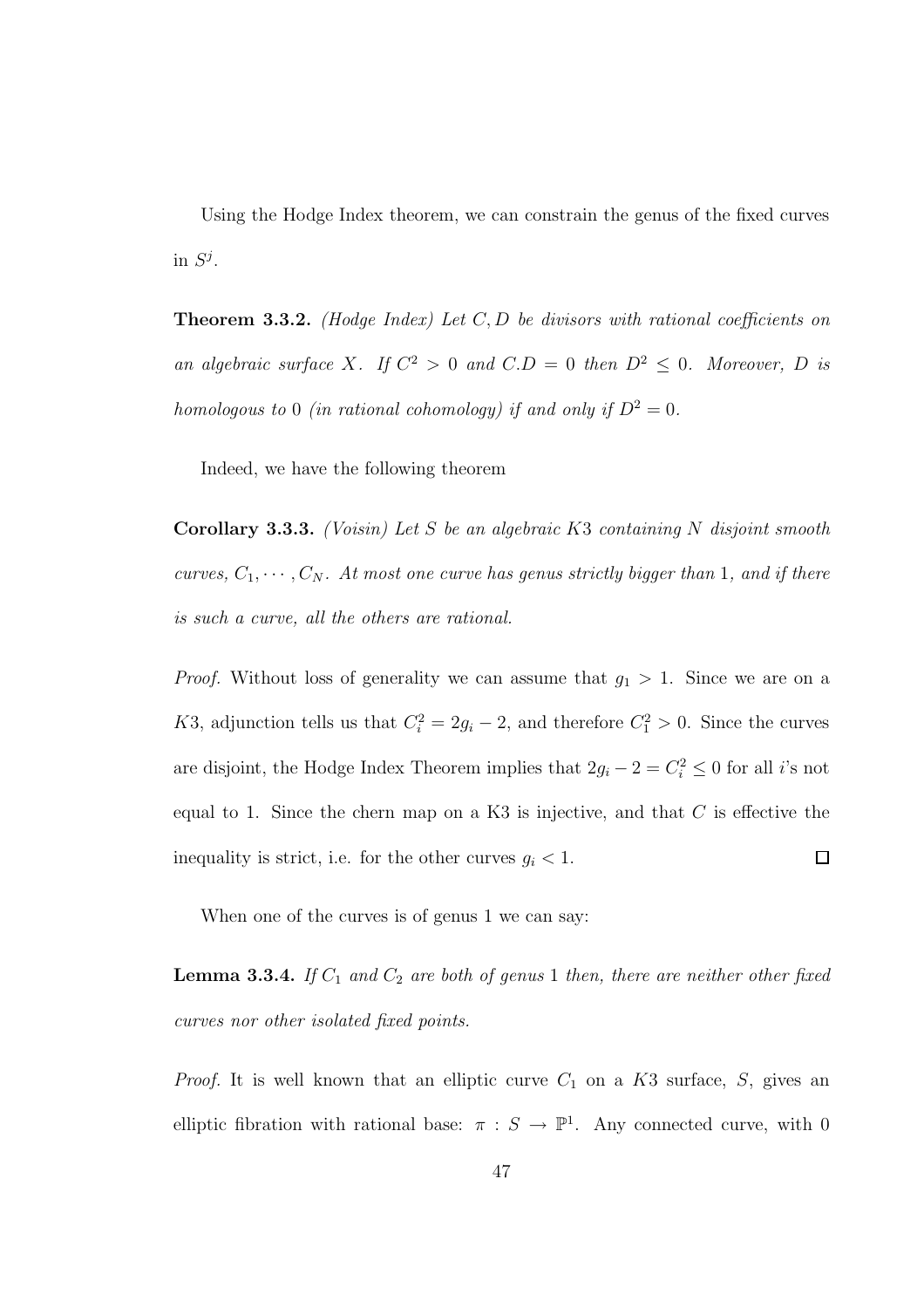#### Figure 3.1: Genus 1 case

intersection with the elliptic curve, is a component of the fibration and forms a whole fiber if it smooth. Therefore, j descends to an automorphism of  $\mathbb{P}^1$ . The  $\mathbb{P}^1$  automorphism must have *two* fixed points. We might assume that they are 0 and  $\infty$ . The fixed locus of the K3 automorphism lies therefore in two fibres of the fibration. If  $C_1 = \pi^{-1}(0)$  then all other singularities are located above  $\infty$ , in particular if the genus of  $C_2$  is 1, then  $\pi^{-1}(\infty) = C_2$  and the fixed locus consists solely of these two curves.  $\Box$ 

An analogue result is proved by Voisin in ([20]) by using local coefficients and comparing the cohomology of  $S$  and  $S/j$ . Our proof is more geometric and gives insight on why a genus one fixed curve strongly constrains the fixed locus.

### 3.3.2  $C_1$  is elliptic.

To know what are the possible fixed loci, it is necessary to see how  $j$  acts on the fiber at infinity. We will start with the assumption that  $\pi^{-1}(\infty)$  is singular. Kodaira has classified the possible singular fibers in ([14]). Not all these fibers interest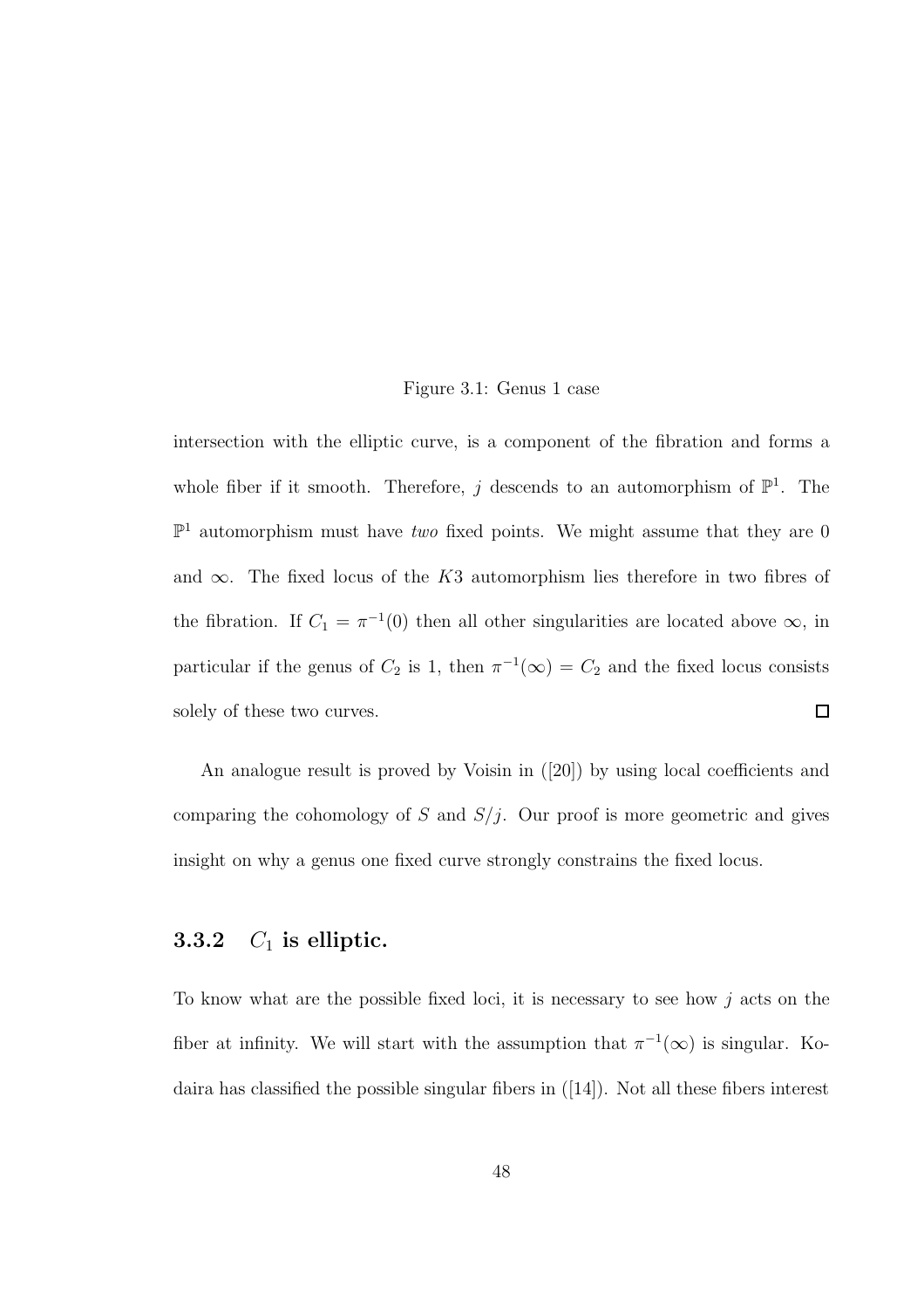### Figure 3.2: Chain of  $\mathbb{P}^1$ 's

us. In the next paragraph we will restrict the list to the plausible cases.

Since  $S$  is a  $K3$  surface, its Euler characteristic is 24. Also, we can compute the Euler characteristic of  $S$  using the fact that is is an elliptic fibration:

$$
24 = \chi_T(S) = \sum \chi(F_i),
$$

where the sum is taken over all singular fibers  $F_i = \pi^{-1}(i)$ . As j descends to an automorphism of  $\mathbb{P}^1$ , all these fibers, except the one at infinity, come in triples. Therefore  $\chi(F_{\infty})$  must be congruent to 0 modulo 3 (and less than 24).

Also, we know that the fixed locus of  $j$  does not contain singular curves, and we can therefore exclude from the possible fibers at infinity, those with irreducible singular components (e.g. a Neil parabola). We see that the possible fibers above  $\infty$  are

$$
\mathcal{F}=\{I_0, I_{3k}, III, I_{3k}^*, III^*\}
$$

The following lemmas will help us determine the possible non-symplectic  $\mathbb{Z}/3\mathbb{Z}$ actions on the above configurations of rational curves :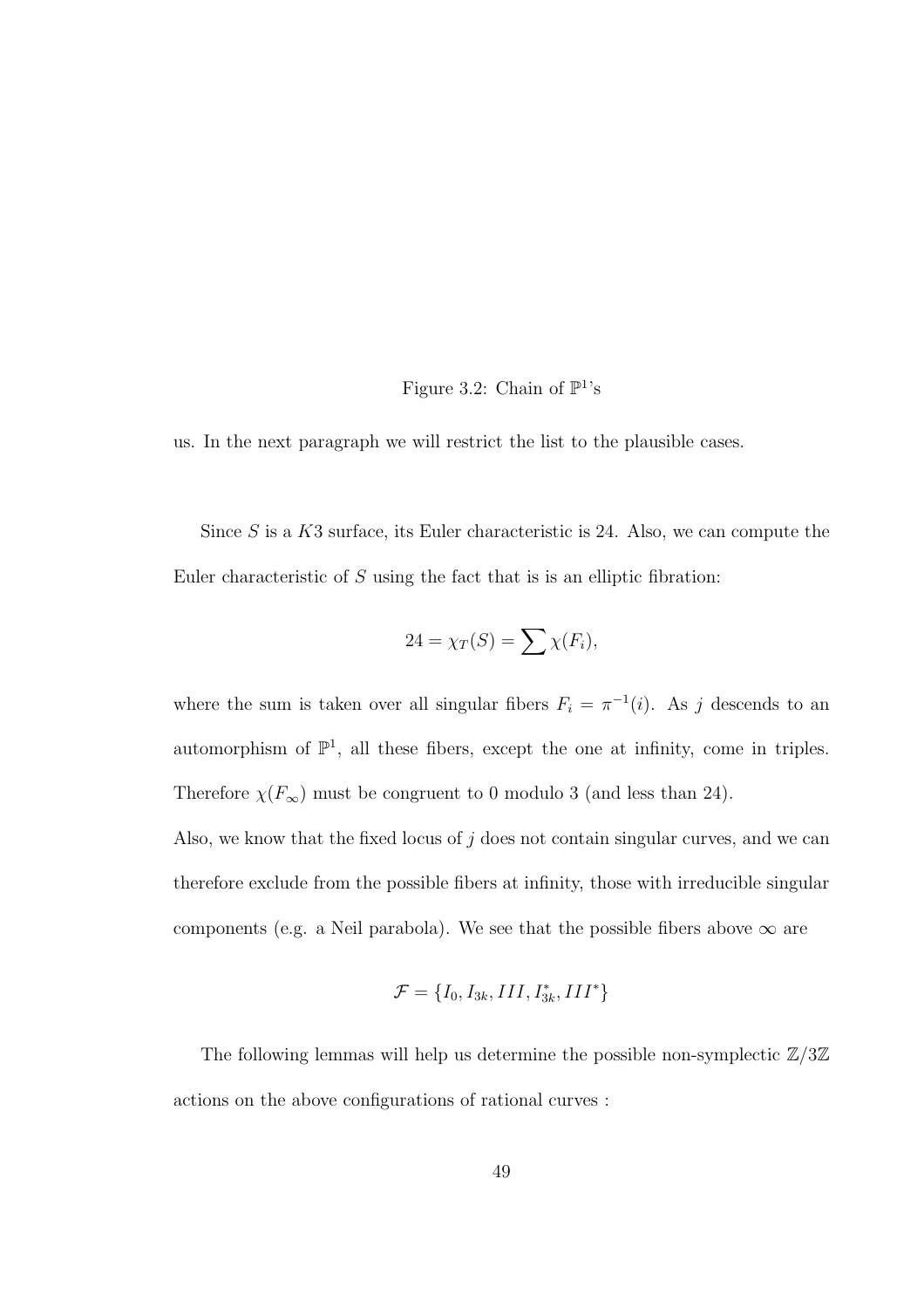**Lemma 3.3.5.** Let  $l_1, l_2$  and  $l_3$  be a chain of projective lines on S, which intersect *transversally as in figure 3.2. Denote by*  $P_i$  *the intersection point of*  $l_i$  *and*  $l_{i+1}$ *. Assume* j *acts on this configuration of lines.*

*If*  $l_1$  *is pointwise fixed, then j acts non-trivially on*  $l_2$  *and*  $l_3$ *. Conversely, if j acts nontrivially on*  $l_2$  *then either*  $l_1$  *or*  $l_3$  *is fixed pointwise and j acts nontrivially on the other.*

*Proof.* If we consider the action of j around  $P_1$  we see that the  $l_1$  direction corresponds to the eigenvalue 1. Therefore,  $l_2$  corresponds to the eigendirection multiplied by  $\zeta_3$ . We can choose our coordinates on  $l_2$  so that  $P_1 = 0$  and  $P_2 = \infty$ . The action of j corresponds to  $(x : y) \mapsto (\zeta_3 x : y)$ . Taking local coordinates around  $P_2$ , this is multiplication by  $\frac{1}{\zeta_3} = \zeta_3^2$ . This means that around  $P_2$ ,  $l_2$  corresponds to the eigenvalue  $\zeta_3^2$  and  $l_3$  therefore as well. As a consequence, j also acts non trivially on  $l_3$ .

Similarly, if j acts non trivially on  $l_2$ , either around  $P_1$  or  $P_2$  will it correspond to the eigenvalue  $\zeta_3$  thereby forcing the corresponding transversal line to be fixed  $\Box$ pointwise.

**Corollary 3.3.6.** Let  $U = \{l_i\}_{i=1...n}$  be a chain of  $\mathbb{P}^1$ 's interesecting transversally *as in the previous lemma. If*  $j$  *acts on*  $U$  *and fixes*  $l_1$  *pointwise then*  $j$  *also fixes*  $l_i$ *pointwise for all*  $i \equiv 1 \pmod{3}$  *and acts nontrivially on all the other lines.* 

**Lemma 3.3.7.** Assume a line  $l = \mathbb{P}^1$  is intersected transversally by three chains of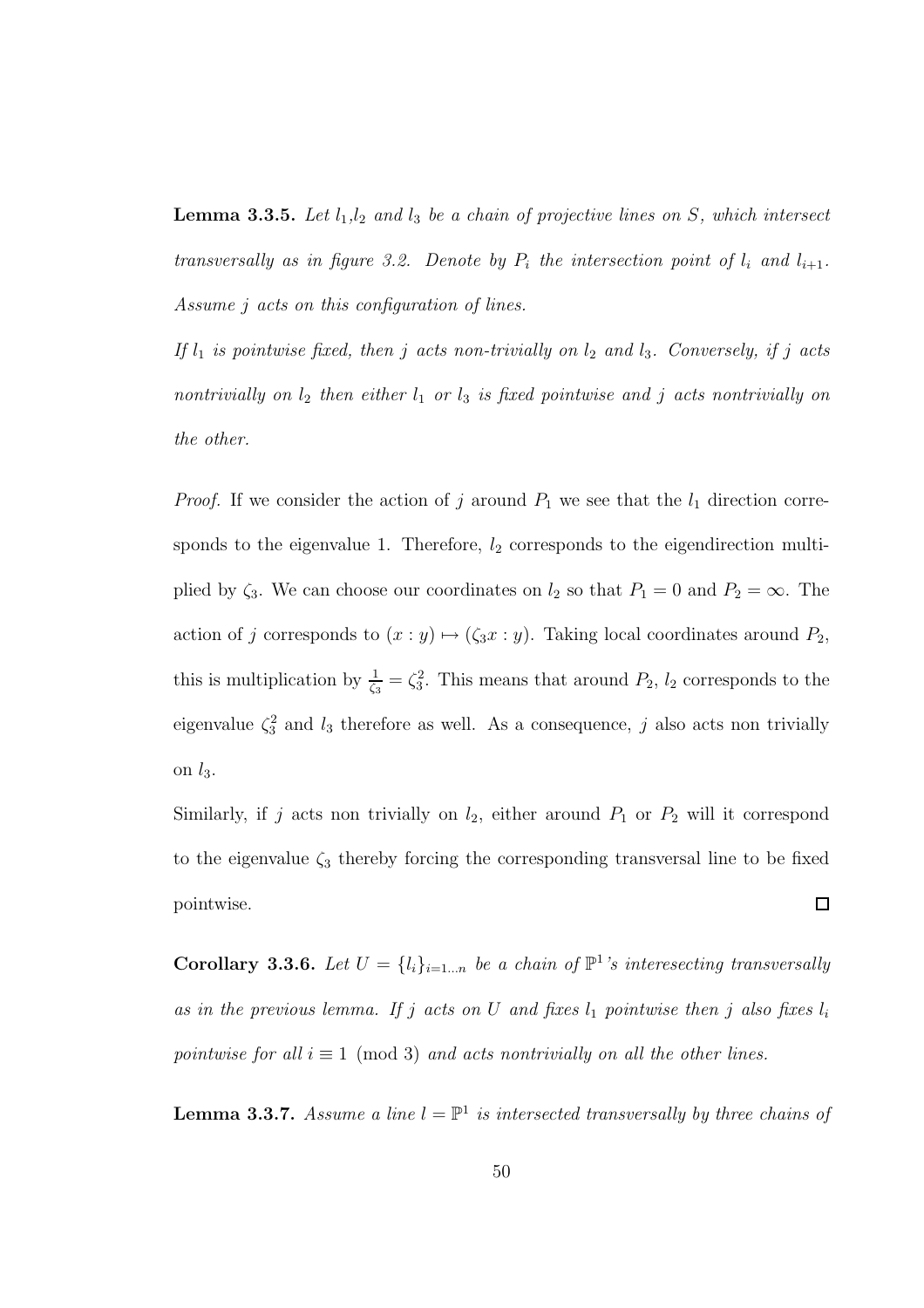*projective lines, not all three of equal length. If* j *acts on these lines then,* l *is fixed pointwise.*

*Proof.* If all 3 branches are different then j can obviously not permute them. If 2 branches are the same, they cannot be permuted as we would have an order 2 subgroup of  $\mathbb{Z}/3\mathbb{Z}$ . This implies that the three intersection points must be fixed. However, a non-trivial linear automorphism of  $\mathbb{P}^1$  fixes at most two points so the whole line must be fixed pointwise.  $\Box$ 

Although the surfaces we consider do not necessarily have a section, we can from now on assume that they do. Indeed, we can substitute a surface S by the surface  $\hat{S}$  where each curve has been substituted by its Jacobian. This new surface has the same singularities, has a section and has an action induced by j.  $([8])$  We are now ready to study the specific fibers :

Theorem 3.3.8. *The possible actions of* j *on the fiber at infinity are uniquely* determined by the type of fiber unless the fiber is of type  $I_0^*$  where there are a priori *two possible actions.*

*Proof.* 1.  $I_{3k}$  is a closed chain of 3k transversal projective lines.

The section of  $\pi$  must intersect one of the links which is thus preserved and in turn forces all other lines to be preserved. It follows now from lemma 3.3.5 that one line out of three will be fixed together with the intersection point of the other pairs of lines.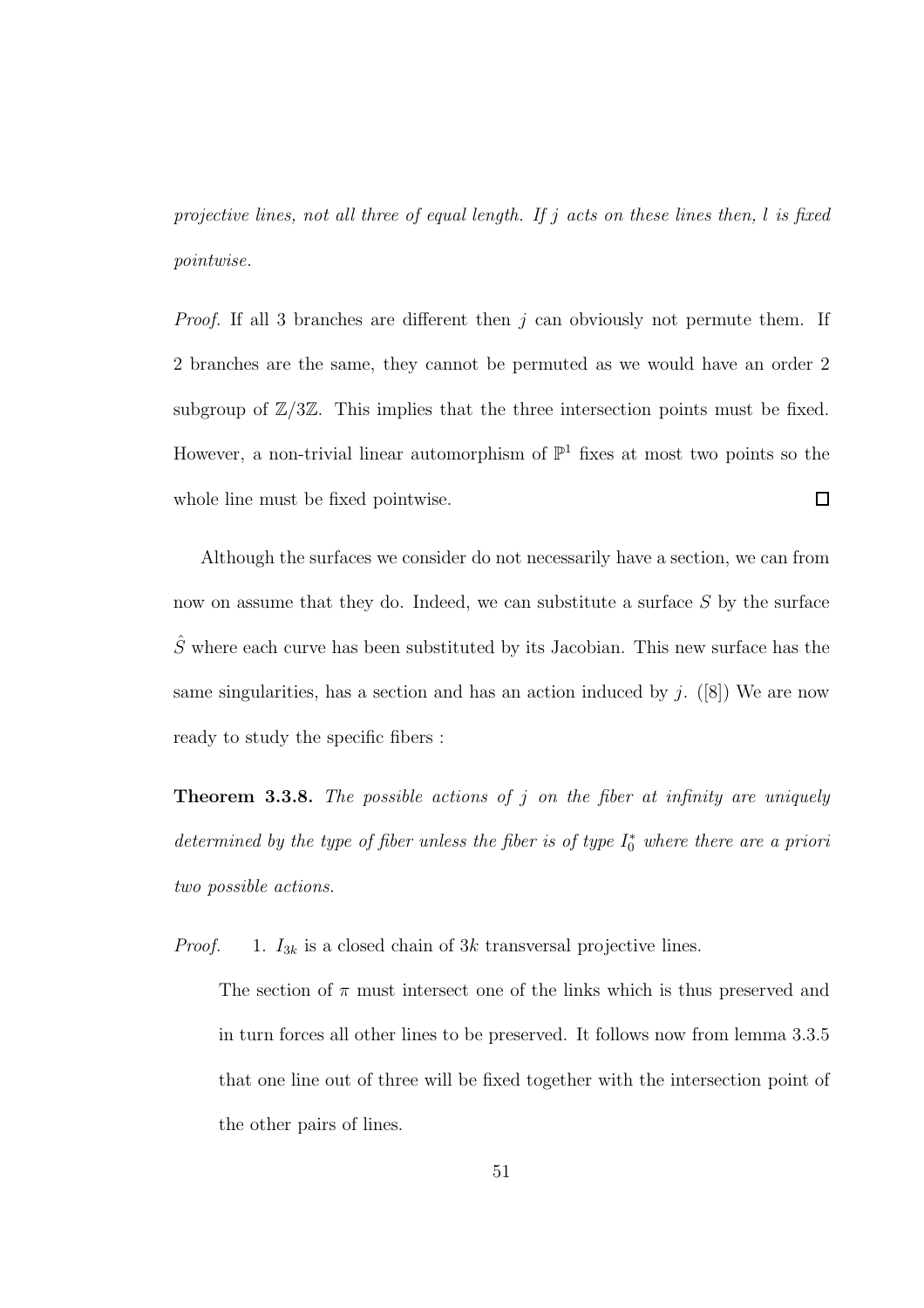#### Figure 3.3: The  $III^*$  fiber

- 2. III is made of two rational curves intersecting at point with multiplicity 2. Since the two curves have the same tangential direction at the intersection point, either both are fixed pointwise, or neither is fixed pointwise. Since the fixed locus is made out of disjoint rational curves, the only possibility is thus to have 3 fixed points. One of the points is the intersection point, there is 1 fixed point along each of the remaining two  $\mathbb{P}^1$ 's.
- 3. The dual graph of  $III^*$  is  $\tilde{E}_7$

By lemma 3.3.7 the central component must be fixed. It follows then, from lemma 3.3.5, that the two extreme lines are also fixed, as well as the other points as marked on figure 3.3 *(full lines and thick points are fixed pointwise)*.

4.  $I_{3k}^*$ : the dual graph is  $\tilde{D}_{3k+4}$ 

Using similar arguments it is easy to see that the there is a sole possibility if  $k > 0$  (see figure 3.4) *(full lines and thick points are fixed pointwise)*. If  $k = 0$ there is another possibility consisting in permuting three of the free ends and preserving the fourth.  $\frac{1}{1}$ .

 $\Box$ 

<sup>&</sup>lt;sup>1</sup>This possibility will be excluded by looking at the quotient  $S/j$ . (see 3.3.12)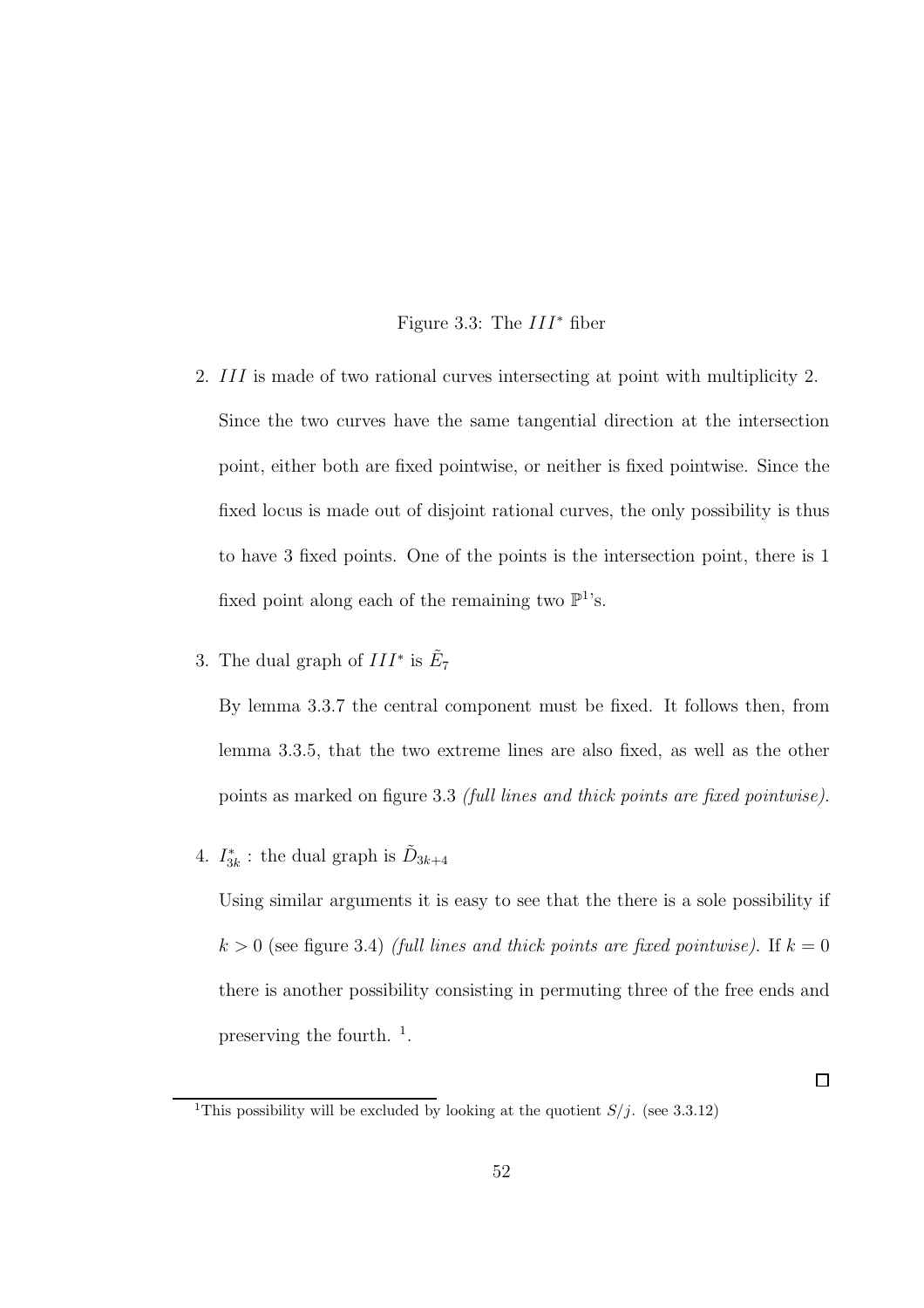### Figure 3.4: The  $I_{3k}^*$  fiber

For simplicity we have copied the possible cases in table 3.1.

| type of fiber fixed $\mathbb{P}^1$ 's fixed points |               |       |
|----------------------------------------------------|---------------|-------|
| $I_{3k}$                                           | k.            | k.    |
| HН                                                 | $\mathcal{O}$ | 3     |
| $I_{3k}^*$                                         | $k+1$         | $k+4$ |
| $III^*$                                            | 3             | 3     |

Table 3.1: Fixed locus above  $\infty$ 

Although we have found numerical constraints on the possible fibers and fixed loci, we do not have yet any information concerning their existence. To do this, we will quotient  $S$  by  $j$  and observe the resulting surface.

Lemma 3.3.9. *The surface* S/j *is rational elliptic.*

*Proof.* Since j induces an automorphism of order 3 on  $\mathbb{P}^1$  and preserves the fibration, we get the following commutative diagram :

$$
S \xrightarrow{j} S/j
$$

$$
\downarrow_{\pi} \qquad \qquad \downarrow_{\phi}
$$

$$
\mathbb{P}^1 \xrightarrow[3:1]{}
$$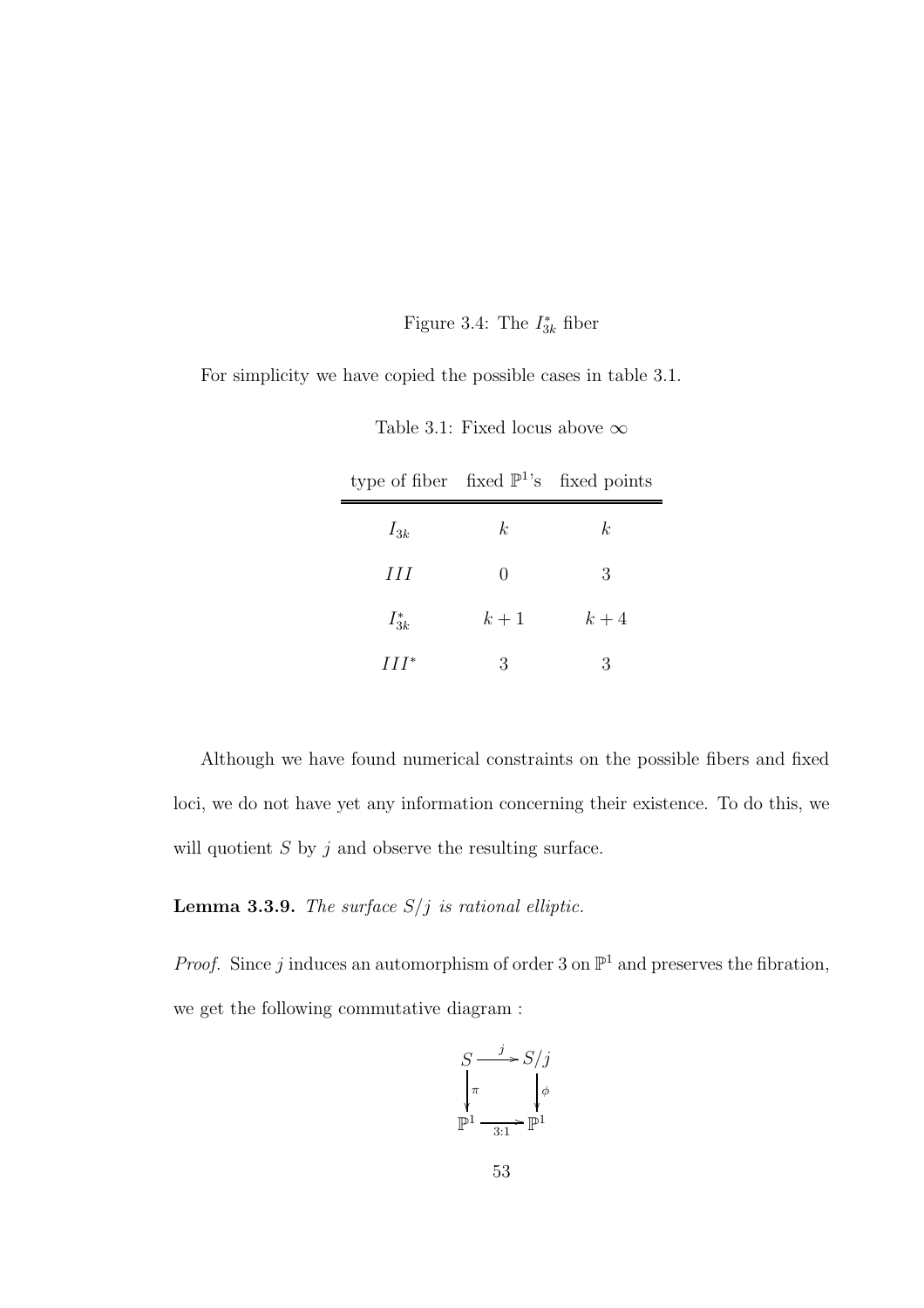The automorphism  $j$  fixes only two of the fibers and therefore  $S\slash j$  is rational elliptic.

 $\Box$ 

|         |            |                  |                | $Z' = \phi^{-1}(\infty)$ $Z = \pi^{-1}(\infty)$ $\chi(Z')$ $\chi(Z)$ $3\chi(Z') - \chi(Z)$ |
|---------|------------|------------------|----------------|--------------------------------------------------------------------------------------------|
| $I_0$   | $I_0$      | $\boldsymbol{0}$ | $\overline{0}$ | $\overline{0}$                                                                             |
| $I_k$   | $I_3k$     | $\boldsymbol{k}$ | 3k             | $\overline{0}$                                                                             |
| Н       | $I_0^*$    | $\overline{2}$   | 6              | $\overline{0}$                                                                             |
| Ш       | $III^*$    | 3                | 9              | $\overline{0}$                                                                             |
| IV      | $I_0$      | $\overline{4}$   | $\overline{0}$ | 12                                                                                         |
| $I_k^*$ | $I_{3k}^*$ |                  | $6+3k$ $6+9k$  | 12                                                                                         |
| $II^*$  | $I_0^*$    | 10               | 6              | 24                                                                                         |
| $III^*$ | Η          | $\boldsymbol{9}$ | 3              | 24                                                                                         |
| $IV^*$  | $I_0$      | 8                | $\overline{0}$ | 24                                                                                         |

Table 3.2: Fibers above  $\infty$ 

To generate the singular fibers on  $S$  it is sufficient to pick appropriate singular fibers of a rational elliptic surface and to use a triple base change to pull them back to S. We know that the fiber resulting from the triple base change should be in  $\mathcal{F}$ . We have placed the singular fibers which yield, after triple base change, a fiber of  $\mathcal F$  in table 3.2 (for details see ([15])). Again not all these fibers do interest us as there are some topological restrictions :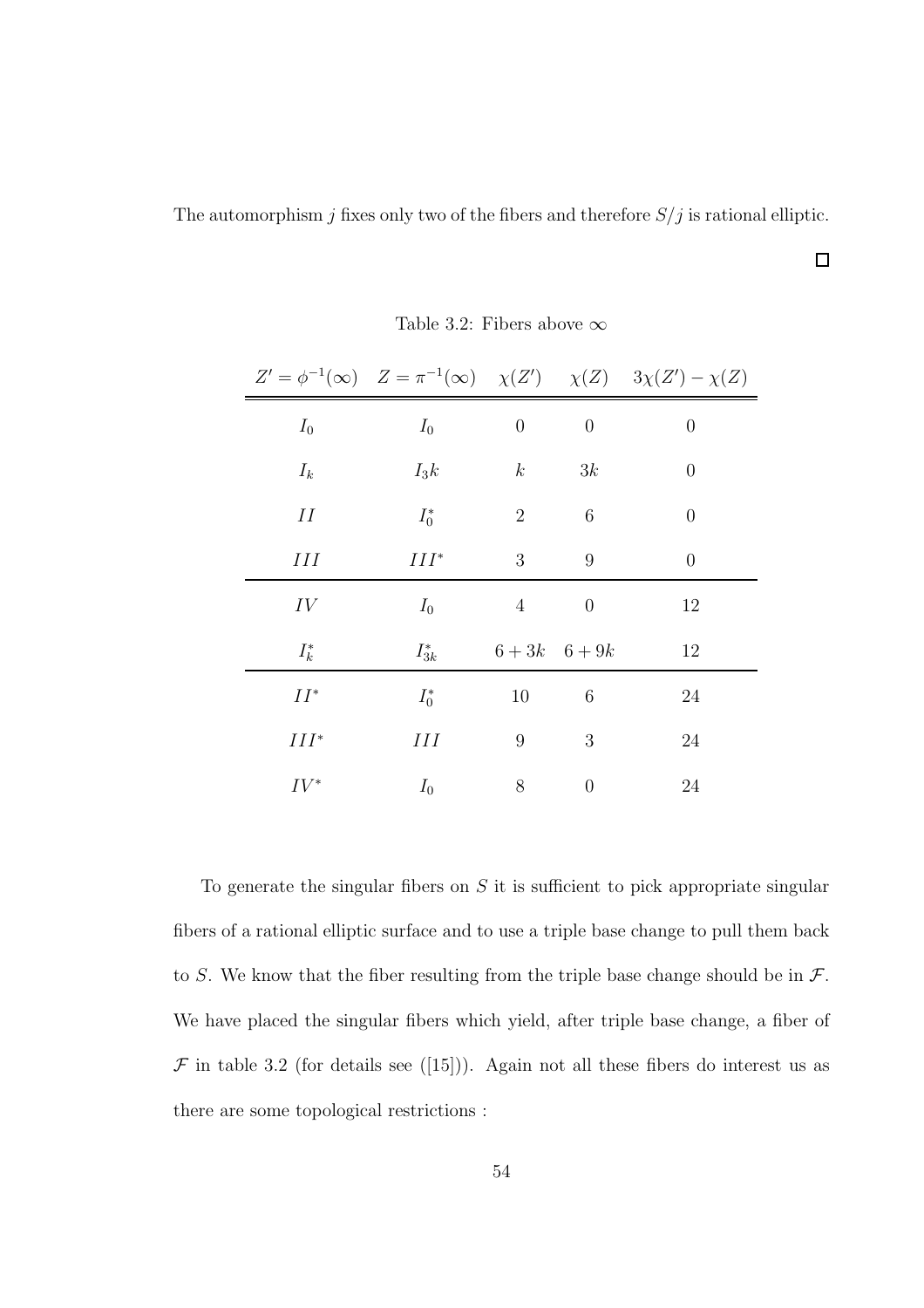**Theorem 3.3.10.** *The fiber*  $\phi^{-1}(\infty) = \pi^{-1}(\infty)/j$  *is either of type IV or*  $I_k^*$ *.* 

*Proof.* Let  $Z'$  be the  $\phi$ -fiber at infinity and  $Z$  its preimage under j. Since the Euler characteristic of a rational surface (respectively  $K3$ ) is 12 (respectively 24) we get the following equations :

$$
\begin{cases}\n12 = \chi(Z') + \chi(A) \\
24 = \chi(Z) + 3\chi(A)\n\end{cases}
$$

where A represents the other singular fibers on the rational surface. We deduce that  $12 = 3\chi(Z') - \chi(Z)$ . Using table 3.2 we see that this restricts the interesting fibers to  $Z' = IV$  or  $Z' = I_k^*$ .  $\Box$ 

We will now use the results of Ulf Persson  $([17])$  who has classified the singular fibers of rational elliptic surfaces. All the cases listed by Persson which contain a fiber of type IV or  $I_k^*$  will give an elliptic K3 with  $\mathbb{Z}/3\mathbb{Z}$  automorphism. There are 88 types of fibrations containing at least one fiber of the type  $\{I_2^*, I_1^*, I_0^*, IV\}$ . Hence,

Proposition 3.3.11. *Let* X *be* K3 *surface with a non-symplectic involution of order* 3 *such that the fixed locus contains an elliptic curve. The remain of the fixed locus is contained in a fiber of type*  $I_6^*$ ,  $I_3^*$ ,  $I_0^*$ , or  $I_0$ .

**Corollary 3.3.12.** *There exists a unique action on the*  $I_0^*$  *fiber. This action fixes* 4 *points and* 1 *line.*

Moreover we know exactly the nature of the fixed locus: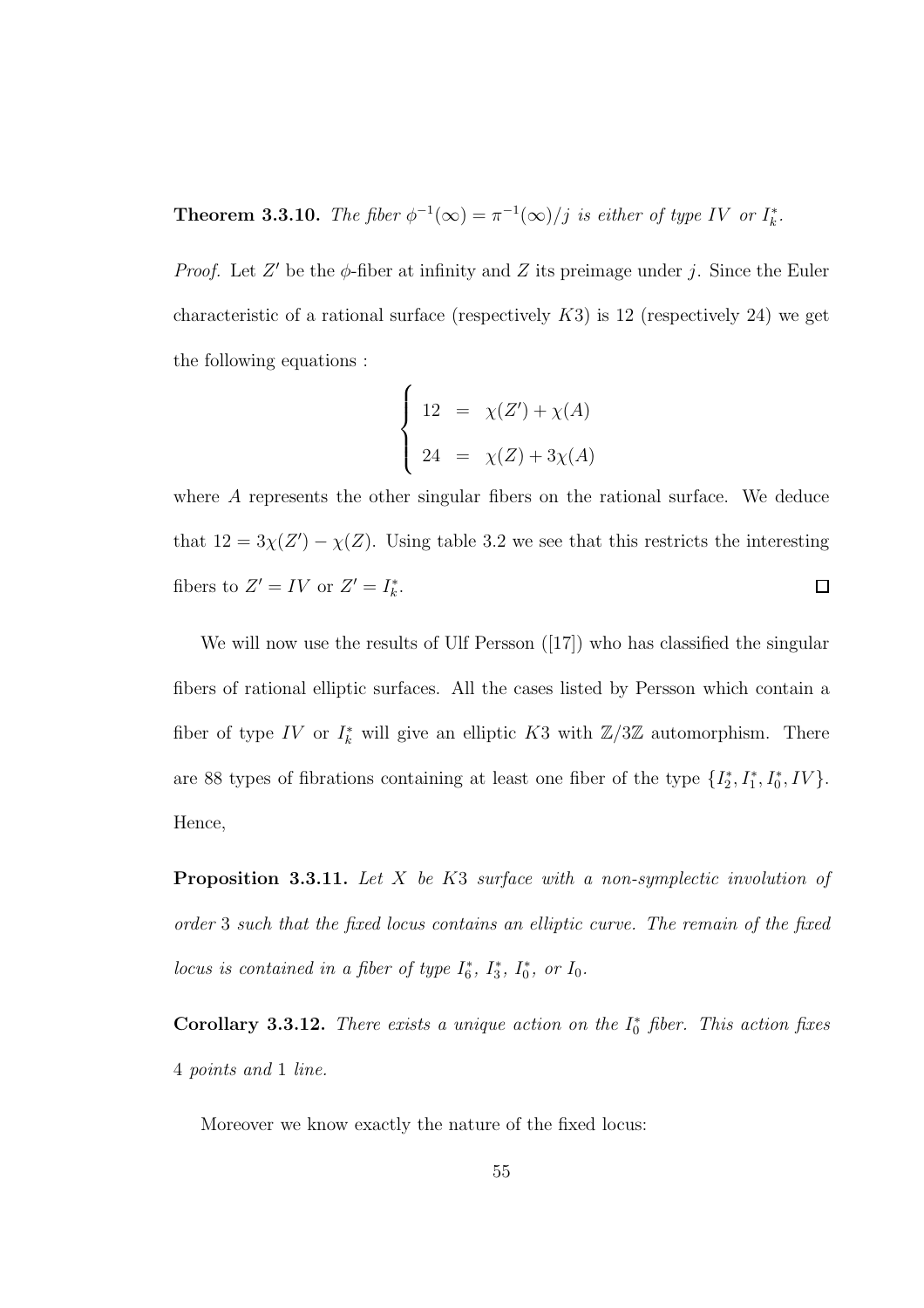Corollary 3.3.13. *In the conditions of the preceding proposition, the singular fiber consists in :*

- 3 *fixed lines and* 6 *fixed points. (within an* I ∗ <sup>6</sup> *fiber)*
- 2 *fixed lines and* 5 *fixed points. (within an* I ∗ <sup>3</sup> *fiber)*
- 1 *fixed line and* 4 *fixed points (within an* I ∗ <sup>0</sup> *fiber)*

### 3.3.3  $C_1$  is of genus 2.

As in the previous section we will use the linear system  $|C_1|$  to study the action of j on S. We will show that the only possible fixed locus consists in a curve of genus 2 together with two isolated fixed points or one fixed line or 2 fixed lines and 4 fixed points. The Hodge numbers appear in the last section.

Proposition 3.3.14. *The linear system of*  $C_1$  *yields a morphism of degree* 2 *onto the projective plane:*  $S \stackrel{\phi_{|C_1|}}{\longrightarrow} \mathbb{P}^2$ . Moreover, the automorphism j descends to an *automorphism* ˆ *of of the projective plane.*

*Proof.* Since  $C_1$  is smooth of genus 2, the linear system  $|C_1|$  does not have a base locus and gives a map  $\phi_{|C_1|}$  which is the usual double cover of  $\mathbb{P}^2$  ramified above a sextic (see for example ([18]). The sextic is smooth as singularities of the branch locus correspond to singularities of the cover – in our case  $S$  – which is nonsingular. The curve  $C_1$  is fixed by j, therefore, j descends to an automorphism  $\hat{j}$  of  $\mathbb{P}^2$ . We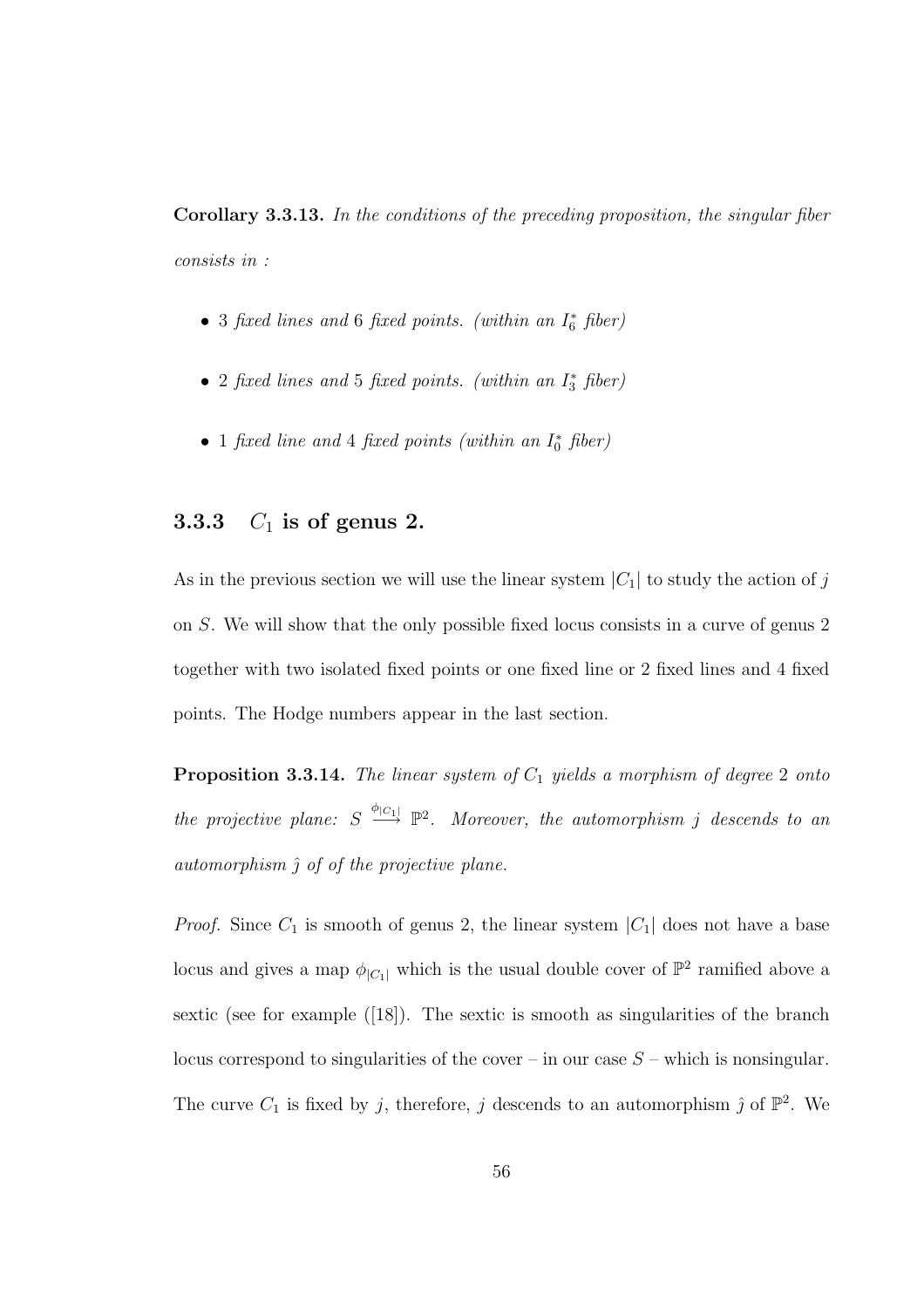have the following commutative diagram:

$$
S \xrightarrow{\qquad j \qquad} S
$$
  

$$
\downarrow \phi \qquad \qquad \downarrow \phi
$$
  

$$
\mathbb{P}^2 \xrightarrow{\qquad \qquad \phi} \mathbb{P}^2
$$

 $\Box$ 

Corollary 3.3.15. *The fixed locus of j consists in*  $C_1$  *together with a number of components contained in a unique fiber of*  $\phi$ *.* 

*Proof.* The planar automorphism  $\hat{j}$  fixes the line  $L = \phi_{|C_1|}(C_1)$ , image of  $C_1$ . If we choose L to be the line at infinity,  $(x : y : 0)$ , then, up to a change of coordinates,  $\hat{j}$  is given by

$$
\left(\begin{array}{ccc} \zeta_3 & 0 & 0 \\ 0 & \zeta_3 & 0 \\ 0 & 0 & 1 \end{array}\right).
$$

Outside the line at infinity, there is a unique other fixed point, the origin o = (0 : 0 : 1). As the  $j$ - $\phi$  diagram commutes, the fixed locus of j consists of some components of the preimage of  $L$  together with some components of the fiber above  $o$ . Since,  $C_1$  is a genus 2 curve, by Riemann-Hurwitz,  $\phi|_{C_1}$  must be ramified in 6 points. This implies that  $L$  and the sextic intersect in six distinct point, i.e.  $L$  does not pass through singularities of the sextic. This means that  $\phi^{-1}(L)$  is exactly  $C_1$ .  $\Box$ 

The nature of the fixed locus will therefore depend essentially on the respective locations of the origin and of the branch locus, Γ.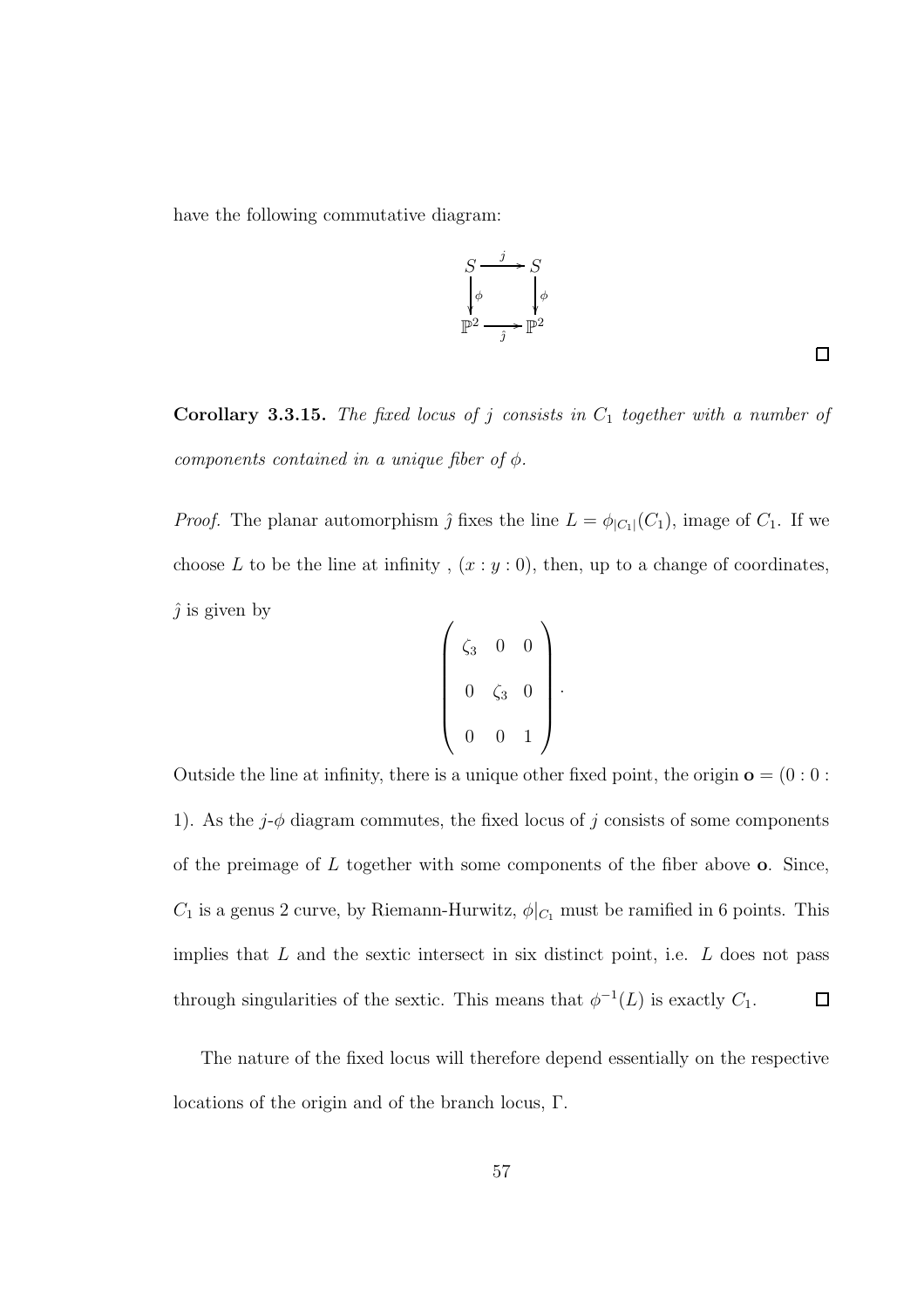#### The isolated point lies on the branch locus

When the isolated point lies on  $\Gamma$ , then the branch locus has a constrained equation:

Lemma 3.3.16. *The equation of the branch locus is of the following form:*

$$
F_6 + F_3 z^3 = 0
$$

*whenever it contains the isolated fixed point (i.e. the origin). The symbol*  $F_i$  *denotes a homogeneous polynomial of degree* i *in the variables* x *and* y*.*

*Proof.* Since  $\Gamma$  is invariant under the action of  $(x, y) \mapsto (\zeta_3^2 x, \zeta_3^2 y)$ , all monomials making up the equation must be of same xy-degree modulo 3. Therefore the equation must be of one of the three following forms:

- $F_4 z^2 + F z^5 = 0$
- $F_5z + F_2z^4 = 0$
- $F_6 + F_3 z^3 + \alpha z^6 = 0$

It is well-known that the branch locus must not contain multiple components ([18]) and therefore we can eliminate the first type. Since the preimage of the line at infinity must be a genus 2 curve, it cannot be part of the ramification locus : we can eliminate the second equation. Finally, since the origin belongs to  $\Gamma$ ,  $\alpha$  has to be zero in the last choice.  $\Box$ 

It follows therefore that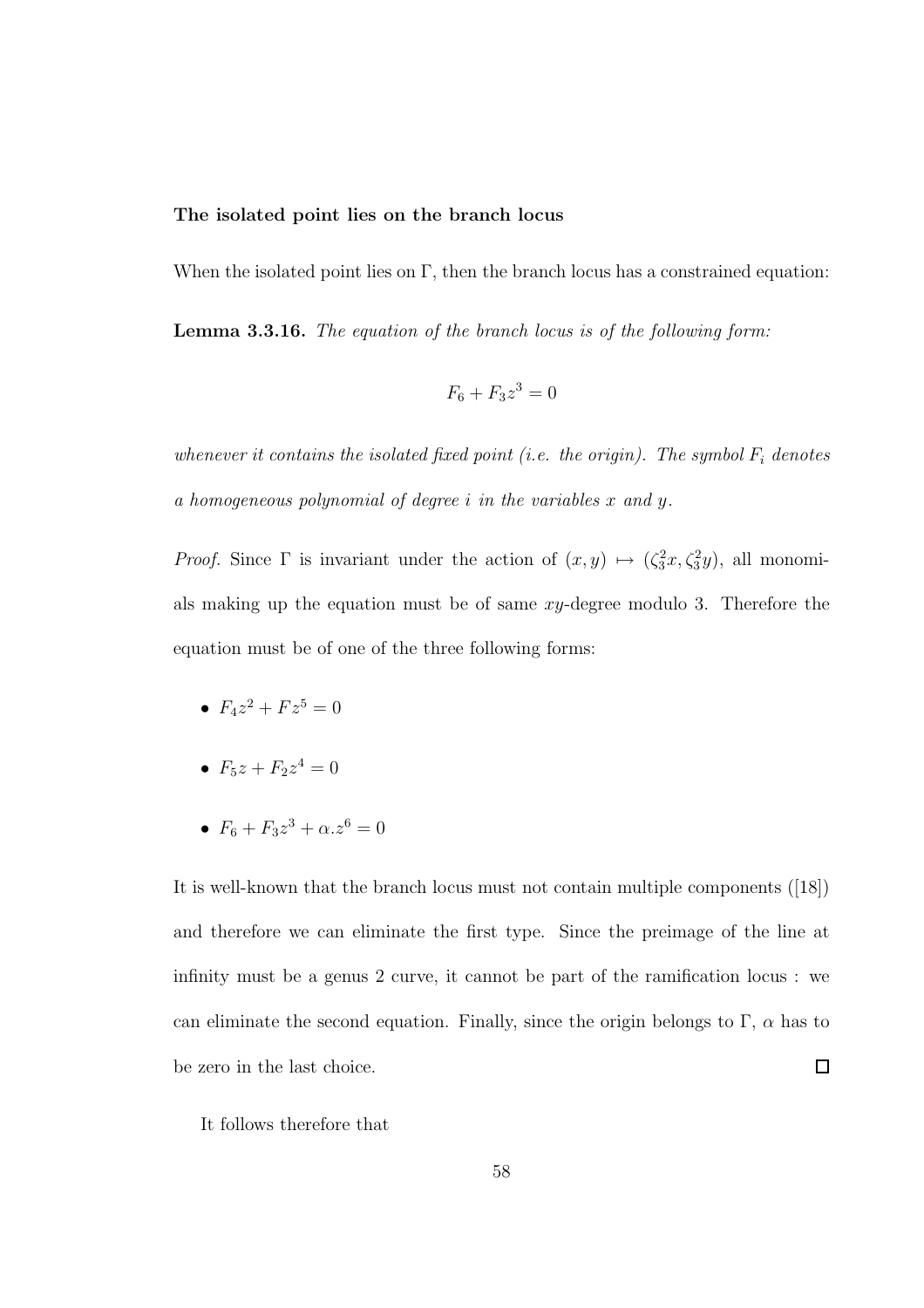Corollary 3.3.17. *Under the conditions of the previous lemma,* Γ *is singular at the origin.*

It is now necessary to see the type of singularities that could occur at the origin.

**Proposition 3.3.18.** *The singularity of the origin is of type*  $D_4$  *or*  $D_7$ 

*Proof.* It is well-known that the singularity must be of *ADE* type ([21]) without which our original K3 would have been singular.

The affine form of the equation is  $F_6(x, y) + F_3(x, y)$ . So either the singularity is of multiplicity 6 (which we exclude as this would not be an *ADE* singularity) or it is of multiplicity 3 with 1,2 or 3 tangent directions. Let us analyze the cases one by one.

- 3 tangent directions. From the classification of simple singularities ([1]) it is known that all singularities of multiplicity 3 with 3 tangent directions are of  $ADE$  type. It is easy to see that is in fact a singularity of type  $D_4$ . We can find a minimal resolution by taking the canonical resolution ([1]). After taking the resolution of the curve, we get four exceptional divisors as in figure 3.5 and the double cover is branched over the strict transform of the sextic and the exceptional divisor not intersecting it.
- 2 tangent directions. Again, it follows from the classification of simple singularities that all singularities of multiplicity 3 with 2 tangent directions are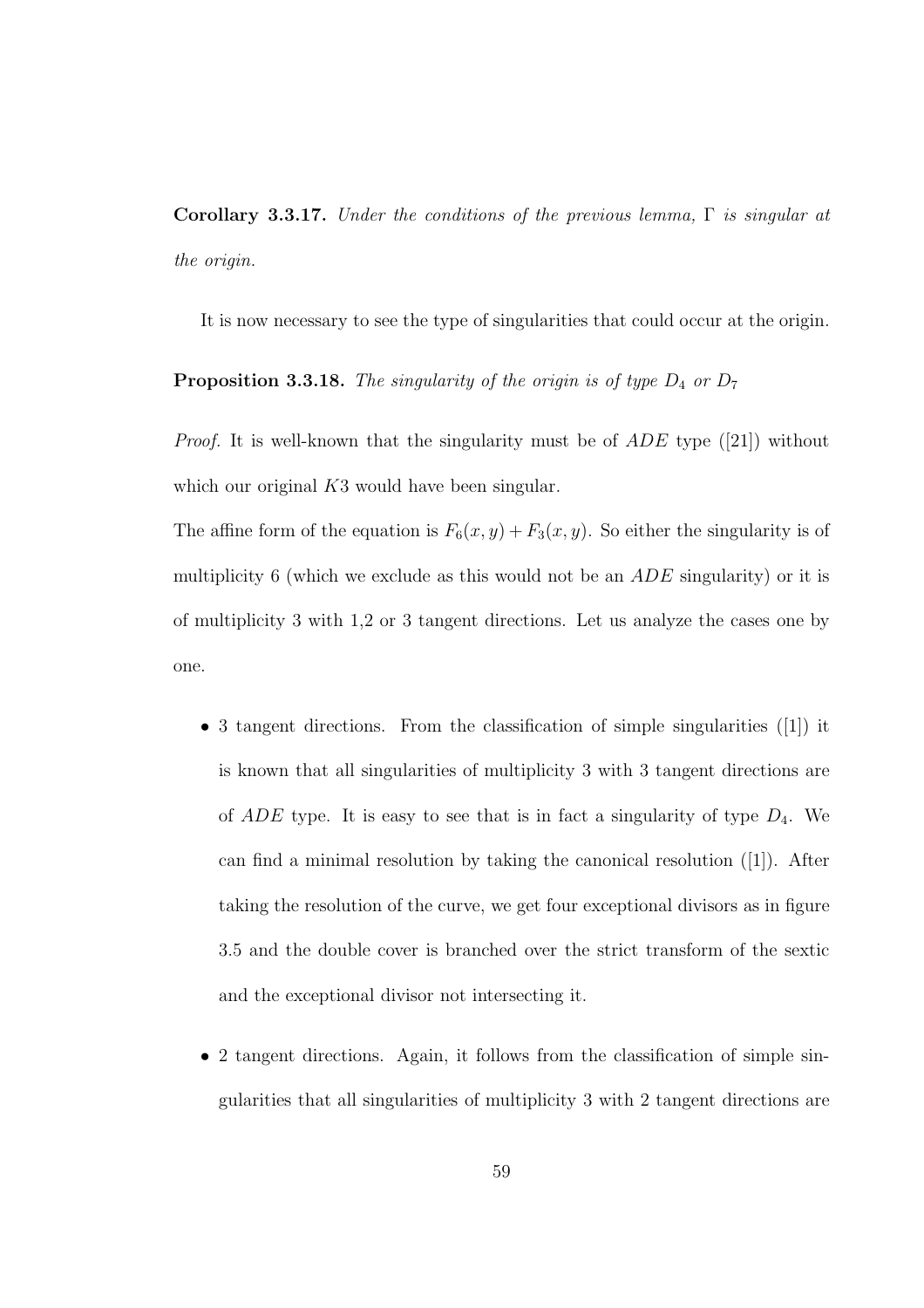Figure 3.5: Minimal resolution of D4 singularity.

Figure 3.6: Minimal resolution of D7 singularity.

of  $ADE$  type. By taking some simple transforms, we can see that is a singularity of type  $D_7$ . Using canonical resolution we get an exceptional divisor consisting in a chain of 6 rational lines and a double cover branched along the thick lines as in figure 3.6.

• 1 tangent direction. Without loss of generality, the equation is of the form  $x^3 + \sum_{i=0}^6 a_i x^i y^{6-i}$  which we can rewrite as

$$
x^{3}(1+a_{6}x^{3})+x^{2}y^{2}\underbrace{(a_{4}x^{2}y^{2}+a_{3}xy+a_{2}y^{2})}_{\phi_{1}}+xy^{3}\underbrace{(a_{1})}_{\phi_{2}}+y^{4}\underbrace{(a_{0}y^{2})}_{\phi_{3}}
$$

following [1], section *II.*8. In our case,  $\phi_3(0) = \phi_2(0) = \phi'_3(0) = 0$  hence we do not have a simple singularity. (Another possibility would have been to blow-up the singularity once and see higher order multiplicities appear).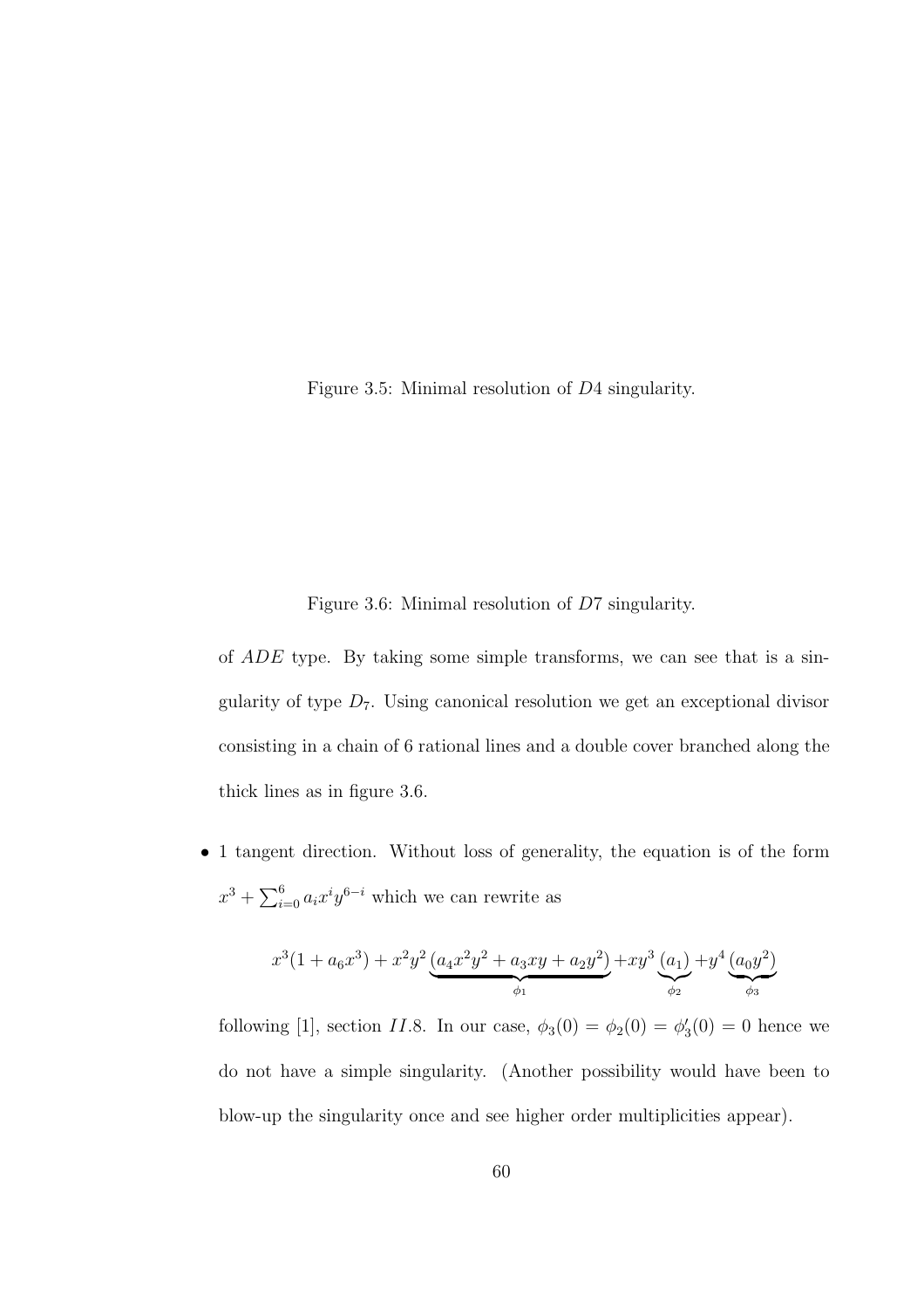Corollary 3.3.19. *The fixed locus of* j *when the isolated fixed point lies on the branch locus consists in* C<sup>1</sup> *together with* 1 *line or* 2 *lines and* 4 *isolated points.*

*Proof.* We have to see what are the possible non-symplectic  $\mathbb{Z}/3\mathbb{Z}$  actions on the configurations obtained in the previous proposition. Using 3.3.5 and 3.3.7 it follows that in the  $D_4$  case, there is only one fixed line outside the genus curve and that in  $\Box$ the  $D_7$  case there are 2 lines and 4 fixed points.

#### The isolated point lies outside the branch locus

The case is straightforward as the preimage of the isolated point is made of two points.

Proposition 3.3.20. *The fixed locus of* j *within the fiber above the isolated fixed point consists in two isolated fixed points.*

*Proof.* The fiber above the isolated point consists in two points. Since the fiber is preserved, the only possible action of  $\mathbb{Z}/3\mathbb{Z}$  is to fix both points.  $\Box$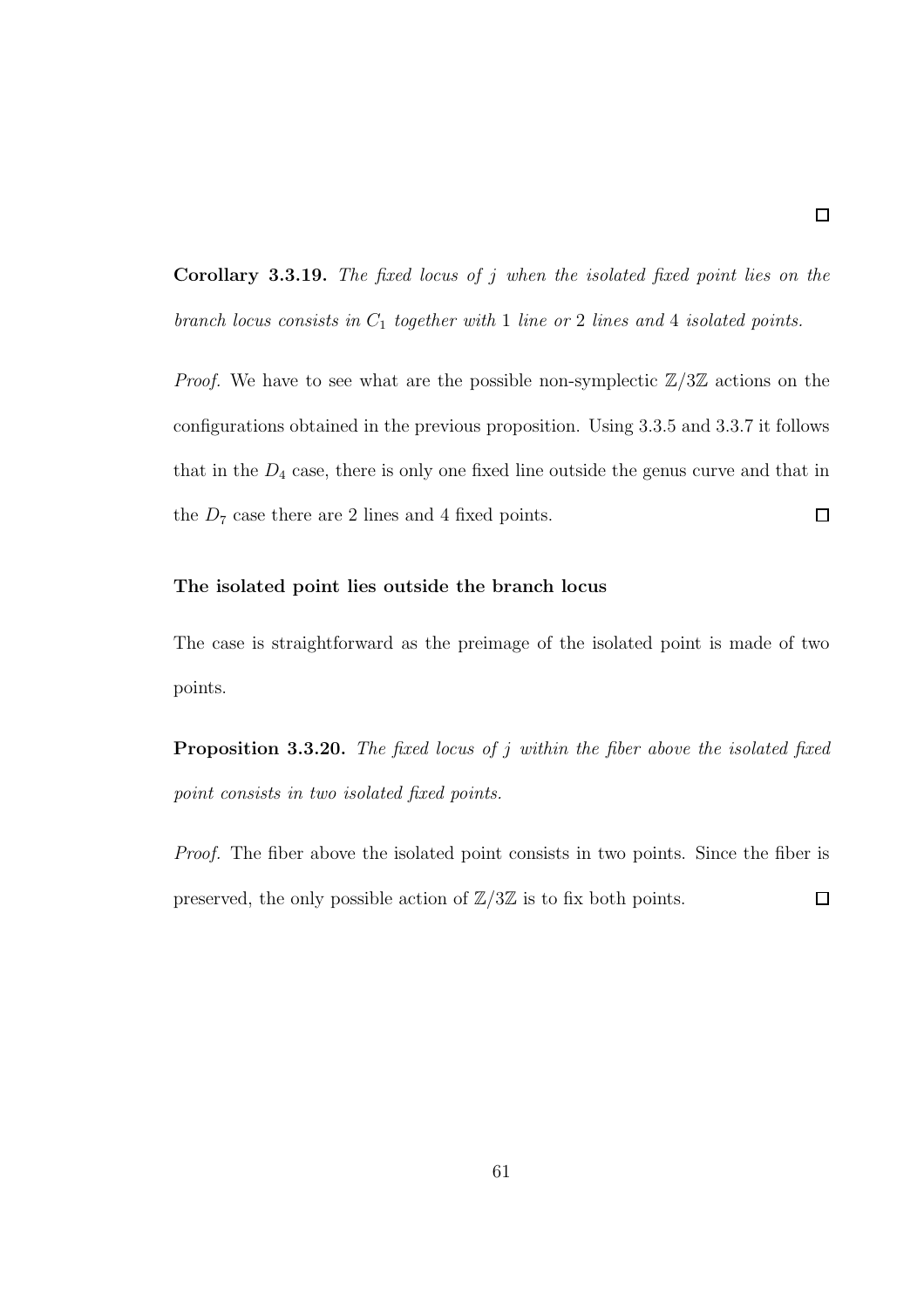# 3.4 Computation of the cohomology of  $X$

To compute the orbifold cohomology of  $X$  we will use the orbifold cohomology of Ruan & al.  $([7])$ :

$$
H^{i,j}(X) = \bigoplus_{[g] \in G} H^{i-\kappa(g), j-\kappa(g)}(U_i)^{C(g)}
$$
  

$$
[g] \in G
$$
  

$$
U_i \in (S \times E)^g
$$

where we sum up over the conjugacy classes of  $G$  and the components of the fixed locus of each element.  $C(g)$  denotes the centralizer of g in G. The set  $S \times E^g$  is the fixed locus of any element in the conjugacy class of g, i.e.  $\{x \in S \times E | g.x = x\},\$  $U_i$  denotes one of its components. Since we are dealing with an Abelian group, the formula simplifies to

$$
H^{i,j}(X) = \bigoplus_{g \in G} H^{i-\kappa(g), j-\kappa(g)}(U_i)^G.
$$
  

$$
g \in G
$$
  

$$
U_i \in (S \times E)^g
$$

If the action of g sends  $[z_i]$  to  $[e^{2\pi i \theta_i} z_i]$  with  $0 \le \theta_i < 1$  then the we define the shift function <sup>2</sup> by  $\kappa(g) = \sum_{i=1}^{3} \theta_i$ . Moreover, since our group is cyclic of prime order, we have  $H^*((S \times E)^g)^G = H^*((S \times E)^g)$  as soon as g is not the identity.

 $2$ Also known as *fermionic shift*, *degree shifting number* or *age*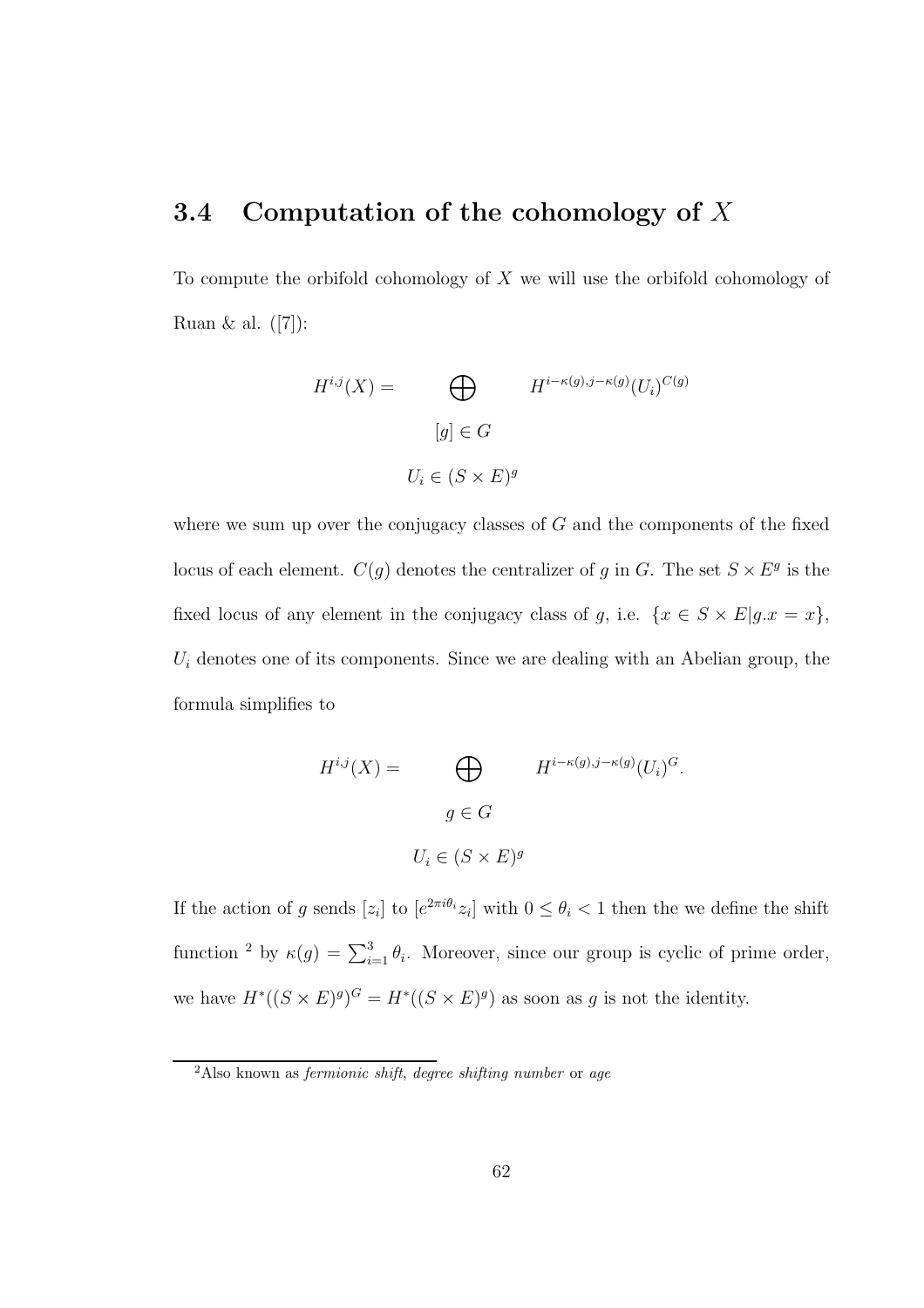To perform our computation, we will need two main ingredients : the cohomology of the  $U_i$  and  $H^*(S \times E)^G$ .

### Computation of  $H^*(S \times E)^G$

In order to find the G-invariant part of the cohomology of  $S \times E$  we need to analyze the action of j (resp. k) on the cohomology of S (resp.  $E$ ).

The map  $j$  induces a linear map  $\tilde{j}$  on the cohomology of  $S$  and we can thus decompose the cohomology into eigenspaces of  $\tilde{j}$ . Since j is of order 3, the eigenvalues of  $\tilde{j}$  will belong to  $\{1, \zeta_3, \zeta_3^{-1}\}$ . Let  $H^0$  (resp.  $H^+, H^-$ ) be the eigenspace of 1 (resp.  $\zeta_3, \zeta_3^{-1}$ ).

### **Lemma 3.4.1.** *The*  $\tilde{j}$ -eigenspaces of  $H^*(S)$  are

 $H^0(S) = 0$  a 0,  $H^+(S) = 0$  b 0 and  $H^-(S) = 0$  b 0, 1 0 0 0 0 1 0 0 0 1 0 0 0 0 1 0 0 0 *where*  $a + 2b = 20$ *.* 

*Proof.* By definition, j sends  $\omega$  to  $\zeta_3 \omega$ . This corresponds to the class of  $\omega$  being mapped to  $\zeta_3$ .[ $\omega$ ], i.e.  $H^{2,0} \subset H^+$ . Let b be the dimension of  $H^+ \cap H^{1,1}$ . By Hodge symmetry,  $H^{0,2}$  is a subset of  $H^-$  and  $\dim(H^- \cap H^{1,1})$  is also b. Finally, the  $(0,0)$ forms are clearly invariant under  $\tilde{j}$  and the (2, 2) forms as well ( the class  $[\omega \wedge \bar{\omega}]$  is sent to  $\zeta_3 \cdot \bar{\zeta}_3 = 1$  times itself.)  $\Box$ 

Similarly, the action  $k$  on  $E$  induces a decomposition of the cohomology: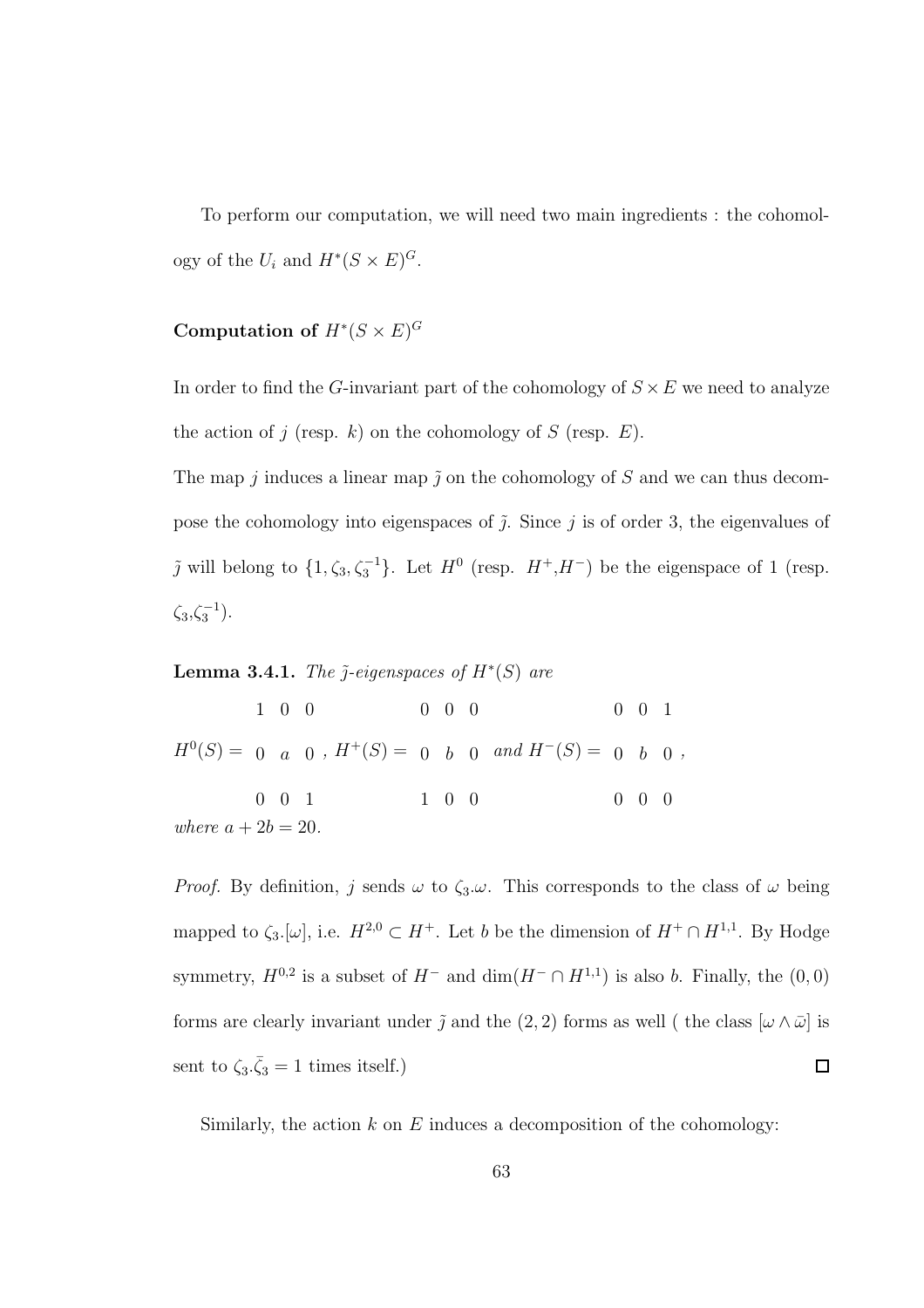Lemma 3.4.2. *The cohomology of the elliptic curve* E *decomposes into the follow* $ing \tilde{k}$ *-eigenstates* 

$$
H^{0}(E) = \begin{pmatrix} 1 & 0 \\ 0 & 1 \end{pmatrix}, H^{+}(E) = \begin{pmatrix} 0 & 0 \\ 0 & 1 \end{pmatrix} \text{ and } H^{-}(E) = \begin{pmatrix} 0 & 1 \\ 0 & 0 \end{pmatrix}.
$$

We are now ready to compute invariant part of the cohomology of the product,  $H^*(X)^G$ . It is given by

$$
(H^0(E)\otimes H^0(S))\oplus (H^+(E)\otimes H^+(S))\oplus (H^-(E)\otimes H^-(S)).
$$

Using the two above lemmas we get :

$$
H^*(X)^G = \begin{pmatrix} 1 & 0 & 0 & 1 \\ 0 & a+1 & b & 0 \\ 0 & b & a+1 & 0 \\ 1 & 0 & 0 & 1 \end{pmatrix}
$$

#### Cohomology of the fixed loci

.

Let  $U_i$  be a component of the fixed locus. The local action of an element  $g$  of  $G$  at a point of  $U_i$  is given by a three by three matrix with determinant one. If each diagonal entry is written as  $e^{\frac{2i\pi k}{3}}$  then the sum of the k's is the shift. The contribution of  $U_i$  to the cohomology of the quotient is given by the invariant part of the cohomology of  $U_i$  under the action of  $G$ . We have written the data down in table 3.3: the first column represents the element, the second column shows the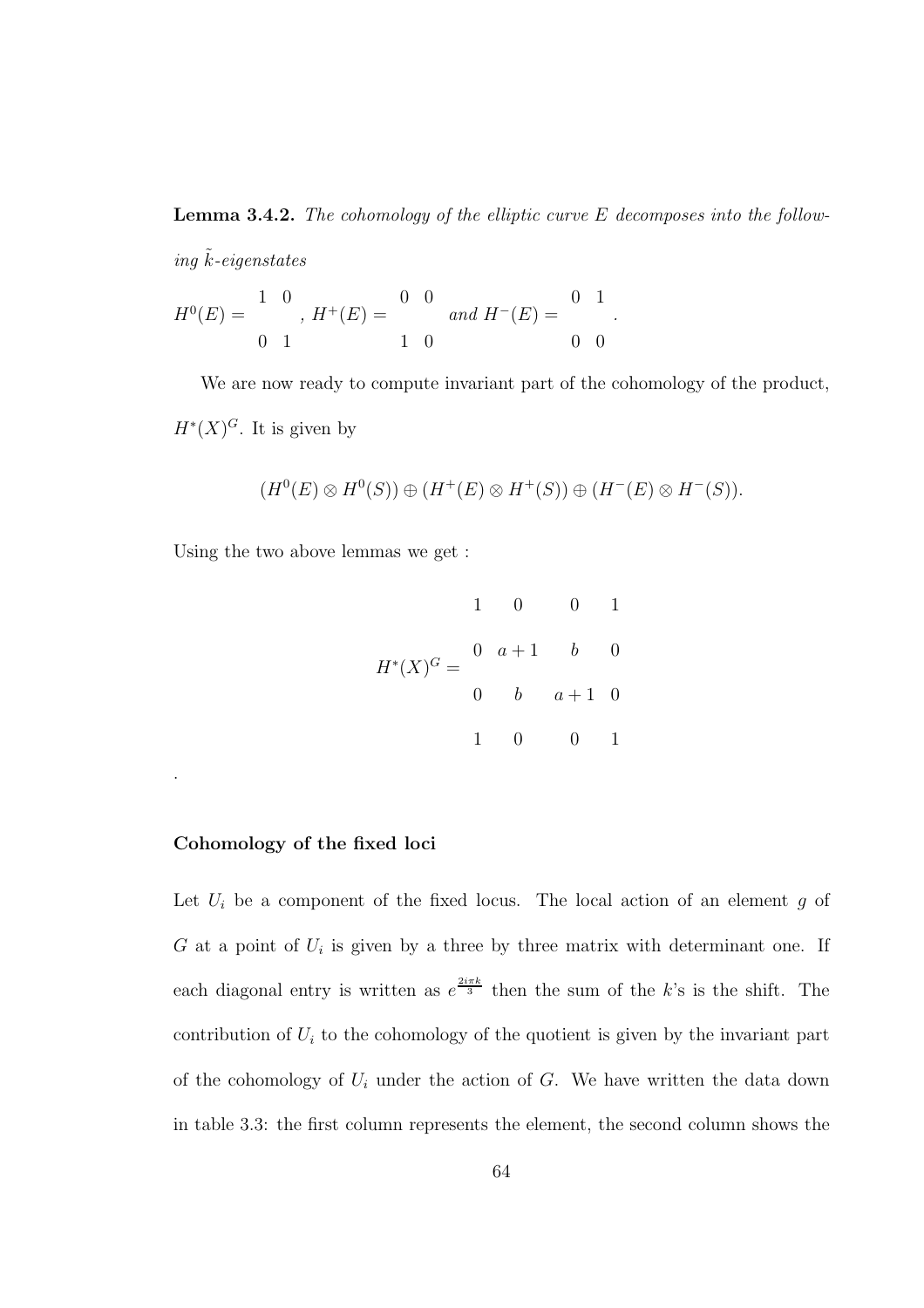local action on  $U_i$ , for  $U_i$  a smooth curve or an isolated point, and the last column is the G invariant part of the cohomology of  $U_i$ 

#### Cohomology of X

To patch together the above information, it is useful to define the following constants:

#### Definition 3.4.3. We call

- g the genus of  $C_1$ .
- *n* the number of rational curves fixed by  $j$ .
- p the number of points fixed by  $j$ .

Remember that a is the dimension of j invariant part of  $H^{1,1}(S)$  and that  $a+2b=$ 20. Since k fixes three points on E,  $(j, k)$  fixes 3 (resp. 3n, 3p) curves of genus g (resp.  $\mathbb{P}^1$ 's, points) on  $S \times E$ . From the orbifold cohomology formula follows then that

Proposition 3.4.4. *The Hodge diamond of* X *is*

$$
1 \t 0 \t 0 \t 1
$$
  

$$
H^*(X) = \begin{cases} 0 & a+7+6n+3p & b+6g \\ 0 & b+6g & a+7+6n+3p & 0 \end{cases}
$$
  

$$
1 \t 0 \t 0 \t 1
$$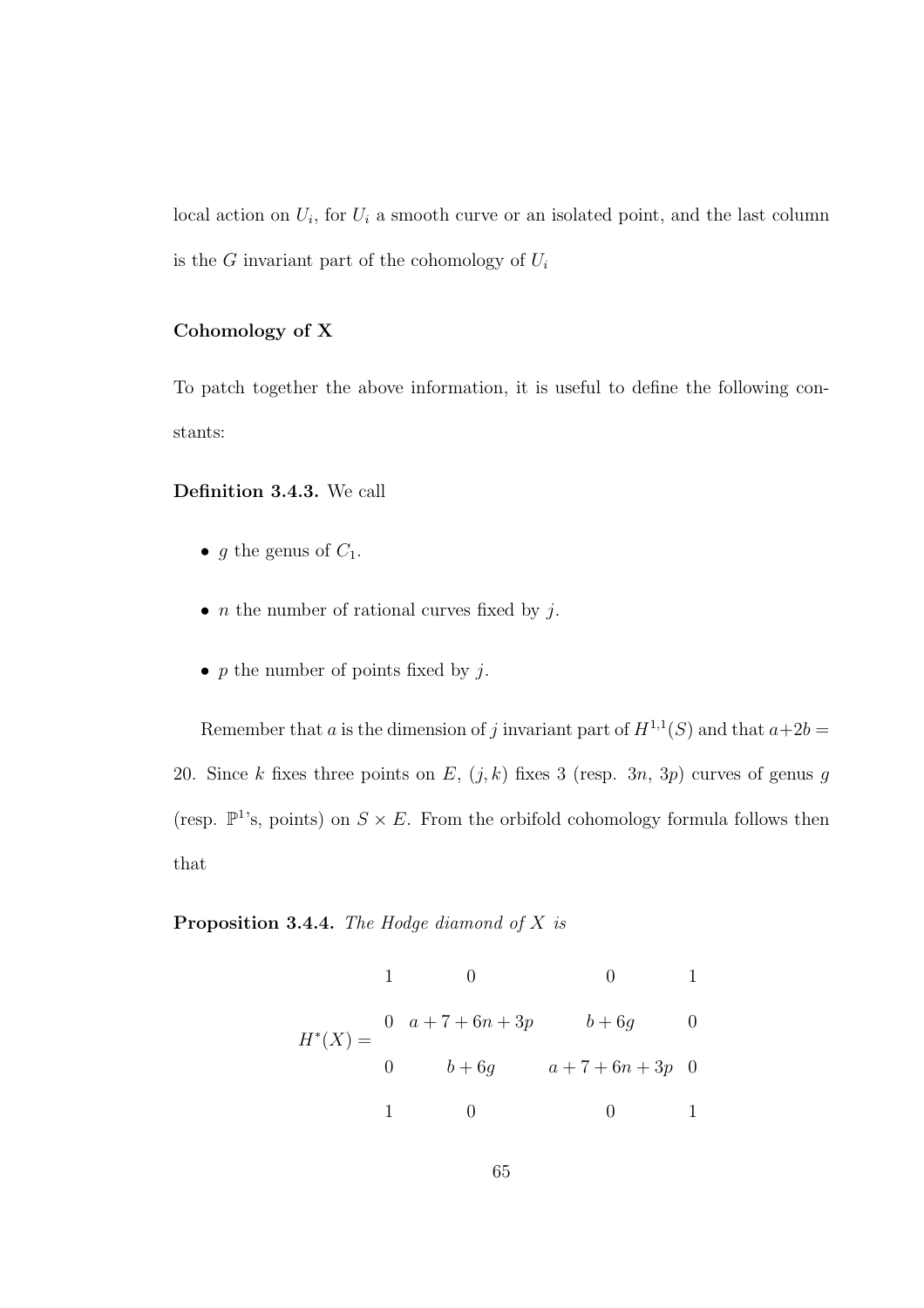*Proof.* There are 3 curves of genus g, each contributing to 2 dimensions to  $H^{1,1}$  and  $H^{2,2}$  (one for  $\zeta_3$  and one for  $\zeta_3^2$ ). Moreover they each contribute to 2g dimensions to  $H^{1,2}$  and  $H^{2,1}$ .

The 3n rational curves contribute each to 2 dimensions for  $H^{1,1}$  and  $H^{2,2}$ . Finally, the 3p points contribute each to 1 dimension for  $H^{1,1}$  and  $H^{2,2}$ .

All together we have that the dimension of  $H^{1,1}$  (which is also the dimension of  $H^{2,2}$ ) is  $a + 1 + 3 \times 2 + 3n \times 2 + 3p \times 1$  and the dimension of  $H^{1,2}$  or  $H^{2,1}$  is  $b + 3 \times 2g$ .

The only undetermined value in the cohomology of  $X$  is  $a$ . We will determine  $a$ by looking at the rational surface obtained by quotienting the  $K3$  by j.

**Lemma 3.4.5.** The dimension of the j invariant part of  $H^{1,1}$ , a, is  $\frac{1}{3}(22 + 2p 4q + 4l$ ).

*Proof.* The surface  $S/j$  is singular at the p fixed points. We will therefore work with a slightly modified surface. Let  $\tilde{S} \stackrel{\pi}{\rightarrow} S$  be the blow-up of S along the p isolated fixed points. Around p, j acts as  $\sqrt{ }$  $\overline{\phantom{a}}$  $\zeta_3^2$  0  $0 \quad \zeta_3^2$  $\setminus$ so the action extends to  $\tilde{S}$  - we will call  $\breve{\jmath}$ the lift of j. If  $(x : y)$  are a set of coordinates on one of the exceptional divisors. The map  $\check{\jmath}$  sends it to  $(\zeta_3^2 x : \zeta_3^2 y) = (x : y)$  so  $\check{\jmath}$ , restricted to the exceptional locus, acts trivially.

The quotient surface  $\tilde{S}/\tilde{J}$  is smooth and we will compute its Euler characteristic in two ways. First note that  $h^{1,1}(\tilde{S}) = 20 + p$  as we have blown up at p points, this yields an Euler characteristic of  $24 + p$  for  $\tilde{S}$ . Now, using the Riemann-Hurwitz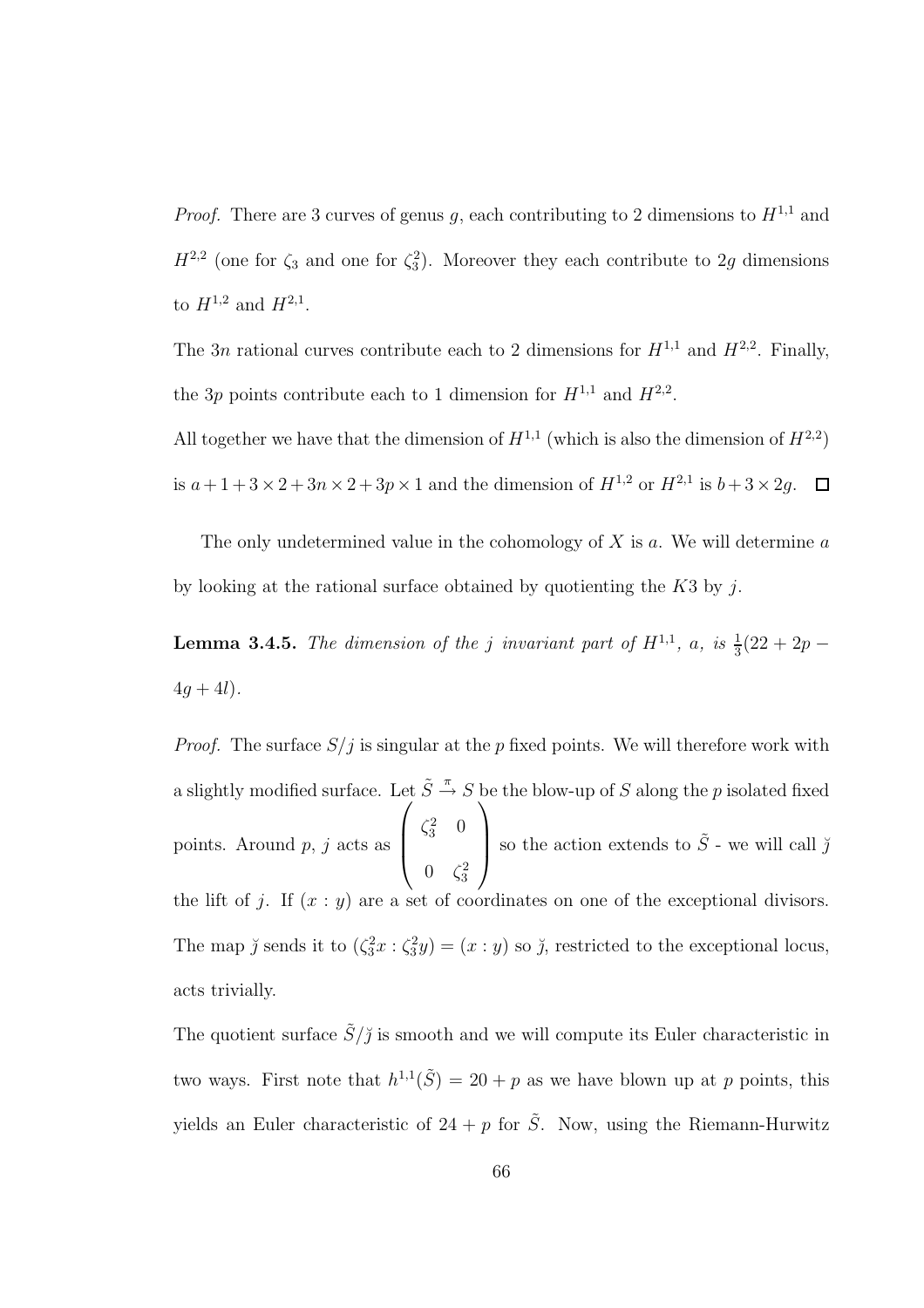formula we get:

$$
24 + p = \chi(\tilde{S}) = 3\chi(\tilde{S}/\tilde{J}) - 2\chi(\tilde{S}^{\tilde{J}}).
$$

The fixed locus of  $\tilde{y}$  on  $\tilde{S}$  consists of the preimage under  $\pi$  of the fixed locus of  $j$ , i.e. it consists in a curve of genus g, n projective lines coming from the fixed  $\mathbb{P}^1$ 's on S and p other projective lines, exceptional divisors above the isolated fixed points of  $i$ . We have thus

$$
\chi(\tilde{S}^{\tilde{j}}) = \chi(C_g) + (n+p)\chi(\mathbb{P}^1) = 2 - 2g + 2n + 2p.
$$

From the above formulas we deduce that:

$$
\chi(\tilde{S}/\tilde{J}) = \frac{28 - 4g + 4n + 5p}{3}
$$
 1 0 0

On the other hand, the  $\check{\jmath}$  invariant part of the cohomology of  $\tilde{S}$  is  $\jmath$   $a+p$  0.

$$
0\qquad 0\qquad 1
$$

Therefore, we compute that  $\chi(\tilde{S}/\tilde{J}) = a + p$ . Putting together the two results

$$
a = \frac{22 - 4g + 4n + 2p}{3}
$$

We can now express the cohomology of  $X$  as a function of the fixed locus of j:

**Proposition 3.4.6.** The space X is a Calabi-Yau threefold with  $h^{1,1} = \frac{1}{3}$  $rac{1}{3}(43-4g+$  $22n + 11p$  and  $h^{1,2} = \frac{1}{3}$  $\frac{1}{3}(19+20g-2n-p).$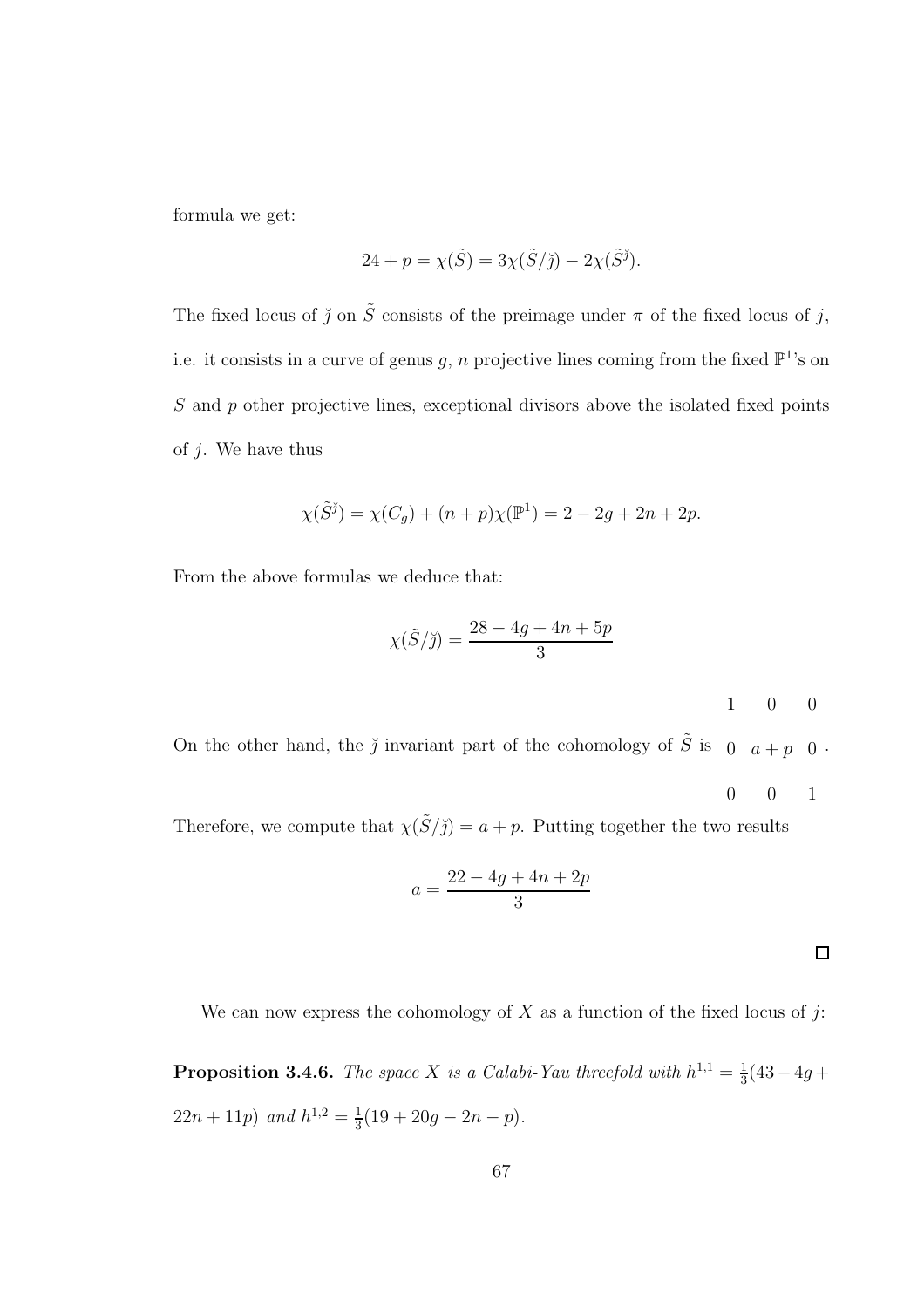This gives us an elegant corollary :

Corollary 3.4.7. *The Euler characteristic of* X *is eight times the Euler characteristic of the fixed locus of* j*.*

*Proof.* The Euler characteristic for a Calabi-Yau threefold is  $2(h^{1,1} - h^{1,2})$ . In our case, we get  $\frac{2}{3}(43 - 4g + 22n + 11p - 19 - 20g + 2n) = 8(2 - 2g + 2n + p)$  which is nothing but  $8\chi(S^j)$ .

Equivalently, we could use Riemann-Hurwits for the triple covers  $\tilde{S} \rightarrow \tilde{S}/\tilde{\jmath}$  and  $E \times \tilde{S} \rightarrow E \times \tilde{S}/G$  and get the same result.  $\Box$ 

#### Numerical values

Using the above formula, we have tabulated the numerical values in tables 3.4 and 3.5.

### 3.4.1 Topology

Proposition 3.4.8. *The fundamental group of all the preceding Calabi-Yau threefolds is trivial.*

*Proof.* We can write  $X = S \times E/(j, k)$  or  $X = S \times C/G$  where G is the extension of G by the lattice group  $\mathbb{Z} \oplus \zeta_3 \mathbb{Z}$ . The space  $S \times \mathbb{C}$  is simply connected and we can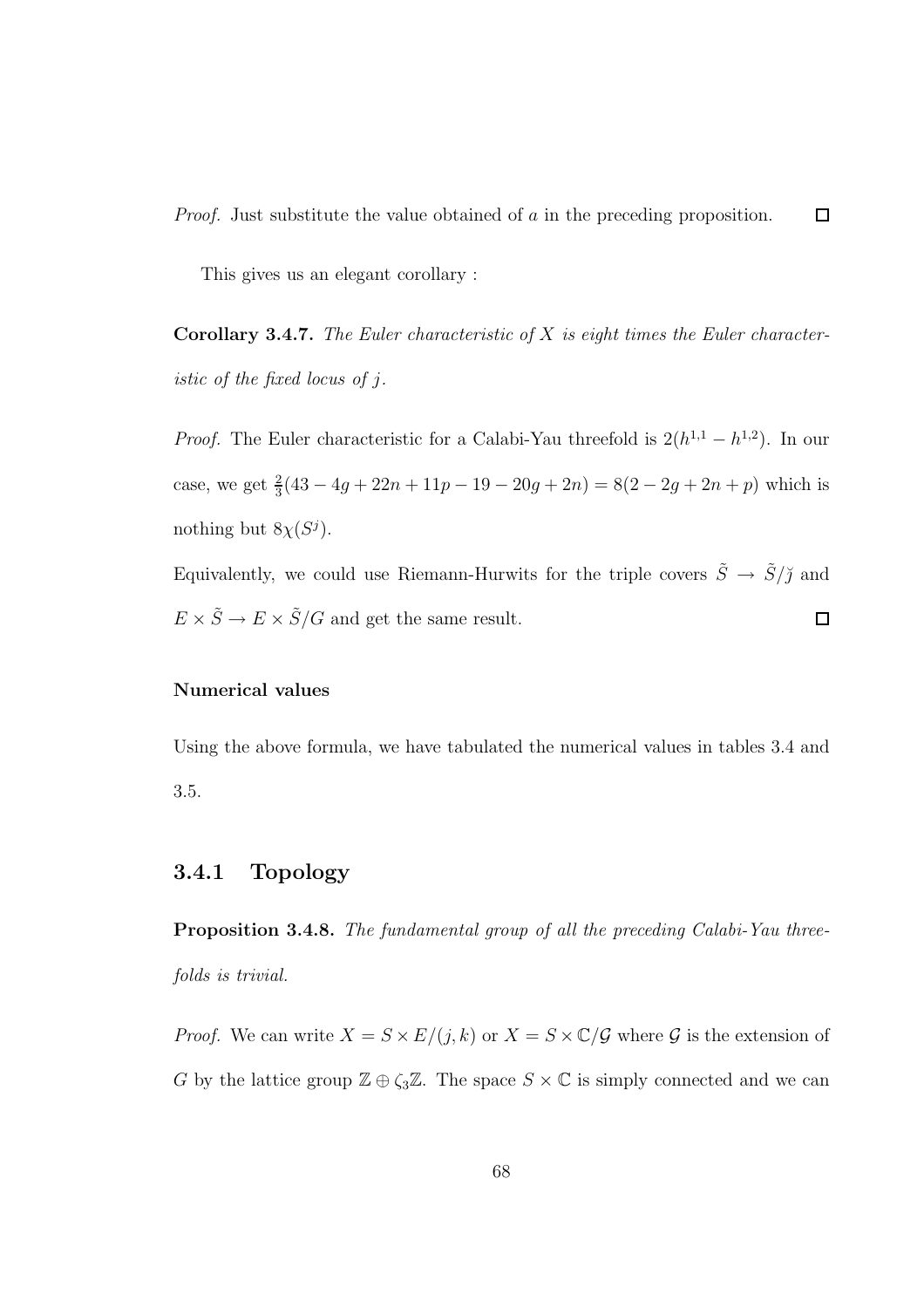use the same result of Brown and Higgins ([5]) as in the previous chapter :

$$
\pi_1(X)=\mathcal{G}/N
$$

where N is the normal closure of the subgroup generated by elements of  $\mathcal G$  fixing at least one point. An element of G is of the form  $(x, y) \mapsto (\zeta_3^i x, \zeta_3^i y + \tau)$  for some  $\tau$  in  $\mathbb{Z} \oplus \zeta_3 \mathbb{Z}$ . Such an element does not have fixed points if and only if it is of the form  $(x, y) \mapsto (x, y + \tau)$  where  $\tau$  is not zero. However, we can decompose this element into

$$
(x,y) \stackrel{(\zeta_3 x, \zeta_3 y)}{\longrightarrow} (\zeta_3 x, \zeta_3 y) \stackrel{(\zeta_3^2 x, \zeta_3^2 y + \tau)}{\longrightarrow} (x,y+\tau)
$$

where the two intermediary elements have fixed points. Therefore, the elements having fixed points span the whole group and  $\pi_1(X)$  is trivial.  $\Box$ 

⋄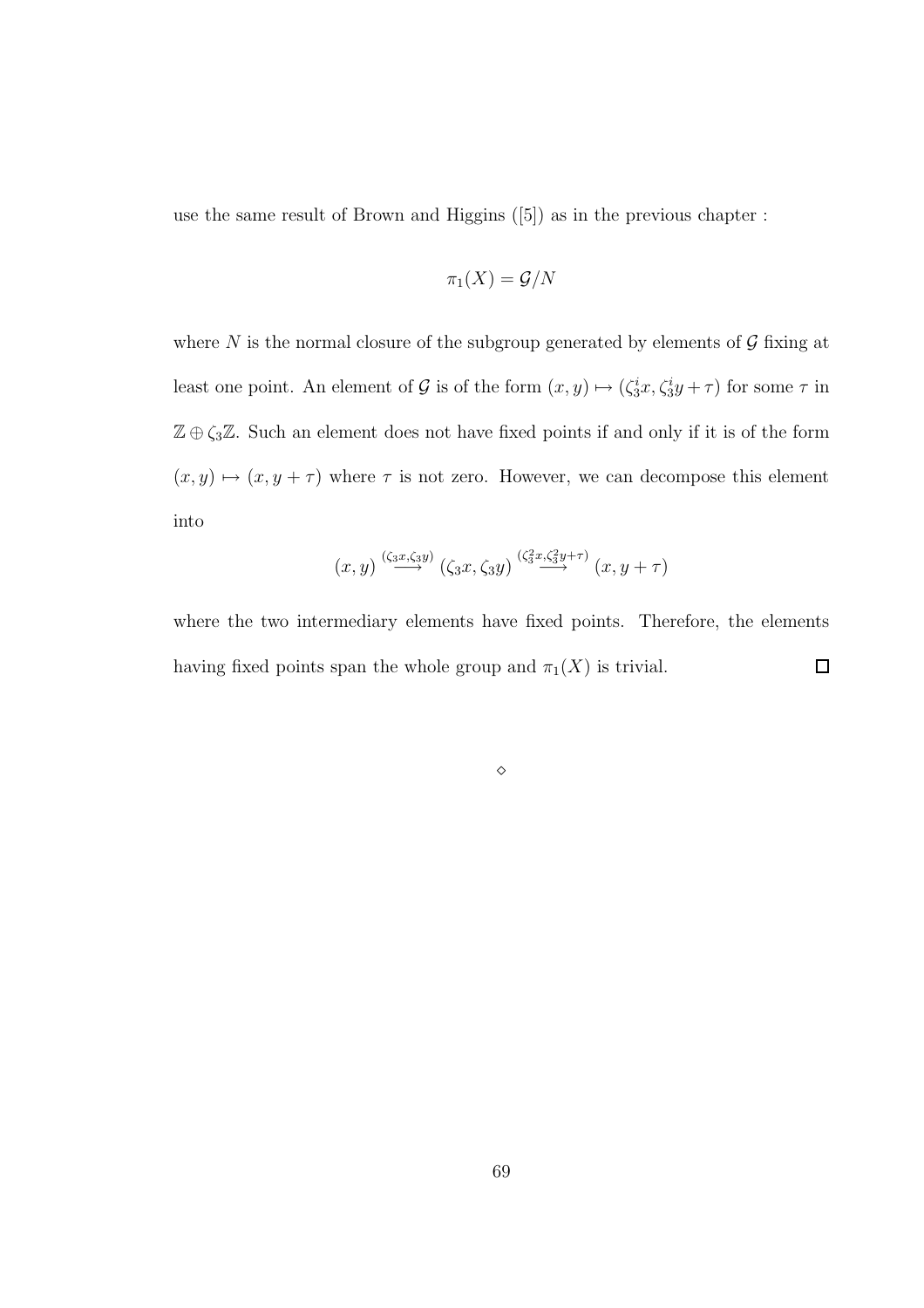|              | local action on $U_i$                                                                                                                                                                                                                                                                                        | shift | $H^*(U_i)^G$                                                              |
|--------------|--------------------------------------------------------------------------------------------------------------------------------------------------------------------------------------------------------------------------------------------------------------------------------------------------------------|-------|---------------------------------------------------------------------------|
| $\mathbf{1}$ | $\left(\begin{array}{ccc} 1 & 0 & 0 \ 0 & 1 & 0 \ 0 & 0 & 1 \end{array}\right)$                                                                                                                                                                                                                              |       | $\kappa = 0 + 0 + 0 = 0$ see previous section                             |
| $\zeta$      | on fixed point : $\begin{pmatrix} \zeta^2 & 0 & 0 \\ 0 & \zeta^2 & 0 \\ 0 & 0 & \zeta^2 \end{pmatrix}$ $\kappa = \frac{2}{3} + \frac{2}{3} + \frac{2}{3} = 2$                                                                                                                                                |       | (1)                                                                       |
|              |                                                                                                                                                                                                                                                                                                              |       | $\left(\begin{array}{cc} 1 & g \\ g & 1 \end{array}\right)$               |
| $\zeta^2$    | on fixed point :<br>$\begin{pmatrix} \zeta & 0 & 0 \\ 0 & \zeta & 0 \\ 0 & 0 & \zeta \end{pmatrix}$ $\kappa = \frac{1}{3} + \frac{1}{3} + \frac{1}{3} = 1$<br>on fixed curve :<br>$\begin{pmatrix} 1 & 0 & 0 \\ 0 & \zeta^2 & 0 \\ 0 & 0 & \zeta \end{pmatrix}$ $\kappa = 0 + \frac{2}{3} + \frac{1}{3} = 1$ |       | (1)                                                                       |
|              |                                                                                                                                                                                                                                                                                                              |       | $\left(\begin{array}{cc} 1 & g \\ & & \\ & & \\ & & 1 \end{array}\right)$ |

Table 3.3: Action of  $G$  on the cohomology of the fixed locus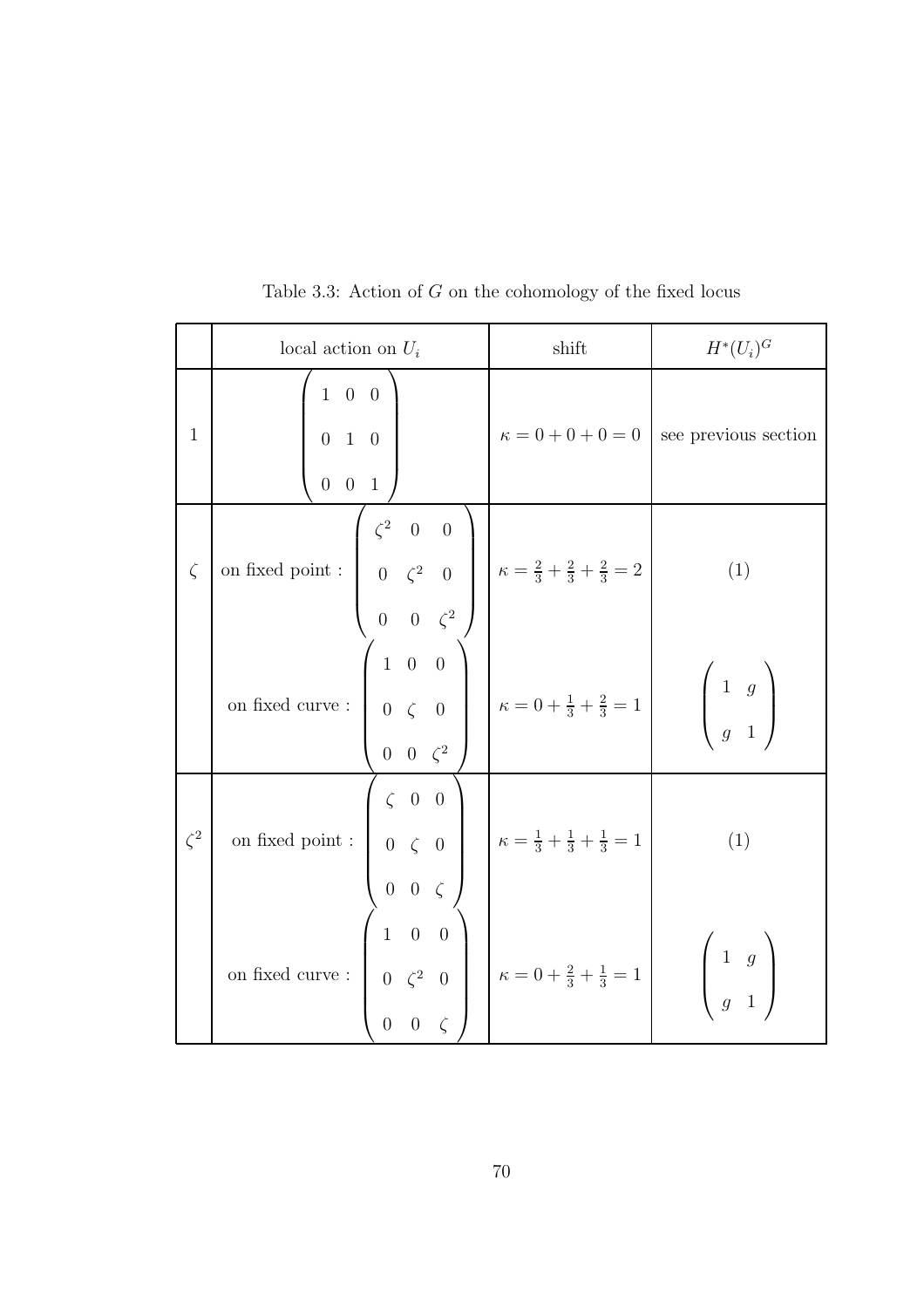| Table 3.4: genus of $C_1$ is 1 |  |  |  |  |  |
|--------------------------------|--|--|--|--|--|
|--------------------------------|--|--|--|--|--|

| type of $\pi^{-1}(\infty)$ fixed points fixed lines |       |       | $(h_{11}, h_{12})$ |
|-----------------------------------------------------|-------|-------|--------------------|
| $(I_{3n}^*)_{0 \leq n \leq 2}$                      | $n+4$ | $n+1$ | $(46+11n,10-n)$    |

Table 3.5: genus of  $\mathcal{C}_1$  is  $2$ 

|                    | type of <b>o</b> fixed points fixed lines $(h_{11}, h_{12})$ |                      |          |
|--------------------|--------------------------------------------------------------|----------------------|----------|
| isolated pt        |                                                              | $\theta$             | (19, 19) |
| $D_4$              | $\cup$                                                       | $\mathbf{1}$         | (19, 19) |
| $J_{\overline{z}}$ |                                                              | $\sum_{i=1}^{n} a_i$ | (41, 17) |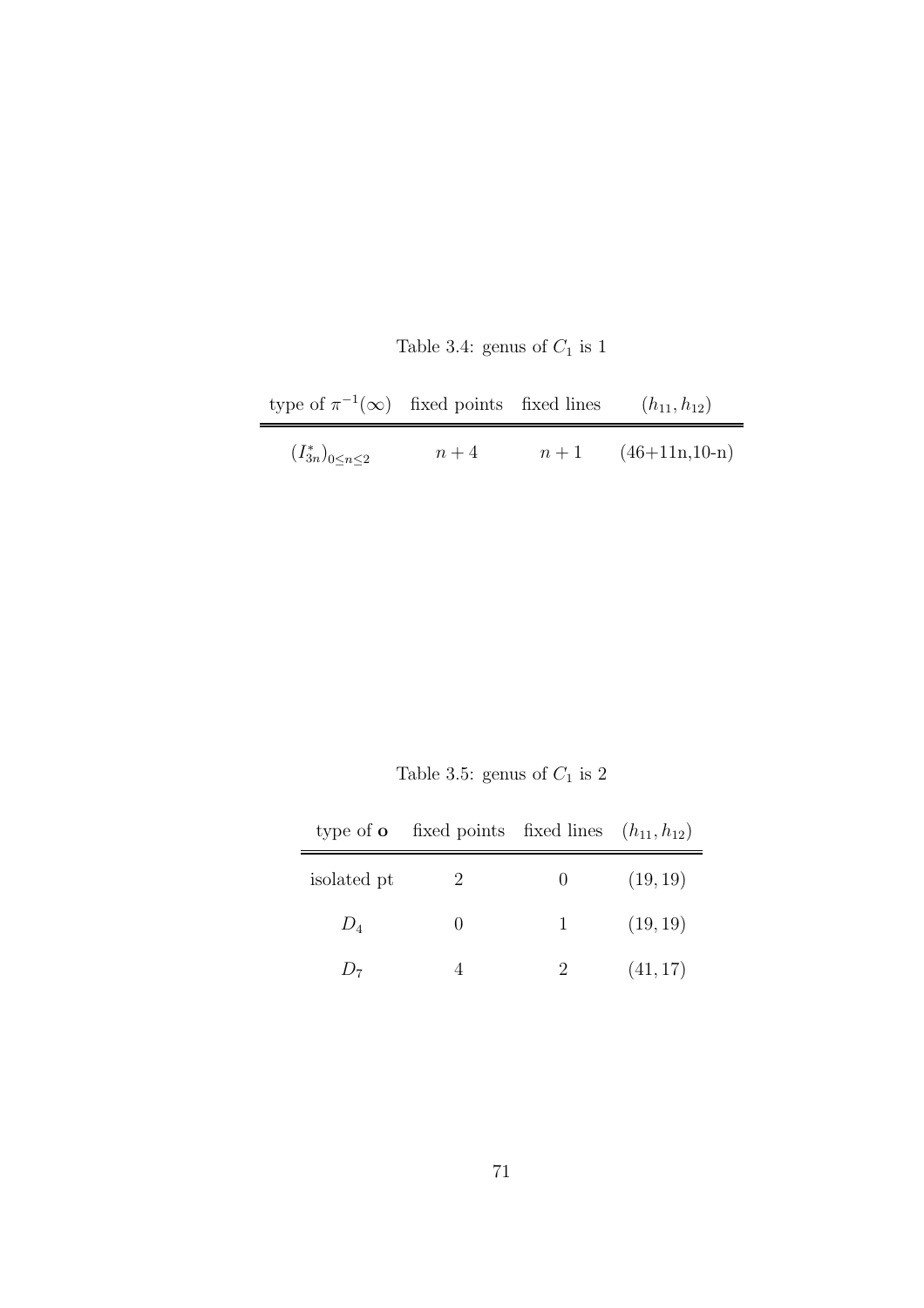## Chapter 4

# The Future

## 4.1 Vafa-Witten Construction

As was unveiled in the first chapter, the threefolds which were produced so far do not have, except in one occasion, a non-trivial fundamental group. Physicists believe that the fundamental group to break the symmetry of the GUT when passing to the standard model. A natural choice would be to allow translations which do not commute with the  $\mathbb{Z}/p\mathbb{Z} \times \mathbb{Z}/p\mathbb{Z}$  action. In this case, computer systems such as CARAT ( a program specialized in computation with crystallographic groups ) might be useful.

Eventually, it will also be interesting to build vector bundles on the threefolds that we obtained. Constructions could be inspired by those of Donagi  $\&$  al. ([12] e.g.) or the one of Donagi and Bouchard ([3]).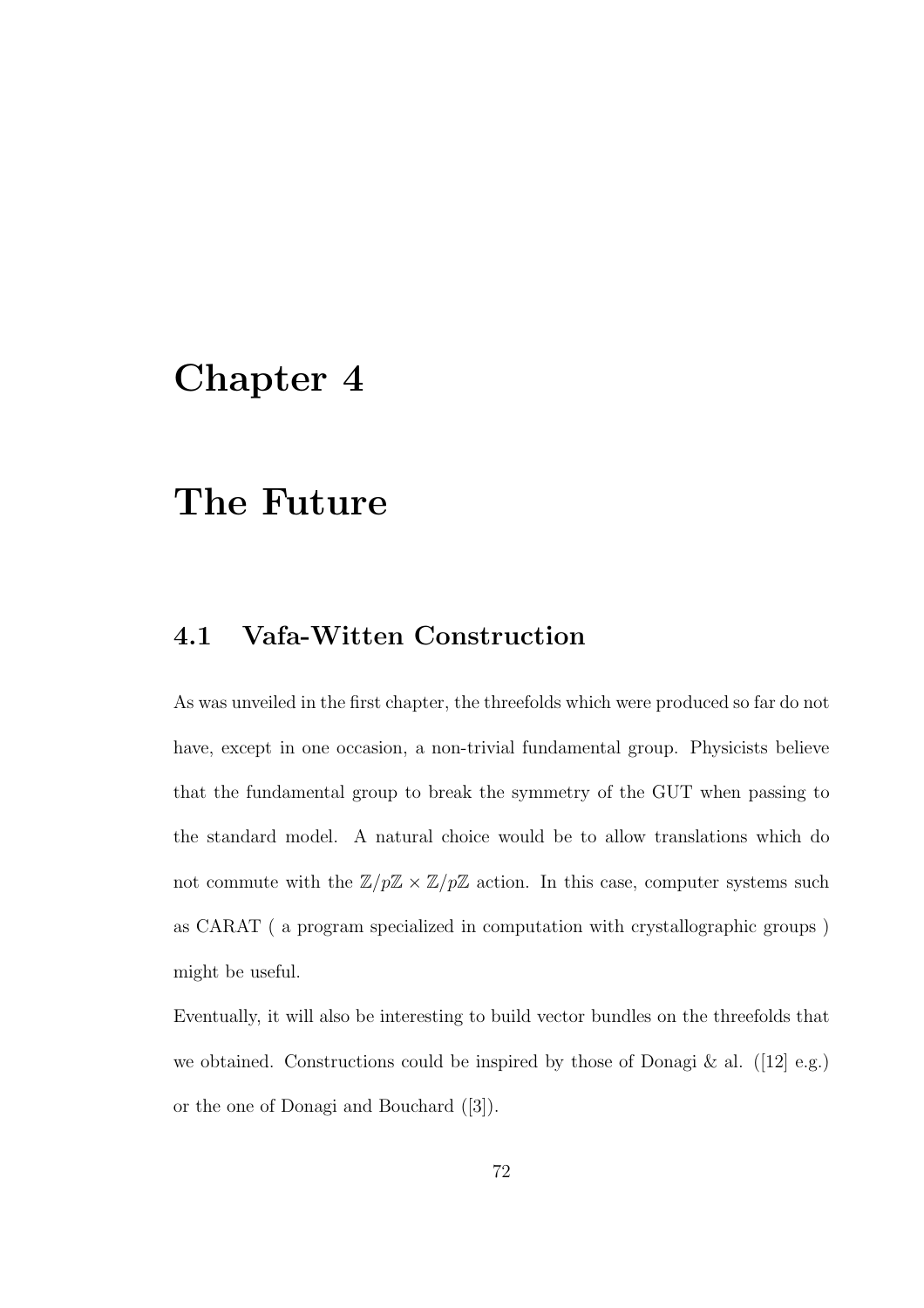## 4.2 Borcea-Voisin Manifolds

The first project is to complete the case with the automorphism of order 3 by analyzing the actions fixing a curve of genus larger than 2 or only rational curves and points. In a second time, using the same canvas, we will focus on automorphisms of order 4 or 6.

With the classification in hand the aim will be to find a pattern which would give us a way to find mirror pairs. Up to now, we do not have enough varieties to see mirror pairs. As the physics is simpler with flat orbifolds, it would finally be interesting to see which Borcea-Voisin Calabi-Yaus degenerate to Vafa-Witten orbifolds...

*"Vaste programme!"*

*G´en´eral de Gaulle*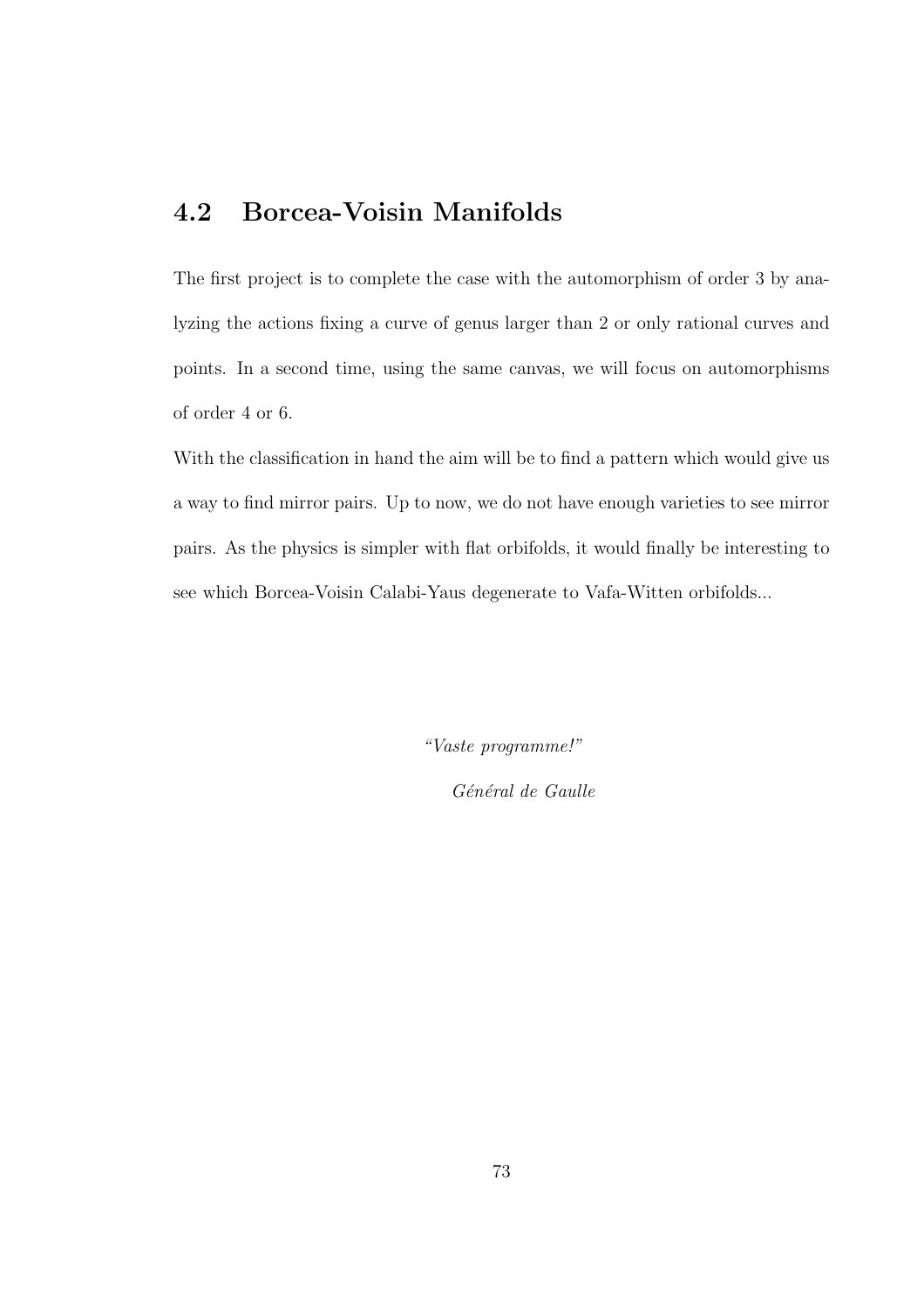# Bibliography

- [1] Barth, W., Hulek, K., Peters, C. and Van de Ven A., "Compact Complex Surfaces", Second edition. Ergebnisse der Mathematik und ihrer Grenzgebiete. 3. Folge. A Series of Modern Surveys in Mathematics, 4. Springer-Verlag, Berlin, 2004. xii+436 pp
- [2] Borcea, C., "K3 surfaces with involution and mirror pairs of Calabi-Yau manifolds", Mirror symmetry, II, 717–743, AMS/IP Stud. Adv. Math., 1, Amer. Math. Soc., Providence, RI, 1997
- [3] Bouchard V. and Donagi R., "An SU(5) Heterotic Standard Model.", Phys. Lett. B633 (2006) 783-791. (AG).
- [4] Brieskorn, E. and Knörrer, H., "Plane algebraic curves", Translated from the German by John Stillwell. Birkhäuser Verlag, Basel, 1986. vi+721 pp
- [5] Brown R. and Higgins P.J., "The fundamental groupoid of the quotient of a Hausdorff space by a discontinuous action of a discrete group is the orbit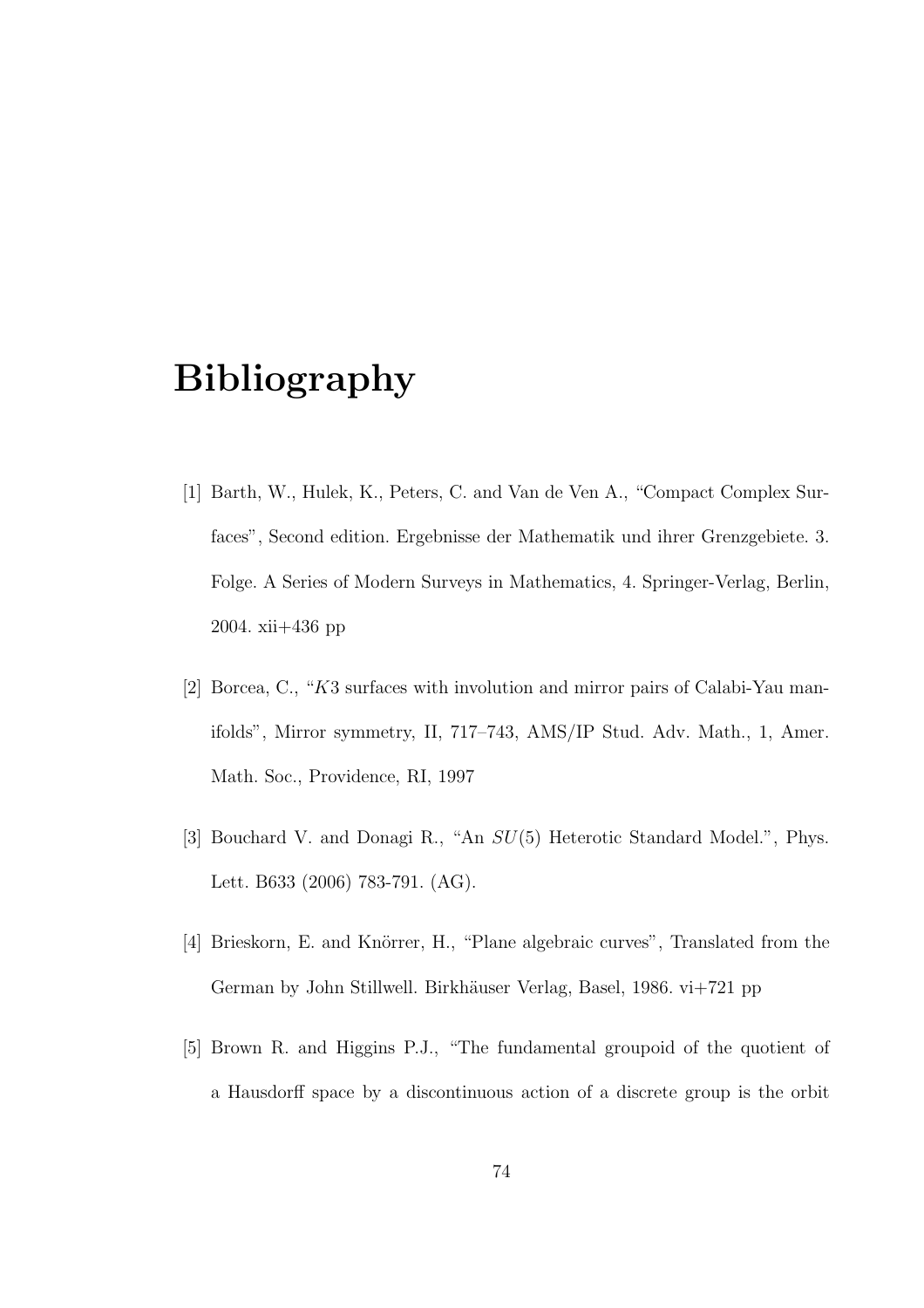groupoid of the induced action", University of Wales, Bangor, Maths Preprint 02.25, arXiv:math.AT/0212271

- [6] Cartan, H., "Sur les groupes de transformation analytiques", Act. Sci. Industrielles 198 (1935).
- [7] Chen, W. and Ruan, Y., "A new cohomology theory of orbifold", Comm. Math. Phys. 248 (2004), no. 1, 1–31.
- [8] Cossec, F. and Dolgachev, I., "Enriques surfaces. I", Progress in Mathematics, 76. Birkhäuser Boston, Inc., Boston, MA, 1989. x+397 pp.
- [9] Dixon L., Harvey J., Vafa C. and Witten E.,"Strings on Orbifolds (I/II)", Nucl. Phys., 1985/1986, B261/B274,261/285
- [10] Dolgachev I., "Integral quadratic forms: applications to algebraic geometry  $(after V. Nikulin)$ ", Bourbaki seminar, Vol. 1982/83, 251–278, Astérisque, 105-106, Soc. Math. France, Paris, 1983
- [11] Donagi, R. and Farraggi, A., "On the number of chiral generations in  $Z_2 \times Z_2$ orbifolds", Nuclear Phys. B,2004, 695,1-2,187–205, arXiv:hep-th/0403272
- [12] Donagi R. and al., "Standard-model bundles", Adv.Theor.Math.Phys. 5 (2002) 563-615
- [13] Donagi, R. and Wendland, K., work in progress.